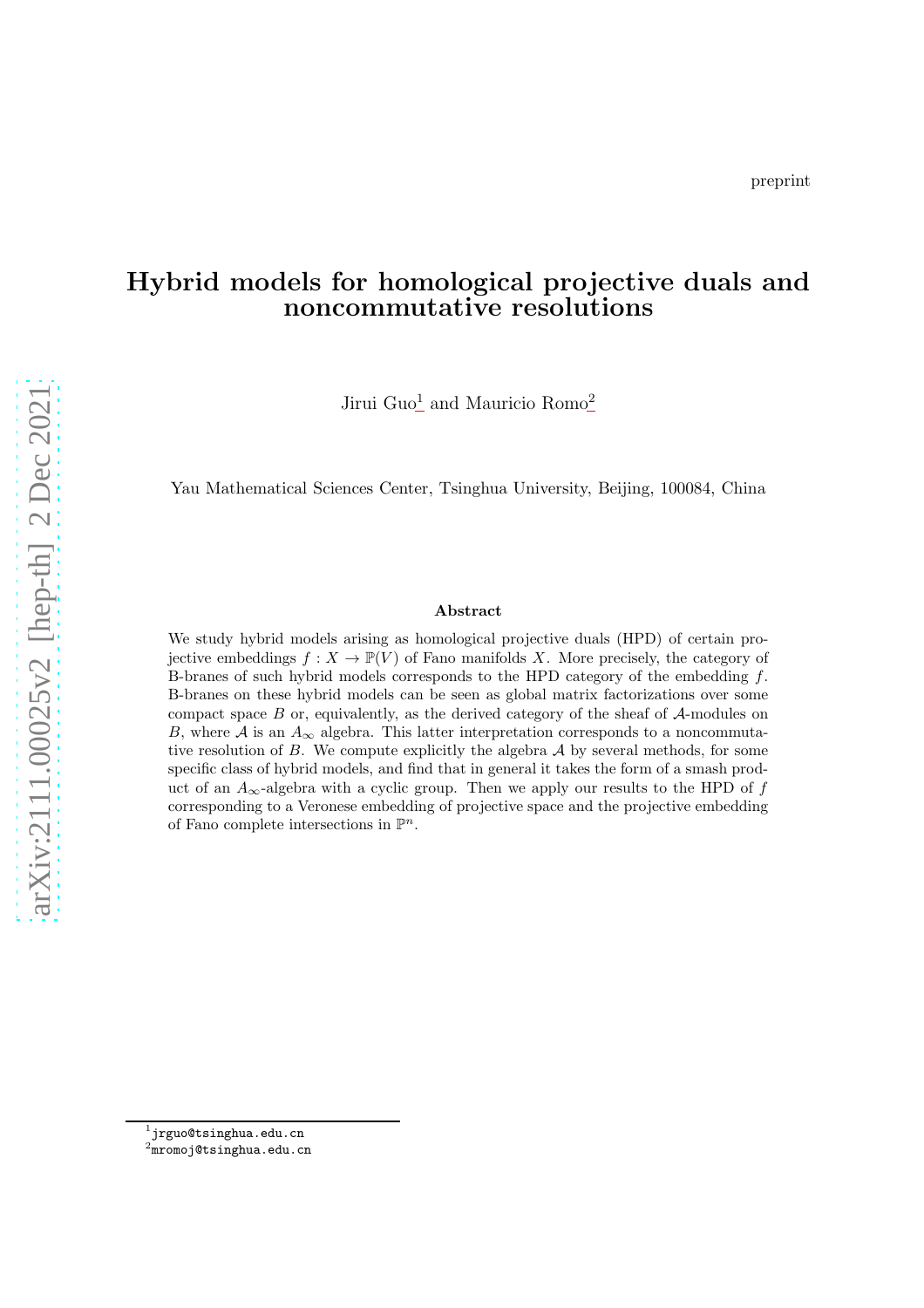### Contents

|          | 1 Introduction                                                                                                                                                           | $\bf{2}$                              |  |
|----------|--------------------------------------------------------------------------------------------------------------------------------------------------------------------------|---------------------------------------|--|
|          | 2 Lightning review of GLSMs for HPD                                                                                                                                      | 4                                     |  |
| $\bf{3}$ | Lightning review of $A_{\infty}$ algebras and their relation to open topological strings                                                                                 | - 5                                   |  |
| 4        | $A_{\infty}$ -algebras associated with Landau-Ginzburg models<br>Effective superpotential, deformations and $A_{\infty}$ structures<br>4.1<br>4.2<br>4.2.1<br>4.3<br>4.4 | 9<br>11<br>13<br>14<br>15<br>20<br>21 |  |
|          | 4.5                                                                                                                                                                      | 22                                    |  |
| 5        | Examples of categories of B-branes on HPD phases                                                                                                                         | 22                                    |  |
|          | 5.1                                                                                                                                                                      | 23                                    |  |
|          | 5.2                                                                                                                                                                      | 24                                    |  |
|          | 5.3<br>HPD of complete intersections $\ldots \ldots \ldots \ldots \ldots \ldots \ldots \ldots \ldots$                                                                    | 27                                    |  |
|          | A Checkings on the $(Mod - A_{D0}) \rightarrow MF(W)$ functor                                                                                                            | 28                                    |  |
|          | B $A_{\infty}$ -algebras defined by ribbon trees                                                                                                                         | 31                                    |  |

### <span id="page-1-0"></span>1 Introduction

It is known that hybrid models provide realizations of a series of two-dimensional superconformal field theories which can be obtained from certain phases of gauged linear sigma models (GLSM) [\[1\]](#page-32-0). Roughly speaking, a hybrid model is a two-dimensional  $\mathcal{N} = (2, 2)$  supersymmetric field theory whose target space is of the form  $Y = \text{Tot}(\mathcal{E} \to B)$  for some holomorphic vector bundle (or an orbibundle, in general)  $\mathcal E$  over the base space  $B$  where the fields interact via a superpotential  $W \in H^0(\mathcal{O}_Y)$  which is a holomorphic function on the total space. The hybrid model can be viewed as a family of Landau-Ginzburg (LG) models fibred over the base space. Further sufficient conditions (but not necessary) in  $Y$  and  $W$  guarantees that these models RG flows to SCFTs and also makes them tractable as quantum field theories (QFT), see for instance [\[2\]](#page-32-1).

Recently, it is found that homological projective dual (HPD) [\[3\]](#page-32-2) of certain projective embeddings can be described by hybrid models. This was found in mathematics [\[4,](#page-32-3) [5\]](#page-32-4) and a physics formulation is presented in<sup>[1](#page-1-1)</sup> [\[7\]](#page-33-0): if a GLSM  $\mathcal{T}_X$  for a projective morphism  $f: X \to Y$  $\mathbb{P}(V)$  is known, one can build up an extended GLSM  $\mathcal{T}_{\mathcal{X}}$  such that the Higgs branch of one of its phases gives rise to the HPD of  $f : X \to \mathbb{P}(V)$ . In the abelian cases, this Higgs branch is a hybrid model.

For a LG model with quadratic superpotential  $W_{LG}$ , it was shown in [\[8\]](#page-33-1) that the category of B-branes (homotopy category of matrix factorizations)  $MF(W_{LG})$  is equivalent to the

<span id="page-1-1"></span><sup>&</sup>lt;sup>1</sup>The first appeareance of HPD in the context of dynamics of GLSMs can be found in  $[6]$ .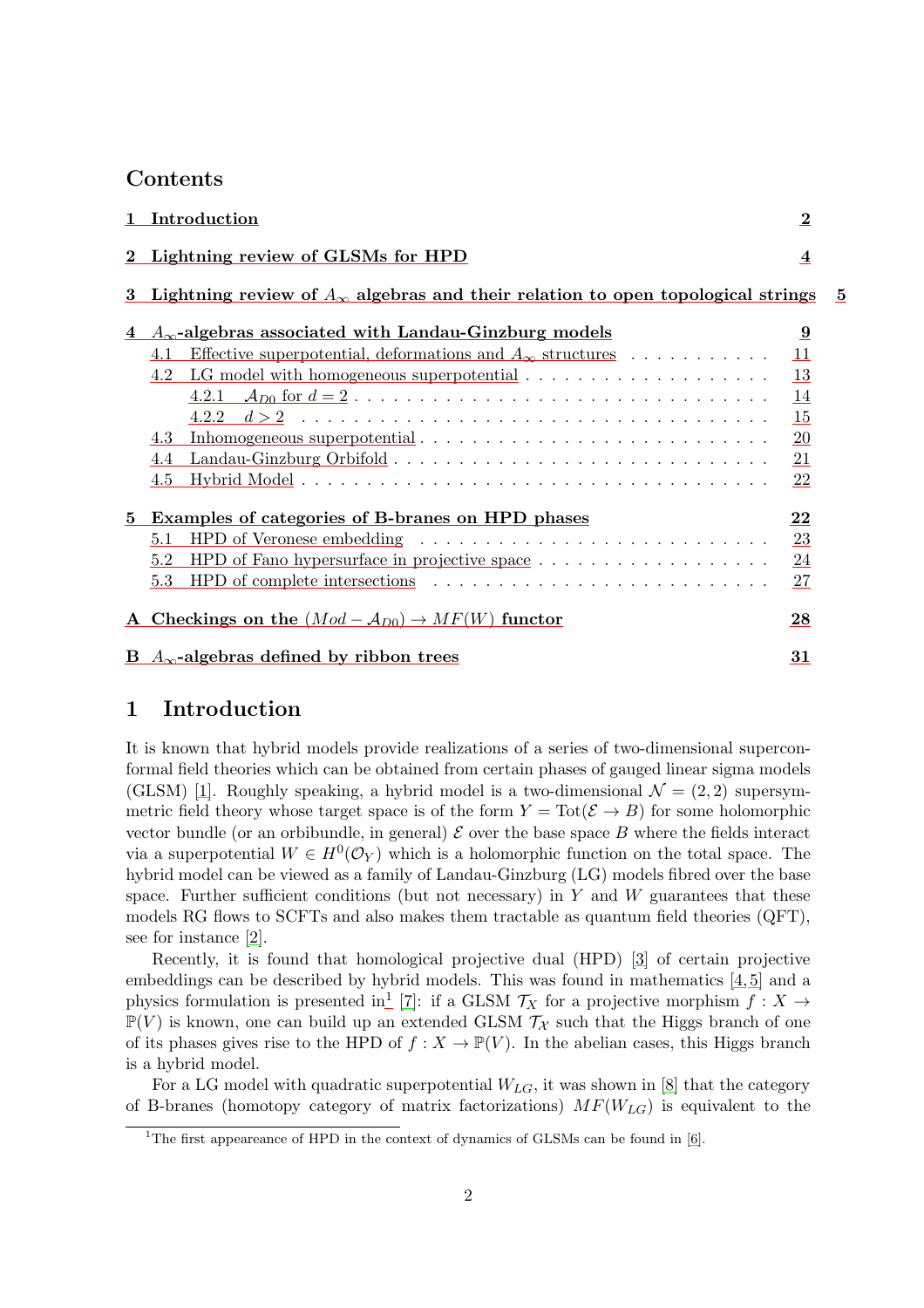derived category of finite dimensional Clifford modules, where the Clifford algebra is defined by the Hessian of the superpotential  $W_{LG}$ . In addition, if a  $\mathbb{Z}_2$  orbifold is present that leaves  $W_{LG}$ invariant, then the category of B-branes of this LG orbifold  $MF(W_{LG},\mathbb{Z}_2)$  is equivalent to the derived category of finite dimensional modules of the even subalgebra of the corresponding Clifford algebra. Consequently, the category of matrix factorizations of a  $\mathbb{Z}_2$ -orbifold hybrid model with superpotential quadratic along the fibre coordinates is equivalent to the derived category of the sheaf of modules of the sheaf of even parts of a Clifford algebra. This is the case of the HPD category of the degree 2 Veronese embedding  $\mathbb{P}(V) \hookrightarrow \mathbb{P}(\text{Sym}^2 V)$  [\[9\]](#page-33-2). Thus, the hybrid model orbifold can be viewed as a noncommutative resolution of the base space.

In this work, we generalize the idea and construct an explicit correspondence between hybrid models and noncommutative spaces. Locally, at a generic point in the base  $p \in B$ of a hybrid model, we can model its dynamics by a LG orbifold. Denote the category of B-branes of this LG orbifold as  $MF(W, G)$ , where G is the orbifold group. We first study the  $A_{\infty}$ -algebra  $A_{D0} = \text{End}(\mathcal{B}_{D0})$  associated with the endomorphism algebra of a D0-brane  $\mathcal{B}_{D0} \in MF(W)$  of the LG model. The algebra  $\mathcal{A}_{D0}$  takes the form of a  $A_{\infty}$  algebra with a finite number of generators (as an algebra)  $\psi_i$  that satisfy the higher products relations given in  $(4.65)$  and  $(4.66)$  (for a homogeneous W) and for general elements  $(4.69)$  and  $(4.70)^2$  $(4.70)^2$ . It then sets up the equivalence between matrix factorizations and  $A_{\infty}$ -modules of  $A_{D0} \sharp G$ , where  $\sharp$  denotes the smash product (the mathematical approach toward this equivalence can be found in [\[10\]](#page-33-3)), more precisely

$$
MF(W, G) \cong D(Mod - A_{D0}\sharp G) \tag{1.1}
$$

where the appeareance of the derived category is a consequence that  $MF(W, G)$  is taken to be the homotopy category. We then use this equivalence to relate a hybrid model to a noncommutative resolution

$$
D(Y, W) \cong D(B, \mathcal{A}_{D0} \sharp G), \tag{1.2}
$$

i.e. the derived category of sheaf of  $\mathcal{A}_{D0} \sharp G$ -modules.

This result can be used to study HPD of several spaces. As mentioned above, the GLSM construction realizes the HPDs as hybrid model orbifolds, which can be identified with noncommutative resolutions as the equivalence suggests. Therefore, given a projective embedding engineered by an abelian GLSM, the hybrid model describing the HPD can be read off following [\[7\]](#page-33-0). One can then use the correspondence discussed in this paper to give a noncommutative geometric decription of the HPD.

This paper is organized as follows. We review the basic facts about GLSMs for HPD and  $A_{\infty}$ -algebras in sections [2](#page-3-0) and [3](#page-4-0) respectively. In section [4,](#page-8-0) we set up the relationship between matrix factorizations and  $A_{\infty}$ -modules. We first find the structure of the  $A_{\infty}$ -algebra  $\mathcal{A}_{D0}$  by various means (deformation theory of  $\mathcal{B}_{D0}$  and effective superpotential,  $A_{\infty}$ -homomorphism), then we propose a functor realizing the equivalence between the category of matrix factorizations and the derived category of  $A_{\infty}$ -modules of  $A_{D0}$  and sketch its generalization to the orbifold case  $A_{D0}\sharp G$ . We provide checks of this proposal in appendix [A.](#page-27-0) We then apply this correspondence in section [5](#page-21-1) to describe the HPD of degree d Veronese embedding of projective space, Fano hypersurfaces and complete intersections in projective spaces as noncommutative spaces with the structure sheaf given by the corresponding sheaf of  $A_{\infty}$ -algebras. The same result was obtained for Veronese embeddings by summing over the ribbon trees in [\[11\]](#page-33-4), we review this method in appendix [B.](#page-30-0)

<span id="page-2-0"></span><sup>&</sup>lt;sup>2</sup>We also consider the case of inhomogenous W. The higher products are given in  $(B.2)$  and  $(B.3)$ .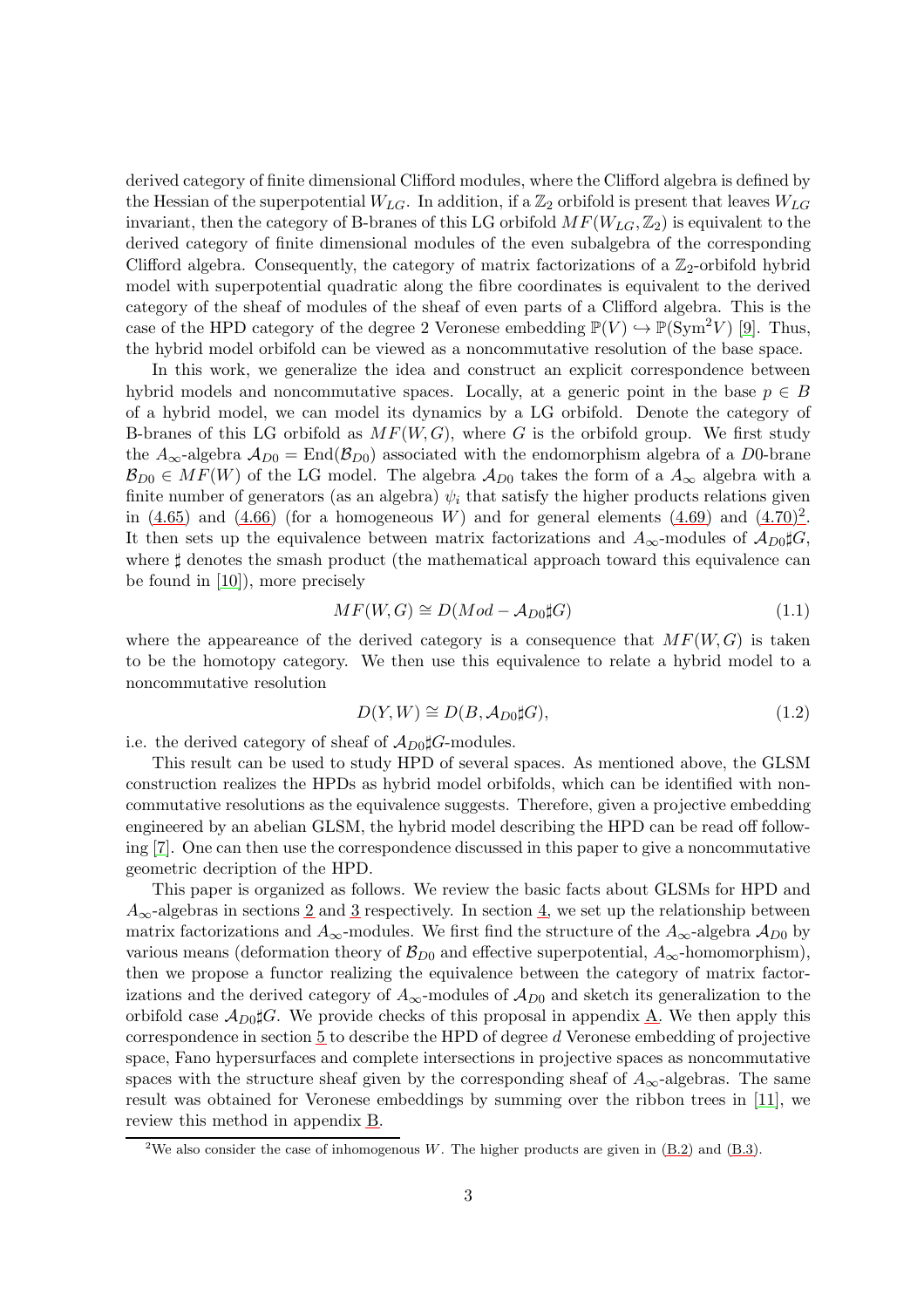### <span id="page-3-0"></span>2 Lightning review of GLSMs for HPD

In this section, we review the construction of homological projective duals (HPD) of projective morphisms  $f: X \to \mathbb{P}(S)$  (where  $S \cong \mathbb{C}^{n+1}$ ) proposed in [\[7\]](#page-33-0). We refer the reader to [7] for the details of definitions and notations. The construction of [\[7\]](#page-33-0) assumes that we have a gauged linear sigma model (GLSM) construction for  $f: X \to \mathbb{P}(S)$ , i.e. a GLSM having a geometric phase corresponding to a Higgs branch<sup>[3](#page-3-1)</sup> that RG flows to a nonlinear sigma model (NLSM) whose target space is the image of f in  $\mathbb{P}(S)$ . Denote that GLSM by  $\mathcal{T}_X = (G, \rho_m :$  $G \to GL(V), W, t_{ren}, R$ ). Then, there exist a distinguished  $U(1)_{\mathcal{L}} \subset G$  (with associated FI-theta parameter  $t_c = \zeta_c - i\theta_c$ ) characterizing the morphism f. The components of f have homogeneous weight under  $U(1)<sub>C</sub>$  and corresponds to sections of the line bundle  $\mathcal{L} = f^* \mathcal{O}_{\mathbb{P}(S)}(1)$  over X. In the following we assume that the aforementioned geometric phase is a pure Higgs phase<sup>[4](#page-3-2)</sup> and its category of B-branes will be denoted by  $D(X_{\zeta_c\gg 1})$ , if this phase is located at  $\zeta_{\mathcal{L}} \gg 1$ . As we vary the parameter  $\zeta_{\mathcal{L}}$  we find, in general that the phase at  $\zeta_L \ll -1$  has a Higgs branch whose category of B-branes we denote<sup>[5](#page-3-3)</sup>  $D(Y_{\zeta_L \ll -1}, W_{\zeta_L \ll -1})$ and a mixed Coulomb-higgs branch that splits into several isolated vacua, whose categories of B-branes we denote as  $E_1, \ldots, E_k$ . Both categories of B-branes at the different values of  $\zeta_{\mathcal{L}}$  are related by

<span id="page-3-4"></span>
$$
\langle D(Y_{\zeta_{\mathcal{L}}\ll -1}, W_{\zeta_{\mathcal{L}}\ll -1}), E_1, \dots, E_k \rangle \cong D(X_{\zeta_{\mathcal{L}}\gg 1})
$$
\n(2.1)

The equivalence [\(2.1\)](#page-3-4) is realized at the level of the GLSM via the so called window categories. They are defined entirely via the UV datum (i.e. GLSM datum). Defining a B-brane  $\beta$  in the GLSM requires to specify a representation  $\rho_M : G \to GL(M)$ . If we denote  $q^{\mathcal{L}}$  the weight of  $\rho_M$  restricted to  $U(1)_{\mathcal{L}}$ , then we define two conditions on the weights  $q^{\mathcal{L}}$ :

<span id="page-3-5"></span>Small window: 
$$
|\theta_{\mathcal{L}} + 2\pi q^{\mathcal{L}}| < \pi \min(N_{\mathcal{L},\pm})
$$

\nBig window:  $|\theta_{\mathcal{L}} + 2\pi q^{\mathcal{L}}| < \pi \max(N_{\mathcal{L},\pm})$ 

\n(2.2)

where  $N_{\mathcal{L},\pm} := \sum_a (Q_a^{\mathcal{L}})^{\pm}$ ,  $(x)^{\pm} := (|x| \pm x)/2$  and  $Q_a^{\mathcal{L}}$  are the weights of  $\rho_m$  restricted to  $U(1)<sub>L</sub>$ . Therefore we have the definition of the window subcategories by the constraints [\(2.2\)](#page-3-5):  $W_{+,b}^{\mathcal{L}}$  (resp.  $W_{-,b}^{\mathcal{L}}$ ) corresponds to the objects  $\mathcal{B}$  such that the weights  $q^{\mathcal{L}}$  of  $\rho_M$  satisfy the big (resp. small) window constraint for  $b = \lfloor \frac{\theta C}{2\pi} \rfloor$  $\frac{\theta_{\mathcal{L}}}{2\pi}$ . The we have

$$
D(Y_{\zeta_{\mathcal{L}}\ll -1}, W_{\zeta_{\mathcal{L}}\ll -1}) \cong \mathcal{W}^{\mathcal{L}}_{-,b} \hookrightarrow D(X_{\zeta_{\mathcal{L}}\gg 1}) \cong \mathcal{W}^{\mathcal{L}}_{+,b}
$$
\n(2.3)

for any  $b \in \mathbb{Z}$ . Starting from  $\mathcal{T}_X$ , we define an extension  $\mathcal{T}_X$  of  $\mathcal{T}_X$  given by

$$
\mathcal{T}_{\mathcal{X}} = (\widehat{G} = G \times U(1)_{s+1}, \widehat{\rho}_m : \widehat{G} \to GL(V \oplus V'), \widehat{W}, \widehat{R}),
$$
\n(2.4)

where V' is a representation of  $U(1)_{s+1} \times U(1)_{\mathcal{L}} \subseteq \widehat{G}$  with weights  $(-1, -Q) \oplus (1, 0)^{\oplus (n+1)}$ . Denoting the coordinates of  $V'$  as  $(p, s_0, \ldots, s_n)$ , the superpotential  $\widehat{W}$  is given by

$$
\widehat{W} = W + p \sum_{j=0}^{n} s_j f_j(x),\tag{2.5}
$$

<span id="page-3-1"></span><sup>&</sup>lt;sup>3</sup>We do not need to assume the GLSM is nonanomalous.

<sup>&</sup>lt;sup>4</sup>This is always possible in the case X is Fano or Calabi-Yau (CY), wich are essentially the cases we will cover in this work. The generalization is straightforward.

<span id="page-3-3"></span><span id="page-3-2"></span><sup>&</sup>lt;sup>5</sup>The space  $D(Y_{\zeta_{\mathcal{L}}\ll -1}, W_{\zeta_{\mathcal{L}}\ll -1})$  denotes the category of B-branes of a hybrid Landau-Ginzburg (LG) model with target space  $Y_{\zeta_{\mathcal{L}}\ll -1}$  and superpotential  $W_{\zeta_{\mathcal{L}}\ll -1}$ . The details on how such category arises in the current context can be found in [\[7\]](#page-33-0).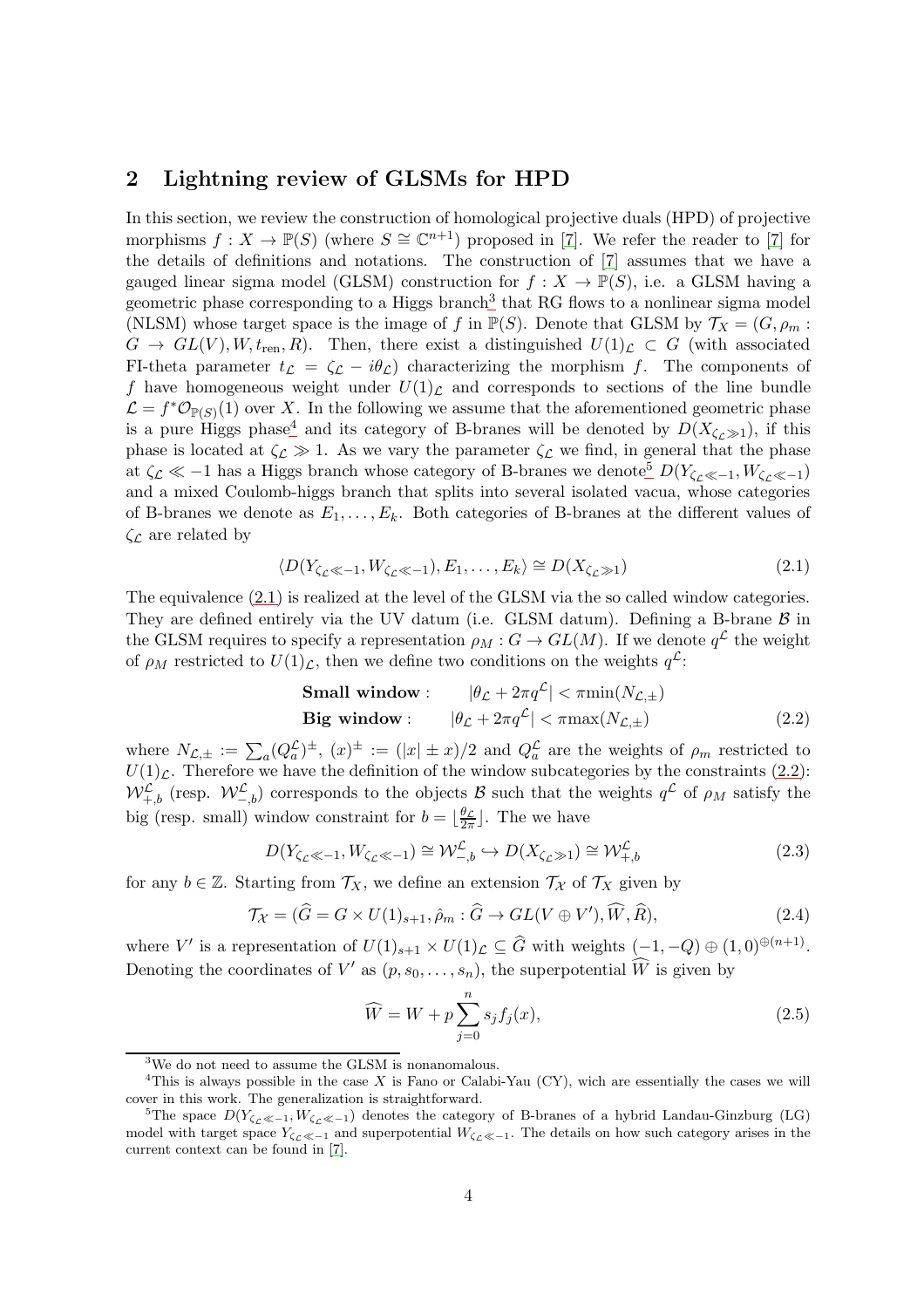where  $f_i(x)$  are the components of the image of the map f. The GLSM  $\mathcal{T}_{\mathcal{X}}$  is identified with the GLSM of the universal hyperplane section<sup>[6](#page-4-1)</sup>  $\mathcal X$  of X: Its Higgs branch deep in the first quadrant of the FI parameter of  $U(1)_{s+1} \times U(1)_{\mathcal{L}}$  corresponds to a NLSM with target space X. Keeping  $\zeta_{s+1} \gg 1$  and varying  $\zeta_{\mathcal{L}}$  leads to the following equivalence of categories

<span id="page-4-4"></span>
$$
\mathcal{C} = D(\widehat{Y}_{\zeta_{\mathcal{L}} \ll -1}, \widehat{W}_{\zeta_{\mathcal{L}} \ll -1}) \cong \widehat{\mathcal{W}}_{-,b}^{\mathcal{L}} \hookrightarrow D(\mathcal{X}_{\zeta_{\mathcal{L}} \gg 1}) \cong \widehat{\mathcal{W}}_{+,b}^{\mathcal{L}},
$$
\n(2.6)

where the categories  $\widehat{\mathcal{W}}^{\mathcal{L}}_{\pm,b}$  are defined analogously to  $\mathcal{W}^{\mathcal{L}}_{\pm,b}$ . The category  $\mathcal C$  is identified with the HPD category of  $\overline{X}$ . Everything can be carried over when taking linear sections of X, but in this work we will be mainly interested in the HPD of X.

Using this proposal, we can express  $\mathcal C$  as the category of B-branes on a Higgs branch that we can describe as a fibered LG model i.e. a hybrid model [\[2\]](#page-32-1).

## <span id="page-4-0"></span>3 Lightning review of  $A_{\infty}$  algebras and their relation to open topological strings

In this section we present the useful definitions and results that relate  $A_{\infty}$  to the relevant physical systems we are going to need in the subsequent sections. Let us start with the definition of  $A_{\infty}$  algebra (our main reference is [\[12\]](#page-33-5) but other useful sources are [\[13](#page-33-6)[–15\]](#page-33-7)).

**Definition.** An  $A_{\infty}$  algebra over a field K Consist of a Z-graded K-vector space A

$$
A = \bigoplus_{p \in \mathbb{Z}} A^p \tag{3.1}
$$

endowed with homogeneous  $\mathbb{K}\text{-linear maps}^7$  $\mathbb{K}\text{-linear maps}^7$ 

$$
m_n: A^{\otimes n} \to A \qquad n \ge 1 \tag{3.2}
$$

of degree  $2 - n$  satisfying the relations

<span id="page-4-3"></span>
$$
\sum_{r+s+t=n} (-1)^{r+st} m_u(\mathbf{1}^{\otimes r} \otimes m_s \otimes \mathbf{1}^{\otimes t}) = 0 \qquad n \ge 1
$$
\n(3.3)

where  $u = r + t + 1$  and  $s \ge 1, r, t \ge 0$ .

Let us make a few important remarks. First, note that  $(3.3)$  implies  $m_1 \circ m_1 = 0$  hence,  $m_1$  is a differential. Second, the maps in the tensor products, such as in  $(3.3)$  are subjected to the Koszul sign rule:

$$
(f \otimes g)(a \otimes b) = (-1)^{|g||a|} f(a) \otimes g(b) \tag{3.4}
$$

where we assume a is an homogeneous element of degree denoted by |a| and |g| denotes the degree of the map g. We define next a morphism of  $A_{\infty}$  algebras

<sup>&</sup>lt;sup>6</sup>We recall the reader that X is defined as the fiber product  $X \times_{\mathbb{P}(S)} \mathcal{H} \subset X \times \mathbb{P}(S^{\vee})$  where  $\mathcal{H} = \{(u, v) \in$  $\mathbb{P}(S) \times \mathbb{P}(S^{\vee}) | v(u) = 0 \} \subset \mathbb{P}(S) \times \mathbb{P}(S^{\vee})$  is the incidence divisor.

<span id="page-4-2"></span><span id="page-4-1"></span><sup>&</sup>lt;sup>7</sup>The grading of  $A^{\otimes n}$  is given by  $(A^{\otimes n})^p = \bigoplus_{i_1 + ... + i_n = p} A^{i_1} \otimes \cdots \otimes A^{i_n}$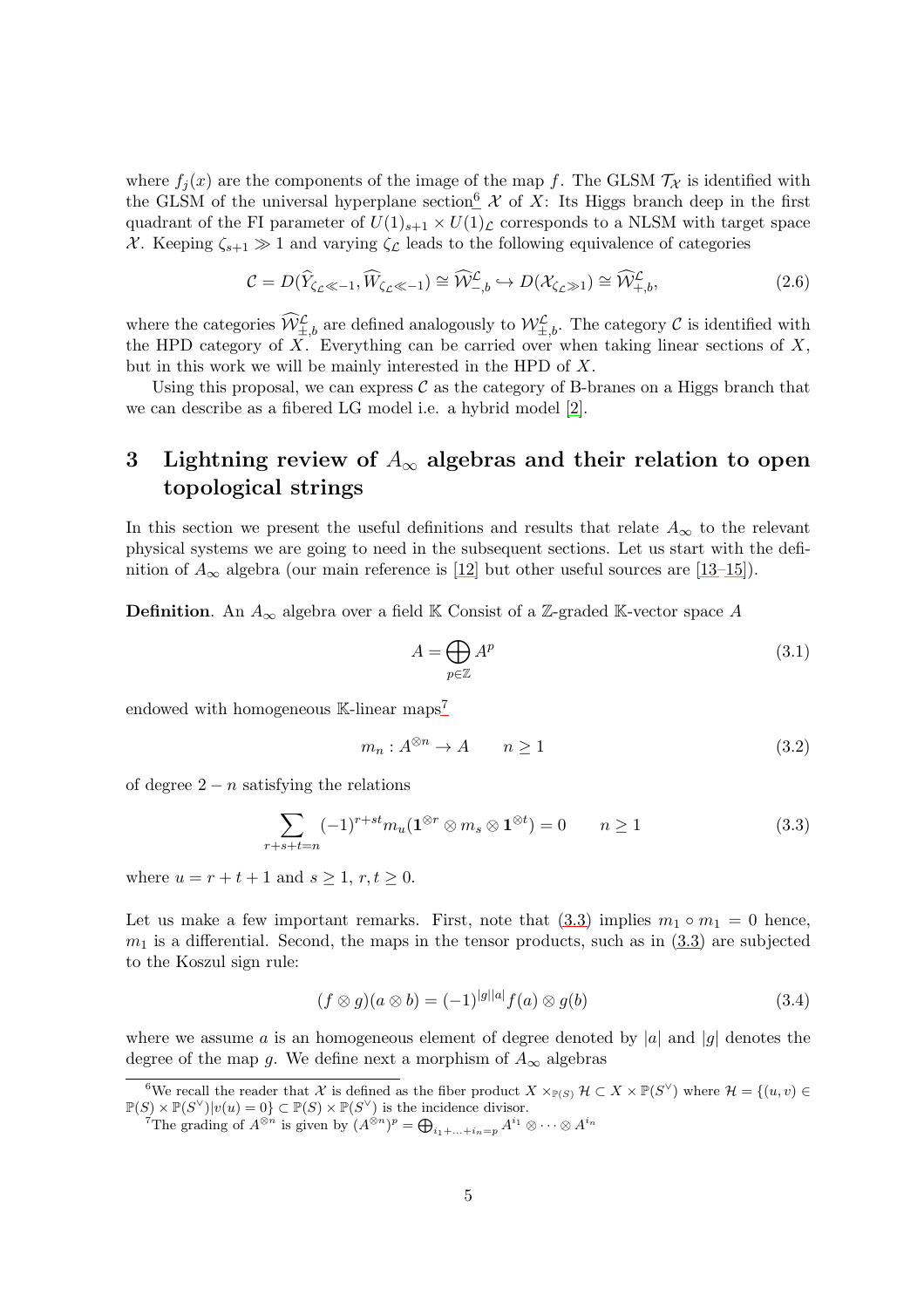**Definition.** A morphism  $f : A \to B$  between  $A_{\infty}$  algebras consist of a family of maps

$$
f_n: A^{\otimes n} \to B \tag{3.5}
$$

of degree  $1 - n$  satisfying

<span id="page-5-0"></span>
$$
\sum_{r+s+t=n} (-1)^{r+st} f_u(\mathbf{1}^{\otimes r} \otimes m_s^A \otimes \mathbf{1}^{\otimes t}) = \sum_{l=1}^n \sum_{I=n} (-1)^{\epsilon(l)} m_l^B(f_{i_1} \otimes \cdots \otimes f_{i_l}) \qquad n \ge 1 \quad (3.6)
$$

where  $u = r + t + 1$ ,  $s \ge 1$ ,  $r, t \ge 0$  and the second sum over  $I = n$  means sum over all decompositions  $i_1 + \ldots + i_l = n$  (with  $i_k \ge 1$ ). The sign  $\epsilon(l)$  is given by

$$
\epsilon(l) = (l-1)(i_1-1) + (l-2)(i_2-1) + \ldots + 2(i_{l-2}-1) + (i_{l-1}-1) \tag{3.7}
$$

finally, we denoted  $m_n^{A,B}$  the maps of A and B, respectively.

Note that the map  $f_1$  induces a map  $f_{1,*}$  between the cohomologies

$$
f_{1,*}:H(A)\to H(B)\tag{3.8}
$$

where  $H(A)$  ( $H(B)$ ) denotes the homology of the differential  $m_1^A$  ( $m_1^B$ ). Then, a morphism is called quasi-isomorphism if  $f_{1,*}$  is an isomorphism and is called strict if  $f_i = 0$  for all  $i \neq 1$ .

**Definition.** An  $A_{\infty}$ -module over A is given by a Z-graded vector space endowed with maps

$$
m_n^M : M \otimes A^{\otimes n-1} \to M \qquad n \ge 1 \tag{3.9}
$$

of degree  $2 - n$  satisfying

$$
\sum_{r+s+t=n} (-1)^{r+st} m_u^M(\mathbf{1}^{\otimes r} \otimes \tilde{m}_s \otimes \mathbf{1}^{\otimes t}) = 0 \qquad n \ge 1 \tag{3.10}
$$

where  $u = r + t + 1$ ,  $s \ge 1$ ,  $r, t \ge 0$  and

$$
m_u^M(\mathbf{1}^{\otimes r} \otimes \tilde{m}_s \otimes \mathbf{1}^{\otimes t}) = \begin{cases} m_u^M(\mathbf{1}^{\otimes r} \otimes m_s \otimes \mathbf{1}^{\otimes t}), & \text{if } r > 0\\ m_u^M(m_s^M \otimes \mathbf{1}^{\otimes t}), & \text{if } r = 0 \end{cases}
$$
(3.11)

There is an alternative construction of the  $A_{\infty}$ -algebra know as the bar construction. Consider a  $\mathbb{Z}$ -graded  $\mathbb{K}$ -vector space  $V$  and the tensor algebra

$$
T^{\bullet}V := \bigoplus_{n \ge 1} V^{\otimes n} \tag{3.12}
$$

Then, any coderivation  $b: T^{\bullet}V \to T^{\bullet}V$  can be written in terms of degree 1 maps  $b_n: V^{\otimes} \to V$ . Explicitly, by denoting  $b_{n,u}$  component of b mapping  $V^{\otimes n} \to V^{\otimes u}$ , we can write

$$
b_{n,u} = \sum_{r+s+t=n,r+t+1=u} \mathbf{1}^{\otimes r} \otimes b_s \otimes \mathbf{1}^{\otimes t} \qquad r,t \ge 1, s \ge 1 \tag{3.13}
$$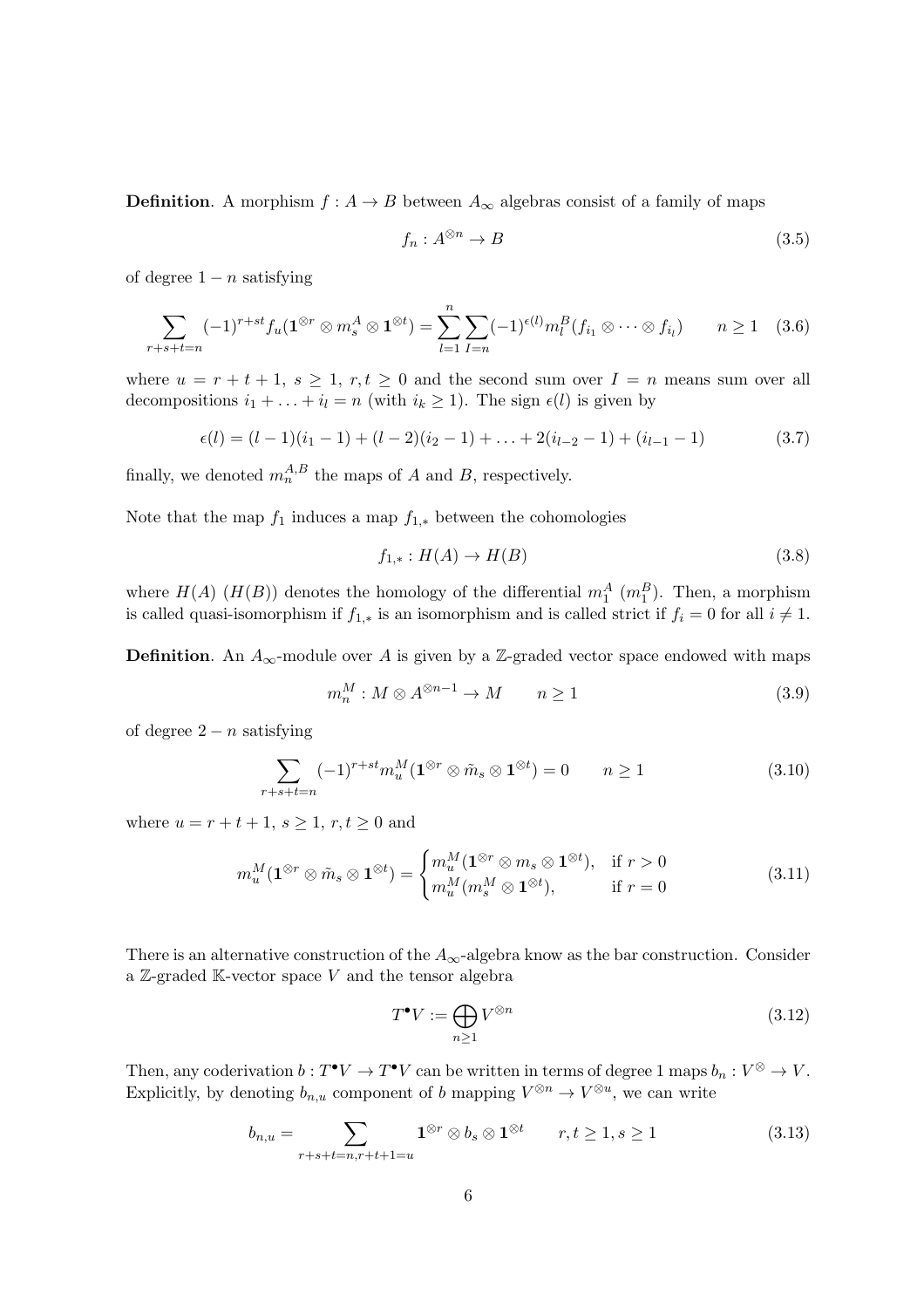Imposing  $b^2 = 0$  is equivalent to the conditions

<span id="page-6-1"></span>
$$
\sum_{r+s+t=n} b_u(\mathbf{1}^{\otimes r} \otimes b_s \otimes \mathbf{1}^{\otimes t}) = 0 \qquad n \ge 1 \tag{3.14}
$$

where  $u = r + t + 1$  and  $s \geq 1, r, t \geq 0$ . Then, if we identify  $V = A[1]$ , where  $A[1]$  is the grading shift  $(A[1])^p = A^{p+1}$  and we denote the natural degree  $-1$  map  $s: A \to A[1]$ , then if we write

$$
m_n = s^{-1} \circ b_n \circ s^{\otimes n} \tag{3.15}
$$

or equivalently $8$ 

$$
b_n = (-1)^{\frac{n(n-1)}{2}} s \circ m_n \circ (s^{-1})^{\otimes n}
$$
 (3.16)

the relations (3.[14\)](#page-6-1) are equivalent to (3.[3\)](#page-4-3). An  $A_{\infty}$ -algebra A is called minimal if  $m_1 \equiv 0$  and is called strictly unital if there exist a degree 0 element  $1_A \in A^0$  satisfying

<span id="page-6-2"></span>
$$
m_1(1_A) = 0
$$
  
\n
$$
m_2(1_A \otimes a) = m_2(a \otimes 1_A) = a
$$
  
\n
$$
m_i(a_1 \otimes \cdots \otimes a_i) = 0 \text{ if any } a_k = 1_A \qquad i > 2
$$
\n(3.17)

for all  $a, a_1, \ldots, a_i \in A$ . Moreover, if A is equipped with a bilinear form  $\langle \cdot, \cdot \rangle : A \otimes A \to \mathbb{C}$ , then A is called cyclic (w.r.t.  $\langle \cdot, \cdot \rangle$ ) if it satisfies

$$
\langle a_0, b_n(a_1 \otimes \cdots \otimes a_n) \rangle \rangle = (-1)^{(|a_0|+1)(|a_1|+\cdots+|a_n|+n)} \langle a_1, b_n(a_2 \otimes \cdots \otimes a_0) \rangle \tag{3.18}
$$

where  $a_i \in A$  are homogeneous elements. We have the following important theorem [\[16,](#page-33-8) [17\]](#page-33-9)

**Theorem.** Any  $A_{\infty}$ -algebra  $(A, m_n)$  is  $A_{\infty}$ -quasi-isomorphic to a minimal  $A_{\infty}$ -algebra called a minimal model for A. Moreover this minimal model can be taken to be  $(H(A), m_n^H)$  which is unique up to  $A_{\infty}$ -isomorphism and satisfies

- 1. The map  $f_1 : H(A) \to A$  is given by the inclusion map.
- 2. The map  $m_2^H$  is given by the map induced by  $m_2$ .

Then, this theorem plus the conditions [\(3.6\)](#page-5-0) for  $A_{\infty}$  morphisms applied to the inclusion map  $\iota: H(A) \to A$  give us a way to recursively determine the products  $m_n^H$  from the knowledge of  $(A, m_n)$ . Let us write some of these relations to ilustrate this point (recall that  $m_1^H \equiv 0$ ):

<span id="page-6-3"></span>
$$
\iota \circ m_2^H = m_2(\iota \otimes \iota) + m_1 \circ f_2
$$
  
\n
$$
\iota \circ m_3^H = f_2(m_2^H \otimes 1) - f_2(1 \otimes m_2^H) + m_2(\iota \otimes f_2) - m_2(f_2 \otimes \iota) + m_1 \circ f_3
$$
  
\n
$$
\vdots
$$
\n(3.19)

so, the maps  $f_n: H(A)^{\otimes n} \to A$  and the higher products  $m_n^H$  can be determined recursively (see for example [\[18\]](#page-33-10)).

<span id="page-6-0"></span><sup>&</sup>lt;sup>8</sup>Here we used that the inverse of  $s^{\otimes n}$  is  $(-1)^{\frac{n(n-1)}{2}}(s^{-1})^{\otimes n}$ . We remak that there are different ways to define  $b_n$  in terms of  $m_n$ , leading to different sign conventions.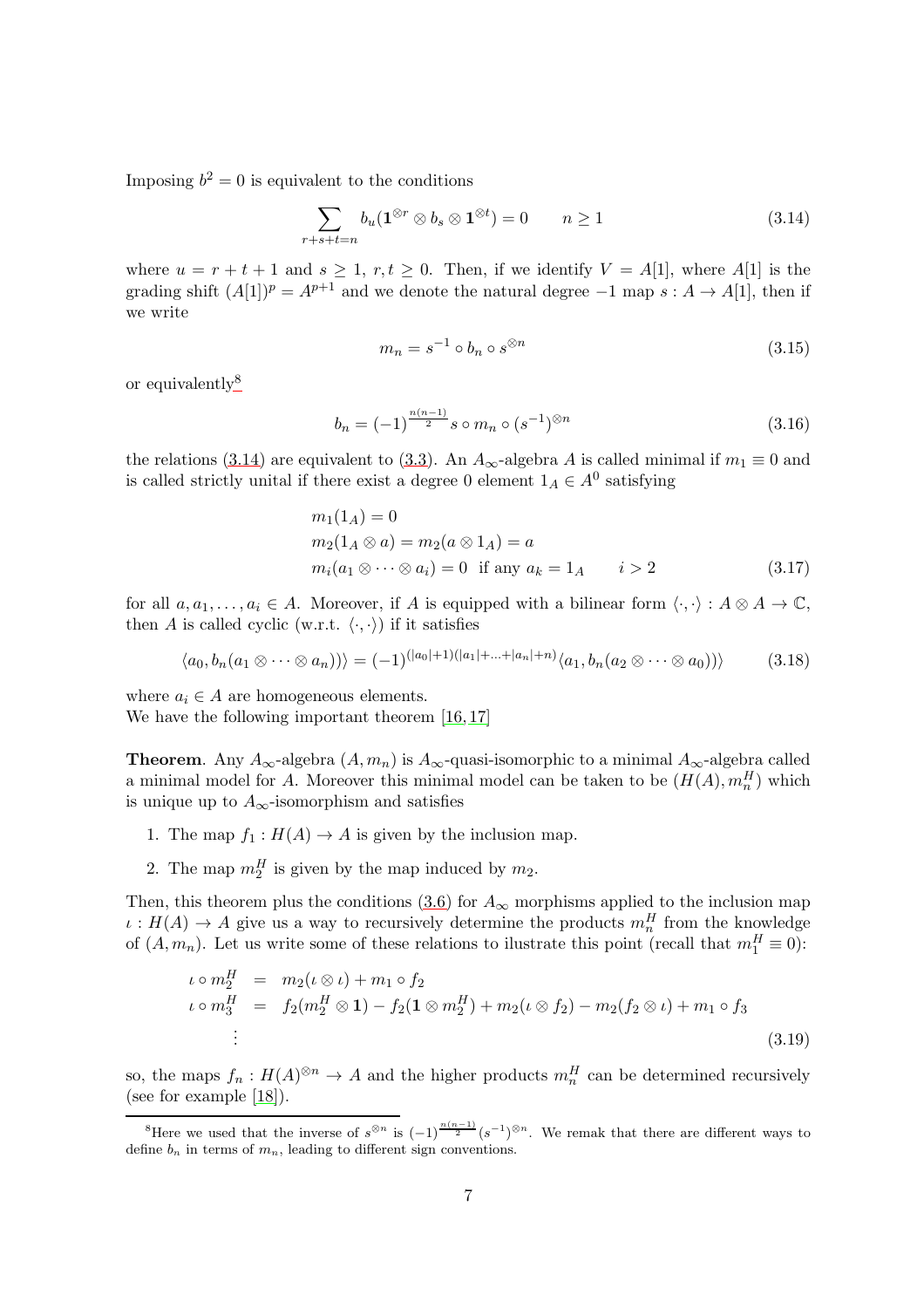In the case of topological strings we will be interested in  $A_{\infty}$ -categories, which are defined as follows

**Definition.** A  $A_{\infty}$ -category A with objects  $Ob(A)$  consists of the datum

- 1. For all  $A, B \in Ob(\mathcal{A})$  the space  $Hom_{\mathcal{A}}(A, B)$  is a Z-graded vector space.
- 2. For all  $n \geq 1$  and any set of objects  $A_0, \ldots, A_n \in Ob(\mathcal{A})$  there exists a degree  $2 n$ map

 $m_n : \text{Hom}_{\mathcal{A}}(A_{n-1}, A_n) \otimes \text{Hom}_{\mathcal{A}}(A_{n-2}, A_{n-1}) \otimes \cdots \text{Hom}_{\mathcal{A}}(A_0, A_1) \to \text{Hom}_{\mathcal{A}}(A_0, A_n)$ 

satisfying

<span id="page-7-1"></span>
$$
\sum_{r+s+t=n}(-1)^{r+st}m_u(\mathbf{1}^{\otimes r}\otimes m_s\otimes \mathbf{1}^{\otimes t})=0\tag{3.20}
$$

we also define

**Definition.** An  $A_{\infty}$ -functor between  $A_{\infty}$ -categories  $A_1$  and  $A_2$  consists of the datum

- 1. A map  $\mathcal{F}: Ob(\mathcal{A}_1) \to Ob(\mathcal{A}_2)$ .
- 2. For all  $n \geq 1$  and any set of objects  $A_0, \ldots, A_n \in Ob(\mathcal{A}_1)$  there exists a degree  $1 n$ map

 $\mathcal{F}_n: \text{Hom}_{\mathcal{A}_1}(A_{n-1}, A_n) \otimes \text{Hom}_{\mathcal{A}_1}(A_{n-2}, A_{n-1}) \otimes \cdots \text{Hom}_{\mathcal{A}_1}(A_0, A_1) \to \text{Hom}_{\mathcal{A}_2}(\mathcal{F}(A_0), \mathcal{F}(A_n))$ 

satisfying conditions analogous to [\(3.6\)](#page-5-0)

More precisely, in topological string theory we encounter cyclic, unital and minimal  $A_{\infty}$ -categories<sup>[9](#page-7-0)</sup> and we take the field K =  $\mathbb C$  from now on. It is easy to see that the  $A_{\infty}$ -category of a single object is equivalent to an  $A_{\infty}$ -algebra. Next we move on to explain how these structures arise in topological strings. For simplicty we consider a worldsheet with disk topology and boundary conditions characterized by a single  $D$ -brane  $D$ . Upon topological twist, this configuration has a single scalar nilpotent supercharge Q. The 'off-shell' space of open strings stretching from  $D$  to itself is given by a graded vector space, which we denote  $V_{\mathcal{D}}$  and there is an action of  $\mathbf Q$  in this vector space, hence we can take the cohomology

$$
End(\mathcal{D}) := H_{\mathbf{Q}}(V_{\mathcal{D}}) \tag{3.21}
$$

which is the space of physical states of the topological strings stretching between  $\mathcal D$  and itself. If we denote  $\psi_a$  the elements of  $\text{End}(\mathcal{D})$ , their disc correlators encode the Stasheff conditions [\(3.3\)](#page-4-3). More precisely, the disk correlator of two elements (the boundary topological metric), denoted  $\langle \psi_a, \psi_b \rangle$  equips End(D) with an (nondegenerate) inner product. In [\[19,](#page-33-11)[20\]](#page-33-12) it is found that the relation between the disk correlators with more than two insertions and the maps  $b_k$ 

<span id="page-7-2"></span>
$$
B_{i_0i_1\cdots i_k} := (-1)^{|a_1| + \cdots + |a_{k-1}| + k - 1} \left\langle \psi_{i_0} \psi_{i_1} P \int \psi_{i_2}^{(1)} \cdots \int \psi_{i_{k-1}}^{(1)} \psi_{i_k} \right\rangle = \left\langle \psi_{i_0}, b_k(\psi_{i_1}, \cdots, \psi_{i_k}) \right\rangle, \tag{3.22}
$$

<span id="page-7-0"></span><sup>&</sup>lt;sup>9</sup>We say an  $A_{\infty}$ -category has strict identities if, for every  $A \in Ob(\mathcal{A})$  there is a degree 0 element  $1_A \in$ Hom<sub>A</sub>(A, A) satisfying the conditions [\(3.17\)](#page-6-2), whenever it can be consistently inserted in a map  $m_n$  as defined in [\(3.20\)](#page-7-1).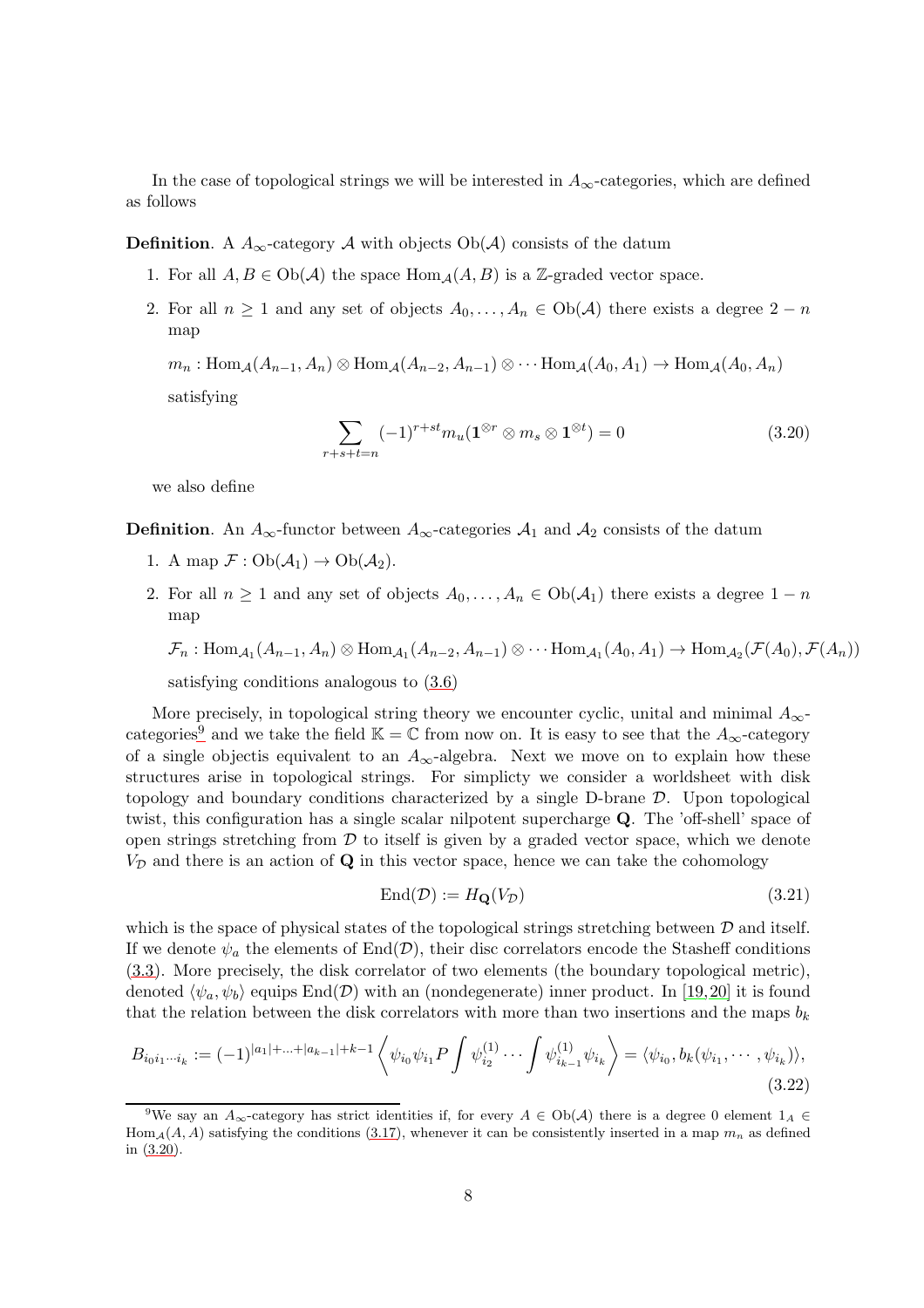where  $\psi_a^{(1)}$  denote the 1-form descendants of  $\psi_a$ . The correlators [\(3.22\)](#page-7-2) are defined using an appropriate regulator [\[20\]](#page-33-12) and they satisfy a cyclicity condition:

$$
B_{i_0i_1\cdots i_k} = (-1)^{(|a_m|+1)(|a_0|+\cdots+|a_{k-1}|+k)} B_{i_ki_0\cdots i_{k-1}}.
$$
\n(3.23)

It is important to remark that on the right hand side of  $(3.22)$ , the operators  $\psi_a$  should be considered in the space  $\text{End}(\mathcal{D})[1]$ . In other words, the graded space A is identified with  $\text{End}(\mathcal{D})$ . Hence, up to a sign that, in general depends on the degree of the insertions, we can identify

$$
B_{i_0i_1\cdots i_k} \sim \langle m_k(\psi_{i_0}, \cdots, \psi_{i_{k-1}}), \psi_{i_k} \rangle, \tag{3.24}
$$

In general, for a SCFT we can define a trace function<sup>[10](#page-8-1)</sup>

$$
\gamma : A \to \mathbb{C} \tag{3.25}
$$

of degree  $-\hat{c} = -\frac{c}{3}$  $\frac{c}{3}$ , where c is the central charge of the SCFT. Then the inner product can be written as

$$
\langle \cdot, \cdot \rangle : A \otimes A \to \mathbb{C} \qquad (\psi_a, \psi_b) \mapsto \gamma(m_2(\psi_a, \psi_b)) \tag{3.26}
$$

then, we simply write the relation

$$
B_{i_0 i_1 \cdots i_k} = \gamma \left( m_2(m_k(\psi_{i_0}, \cdots, \psi_{i_{k-1}}), \psi_{i_k}) \right), \tag{3.27}
$$

where the sign is hidden in  $\gamma$ . When considering multiple branes, this structure becomes an  $A_{\infty}$ -category. For instance, in the case of a SCFT defined by the NLSM with a CY target space  $X$ , the category of B-branes (topological open strings in the B-model) is equivalent to  $DCoh(X)$ , the derived category of coherent sheaves on X [\[22](#page-33-13)[–25\]](#page-34-0) and an  $A_{\infty}$  structure on this category as been derived from physics and mathematical point of view [\[26–](#page-34-1)[29\]](#page-34-2). Analogous results also exist in the case of G-equivariant categories of matrix factorizations  $MF_G(W)$ , when G is a finite abelian group and W is a quasi-homogeneous polynomial  $[20, 30, 31]$  $[20, 30, 31]$  $[20, 30, 31]$ 

### <span id="page-8-0"></span>4  $A_{\infty}$ -algebras associated with Landau-Ginzburg models

In this section we will apply the results reviewed in section [3](#page-4-0) to the specific case of LG orbifolds. We begin by reviewing the physics approach of categories of matrix factorizations, arising as B-branes on LG orbifolds. Fix a vector space  $V$  of rank  $N$  with coordinates denoted by  $x_i$  i = 1,..., N. We specify a left R-symmetry given by a  $\mathbb{C}_L^*$  action on V with weights  $q_i \in \mathbb{Q} \cap (0,1)$ . The *orbifold group* will be specified by a finite abelian group G and a representation  $\rho_{orb} : G \to GL(V)$ . We specify a *superpotential*, that is a holomorphic, Ginvariant function  $W : \mathbb{C}^N \to \mathbb{C}, W \in \mathbb{C}[x_1,\ldots,x_N]$ . As an  $\mathcal{N} = (2,2)$  theory, the LG orbifold is specified by the data

<span id="page-8-2"></span>
$$
(W, G, \rho_{orb}, \mathbb{C}_L^*)\tag{4.1}
$$

but we impose some extra requirement on [\(4.1\)](#page-8-2). In order for the vector R-symmetry to be nonanomalous, we require W to be quasi-homogeneous, of weight 1 under a  $\mathbb{C}_L^*$  i.e.  $W(\lambda^{q_i} \phi_i) =$  $\lambda W(\phi_i)$  [\[32\]](#page-34-5) (this implies that W has charge 2 under the vector R-symmetry). Moreover, W being quasi-homogeneous implies  $dW^{-1}(0) = \{0\}$  i.e. W is compact, in the sense that defines

<span id="page-8-1"></span><sup>&</sup>lt;sup>10</sup>This is just the (twisted) correlator on the sphere. See for example the review [\[21\]](#page-33-14).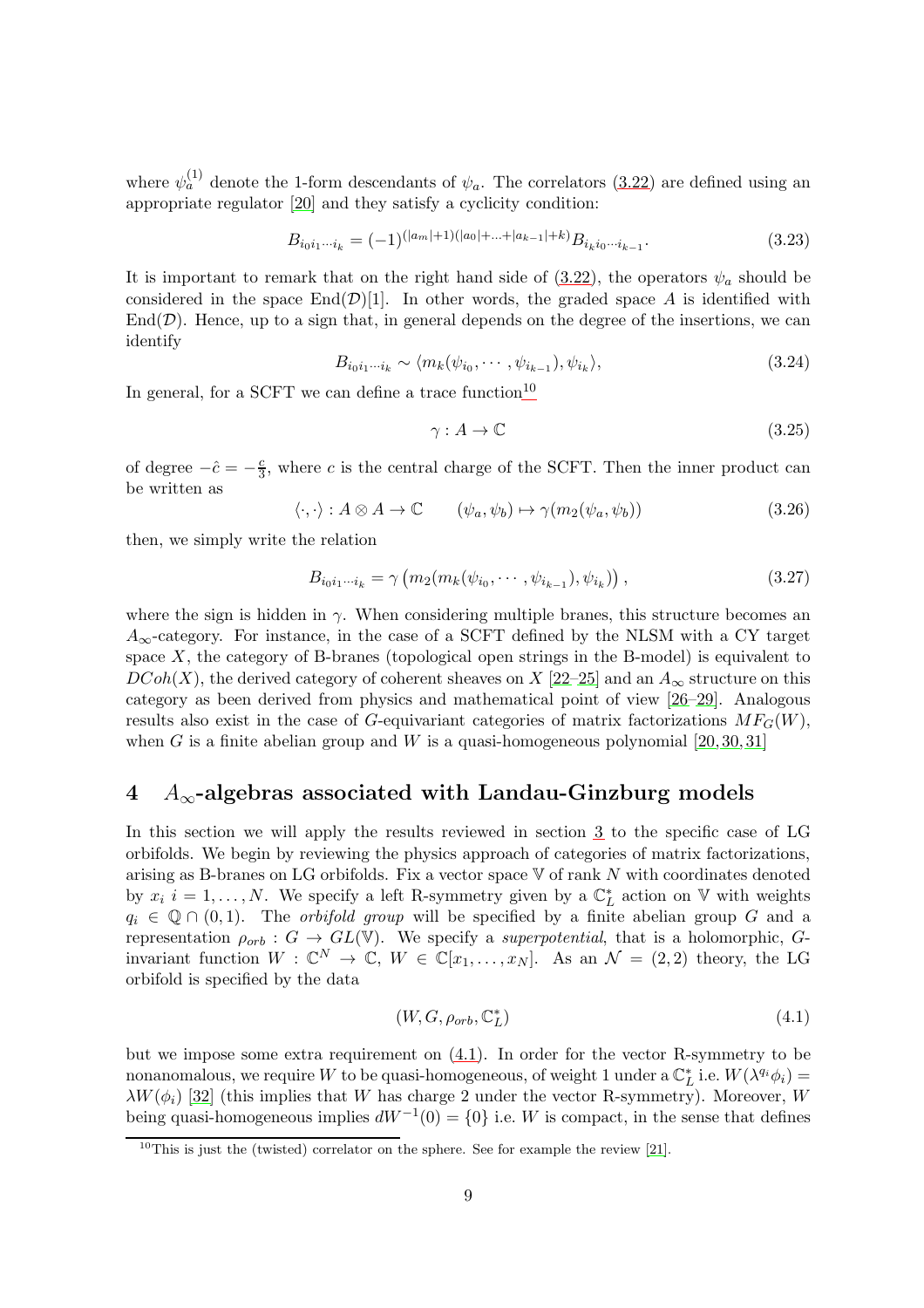a compact SCFT in the IR. Quasi-homogeneity of W guarantees that we always have the symmetry  $x_j \to e^{2i\pi q_i} x_j$ . If d denotes the lowest nonzero integer such that  $dq_i \in \mathbb{Z}$  for all i, then this specifies a  $\mathbb{Z}_d$  action generated by  $J = \text{diag}(e^{2i\pi q_1}, \dots, e^{2i\pi q_N})$ . Denote by  $\text{Aut}(W)$ the group of diagonal automorphisms of  $W$ , i.e.

$$
Aut(W) = \left\{ diag(e^{2\pi i \lambda_1}, \dots, e^{2\pi i \lambda_N}) \in U(1)^N : W(e^{2\pi i \lambda_i} x_i) = W(x_i) \right\}.
$$
 (4.2)

we then say an orbifold group  $G$  is *admissible* if it satisfies

<span id="page-9-1"></span>
$$
\langle J \rangle \subseteq G \subseteq \text{Aut}(W),\tag{4.3}
$$

and we will require this condition. B-type D-branes  $\beta$  in LG orbifolds are characterized in terms of matrix factorizations of W [\[8,](#page-33-1)33]. More precisely,  $\beta$  consists of the data

$$
\mathcal{B} = (M, \sigma, Q, R_M, \rho_M) \tag{4.4}
$$

where M (the Chan-Paton space) is a free  $\mathbb{C}[x_1,\ldots,x_N]$ -module,  $\sigma$  is an involution on M, inducing a Z<sub>2</sub>-grading (so we can write  $M = M_0 \oplus M_1$ , with  $\sigma M_i = (-1)^i M_i$ ) and  $Q(x)$  is a  $\mathbb{Z}_2$ -odd endomorphism on M satisfying

<span id="page-9-0"></span>
$$
Q^2 = W \cdot \mathrm{id}_M. \tag{4.5}
$$

Under the vector R-charge, W has charge 2:  $W(\lambda^{2q_i}x_i) = \lambda^2 W(x_i)$  with the charges  $q_i$  of the left R-symmetry. Therefore, by  $(4.5)$ ,  $Q$  must have vector R-charge 1. This defines a compatible representation  $R_M : U(1)_V \to GL(M)$  of the vector R-symmetry, satisfying:

$$
R_M(\lambda)Q(\lambda^{2q_i}x_i)R_M^{-1}(\lambda) = \lambda Q(x_i),\tag{4.6}
$$

as well as another compatible representation of  $G$ ,  $\rho_M$  :  $G \to GL(M)$  satisfying

$$
\rho_M(g)^{-1} Q(\rho_{orb}(g) \cdot x_j) \rho_M(g) = Q(x_j). \tag{4.7}
$$

Given a pair of B-branes  $\mathcal{B}_i = (M^{(i)}, \sigma_i, Q_i, R_M^{(i)}, \rho_M^{(i)})$ ,  $i = 1, 2$  we can define the space of morphisms betwen them,  $Hom(\mathcal{B}_1,\mathcal{B}_2)$  as graded morphisms

$$
\Psi: M^{(1)} \to M^{(2)} \tag{4.8}
$$

i.e.  $\Psi \in V_{r_1,r_2} := Mat_{r_1,r_2}(\mathbb{C}[x_1,\ldots,x_N]),$  the space of  $r_1 \times r_2$  matrices with coefficients in  $\mathbb{C}[x_1,\ldots,x_N],$  where  $r_i = \text{rk}(M^{(i)})$  satisfying

$$
D_{12} \circ \Psi := Q_2 \Psi - \sigma_2 \Psi \sigma_1 Q_1 = 0 \tag{4.9}
$$

modulo  $D_{12}$ -exact morphisms. The differential  $D_{12}$  can be identified with the conserved supercharge Q of the worldsheet theory on the open string stretching between  $\mathcal{B}_1$  and  $\mathcal{B}_2$ . Therefore we can denote

$$
Hom(\mathcal{B}_1, \mathcal{B}_2) = H_{D_{12}}(V_{r_1, r_2}).
$$
\n(4.10)

The space  $Hom(\mathcal{B}_1,\mathcal{B}_2)$  is  $\mathbb{Z}_2$ -graded and we denote its homogeneous components, and elements, as

<span id="page-9-2"></span>
$$
Hom(\mathcal{B}_1, \mathcal{B}_2) = H^0(\mathcal{B}_1, \mathcal{B}_2) \oplus H^1(\mathcal{B}_1, \mathcal{B}_2) \qquad \phi_i \in H^0(\mathcal{B}_1, \mathcal{B}_2) \qquad \psi_i \in H^1(\mathcal{B}_1, \mathcal{B}_2) \tag{4.11}
$$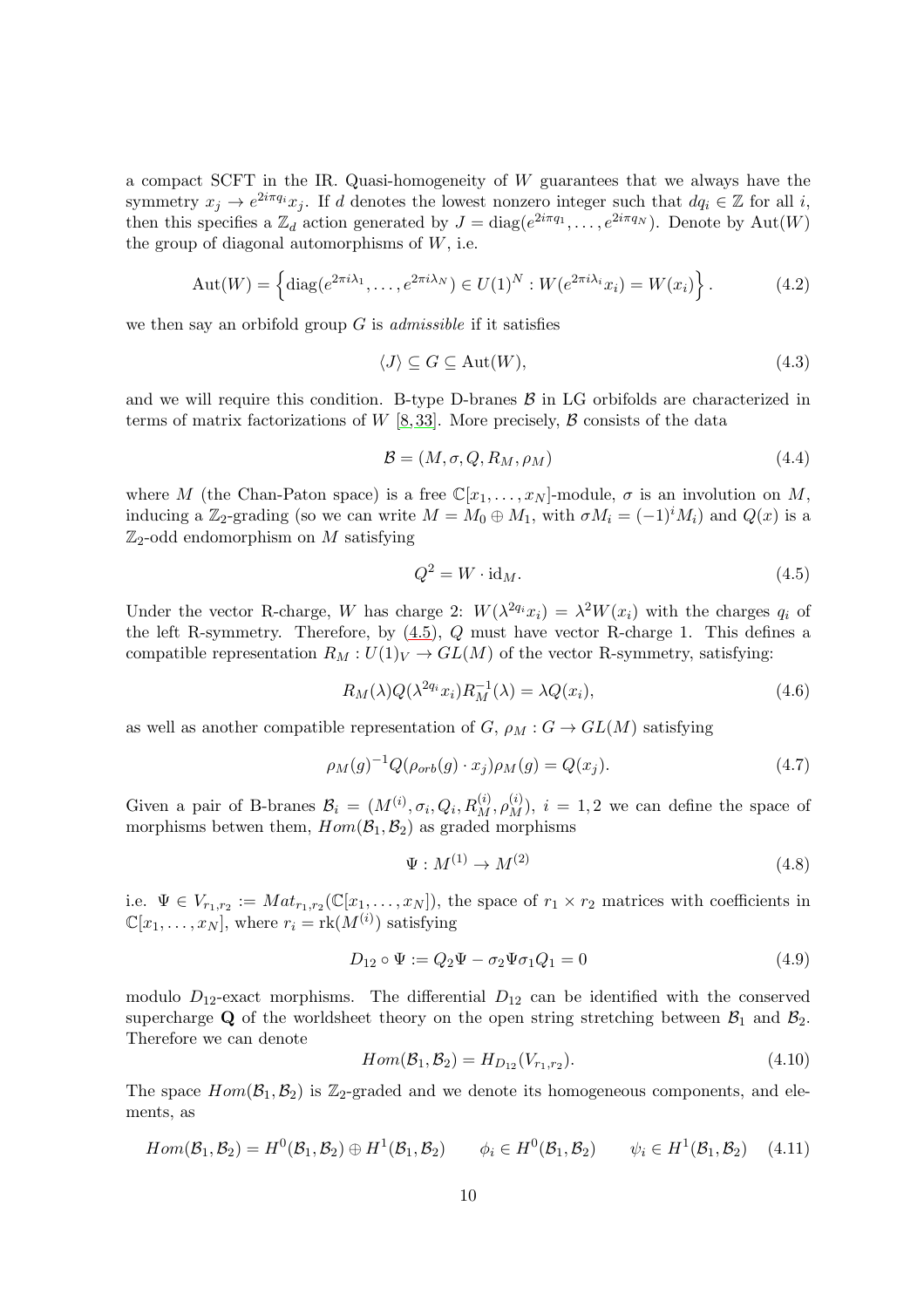The category  $MF(W, G)$  of objects  $\beta$  with morphisms defined as

$$
Hom_{MF(W,G)}(\mathcal{B}_1, \mathcal{B}_2) := Hom(\mathcal{B}_1, \mathcal{B}_2)^G
$$
\n
$$
(4.12)
$$

i.e.,  $\Psi \in Hom_{MF(W,G)}(\mathcal{B}_1, \mathcal{B}_2)$  satisfies

$$
\rho_{M^{(2)}}(g)^{-1}\Psi(\rho_{orb}(g)\cdot x_i)\rho_{M^{(1)}}(g) = \Psi(x_i),\tag{4.13}
$$

will be referred as the category of B-branes on the LG orbifold. This category also has a grading that we will review next.

#### Gradings

The category  $MF(W, G)$  defined above has a natural Q-grading given by the R-charge. More precisely, it is the fact that the superpotential  $W$  is quasi-homogeneous that guarantees the existence of this Q-grading (because then the vector R-charge is conserved) [\[34\]](#page-34-7). The orbifold by G satisfying [\(4.3\)](#page-9-1) guarantees that the physical states will have integer R-charges [\[35\]](#page-34-8) and hence, we can put an integer grading on open string states. For a reduced and irreducible matrix factorization  $\mathcal{B} \in MF(W, G)$ , the map  $\rho_M$  satisfies [\[34\]](#page-34-7)

$$
\rho_M(J) = \sigma \circ R_M(e^{i\pi})e^{-i\pi\varphi} \tag{4.14}
$$

for some  $\varphi \in \frac{2}{d}\mathbb{Z}$ . The morphism  $\Psi \in Hom_{MF(W,G)}(\mathcal{B}_1,\mathcal{B}_2)$  has R-charge  $q_{\Psi} \in \mathbb{Q}$  defined by

$$
R_{M^{(2)}}(\lambda)\Psi(\lambda^{2q_i}x_i)R_{M^{(1)}}(\lambda)^{-1} = \lambda^{q_\Psi}\Psi(x_i),\tag{4.15}
$$

Then, a Z-grading on  $\Psi$  is defined by

$$
\deg(\Psi) = \varphi_2 - \varphi_1 + q_\Psi \tag{4.16}
$$

The category  $MF(W, G)$  with this additional grading is known in the mathematics literature as the category of graded, G-equivariant matrix factorizations [\[36\]](#page-34-9).

#### <span id="page-10-0"></span>4.1 Effective superpotential, deformations and  $A_{\infty}$  structures

The category  $MF(W, G)$  can be given an  $A_{\infty}$  structure [\[37\]](#page-34-10), and the higher products can be read off from the computation of the unobstructed deformations of the objects  $\mathcal{B} \in MF(W, G)$ , as we will explain in this section, and will become useful later. However, it is very convenient to use a description of  $MF(W, G)$  that follows very closely [\[8\]](#page-33-1). Consider first the case of a trivial orbifold

$$
G = 1,\tag{4.17}
$$

then we denote the category just as  $MF(W)$ . Then, in the case  $dW^{-1}(0) = \{0\}$ , this category has a single generator [\[38\]](#page-34-11) given by the matrix factorization  $\mathcal{B}_{D0} = (M, \sigma, Q_{D0}, R_M)$ 

<span id="page-10-1"></span>
$$
Q_{D0} = \sum_{i=1}^{N} \left( x_i \overline{\eta}_i + q_i \frac{\partial W}{\partial x_i} \eta_i \right), \qquad (4.18)
$$

where the subscript  $D0$  is because this matrix factorization is reminiscent to the  $D0$ -brane in [\[8\]](#page-33-1). The objects  $\overline{\eta}_i$ ,  $\eta_i$ ,  $i = 1, ..., N$  are generators of a Clifford algebra of rank  $2N$ , namely they satisfy the relations

$$
\{\overline{\eta}_i, \eta_j\} = \delta_{i,j} \mathbf{1} \qquad \{\overline{\eta}_i, \overline{\eta}_j\} = \{\eta_i, \eta_j\} = 0. \tag{4.19}
$$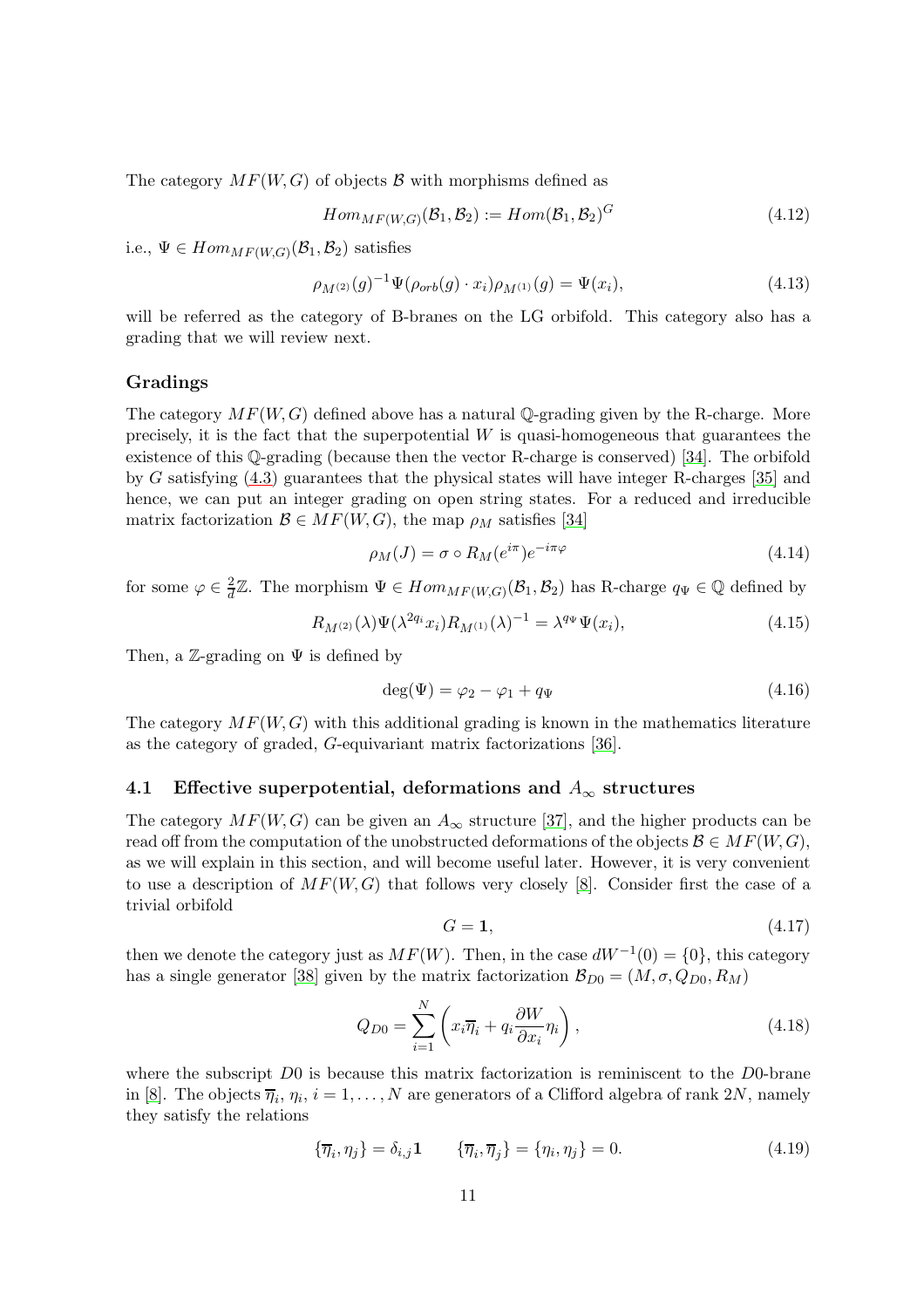Then, we can consider

$$
\mathcal{A}_{D0} := Hom_{MF(W)}(\mathcal{B}_{D0}, \mathcal{B}_{D0}),\tag{4.20}
$$

which has the structure of a  $A_{\infty}$ -algebra<sup>[11](#page-11-0)</sup> [\[38\]](#page-34-11) and moreover we have the equivalence

$$
MF(W) \cong D(\text{Mod} - A_{D0}) \tag{4.21}
$$

where  $D(\text{Mod} - A_{D0})$  stands for the derived category of  $A_{\infty}$ -modules over  $A_{D0}$ . Given an object  $\mathcal{B} \in MF(W)$ , the module associated to  $\mathcal{B}$  is given by  $M_{\mathcal{B}} := Hom_{MF(W)}(\mathcal{B}_{D0}, \mathcal{B})$ where the maps

<span id="page-11-1"></span>
$$
m_n^{\mathcal{B}} : M_{\mathcal{B}} \otimes \mathcal{A}_{D0}^{\otimes n-1} \to M_{\mathcal{B}} \tag{4.22}
$$

come from the  $A_{\infty}$  structure of the category  $MF(W)$ , in particular

$$
m_2^{\mathcal{B}} : M_{\mathcal{B}} \otimes \mathcal{A}_{D0} \to M_{\mathcal{B}} \qquad m_2^{\mathcal{B}}(\Psi^{\mathcal{B}}, \Psi) = \Psi^{\mathcal{B}} \circ \Psi.
$$
 (4.23)

When we add an orbifold, we expect the following equivalence

$$
MF(W, G) \cong D(\text{Mod} - \mathcal{A}_{D0}\sharp G) \tag{4.24}
$$

where  $\mathcal{A}_{D0\sharp}G$  is the smash product between  $\mathcal{A}_{D0}$  and the group algebra  $\mathbb{C}[G]$ , the product in  $\mathcal{A}_{D0}$ to is given by [\[10\]](#page-33-3)

$$
(a \sharp g_1) \cdot (b \sharp g_2) = (a \cdot g_1 b g_1^{-1}) \sharp g_1 g_2 \tag{4.25}
$$

hence, studying the algebra  $\mathcal{A}_{D0}$  is crucial. The higher products  $m_n$  :  $\mathcal{A}_{D0}^{\otimes n} \to \mathcal{A}_{D0}$  can be read off from the effective superpotential  $W_{eff}$  defined by

$$
\mathcal{W}_{\text{eff}} = \text{Tr}\left(\sum_{k=2}^{\infty} \sum_{i_0, i_1, \cdots, i_k} \frac{B_{i_0 \cdots i_k}}{k+1} Z_{i_0} Z_{i_1} \cdots Z_{i_k}\right),\tag{4.26}
$$

the function  $\mathcal{W}_{eff}$  encodes obstructions to the boundary deformations of the SCFT, and can be computed as follows. Consider the matrix factorization  $Q_{D0}$ , then our objective is to find a deformed matrix factorization

$$
Q_{D0}^{\text{def}} = Q_{D0} + \sum_{\vec{m} \in B} \alpha_{\vec{m}} u^{\vec{m}} \qquad u^{\vec{m}} := \prod_{i=1}^{n} u_i^{m_i}
$$
(4.27)

where  $B \subset \mathbb{N}^n$ ,  $n = \dim H^1(\mathcal{B}_{D0}, \mathcal{B}_{D0})$ ,  $\alpha_{\vec{m}}$  are fermionic operators and  $u_i$ ,  $i = 1, \ldots, n$  are commutative parameters. The matrix factorization satisfies

$$
(Q_{D0}^{\text{def}})^2 = W \cdot \text{id}_M + \sum_{i=1}^n f_i(u)\phi_i \tag{4.28}
$$

where, using the same notation as [\(4.11\)](#page-9-2),  $\phi_i \in H^0(\mathcal{B}_{D0}, \mathcal{B}_{D0})$ . Then, the critical locus of  $\mathcal{W}_{\text{eff}}$ coincides, as a set, with  $f_1 = f_2 = \cdots = f_n = 0$ . More precisely, if we identify the variables  $Z_i$  with the parameters  $u_i$ ,  $Z_i \equiv u_i$  in  $\mathcal{W}_{\text{eff}}$ , then  $d\mathcal{W}_{\text{eff}}^{-1}(0)$  coincides with the solutions to the equations  $f_1 = f_2 = \cdots = f_n = 0$  i.e. we can integrate the equations

$$
\frac{\partial \mathcal{W}_{\text{eff}}}{\partial u_i} = f_i(u) \tag{4.29}
$$

<span id="page-11-0"></span><sup>&</sup>lt;sup>11</sup>In the particular case that W is homogeneous of degree 2, then  $\mathcal{A}_{D0}$  becomes simply the (complex) Clifford algebra  $Cl(q)$  associated with the quadratic form  $q_{ij} := \partial_i \partial_j W$  [\[8,](#page-33-1)39].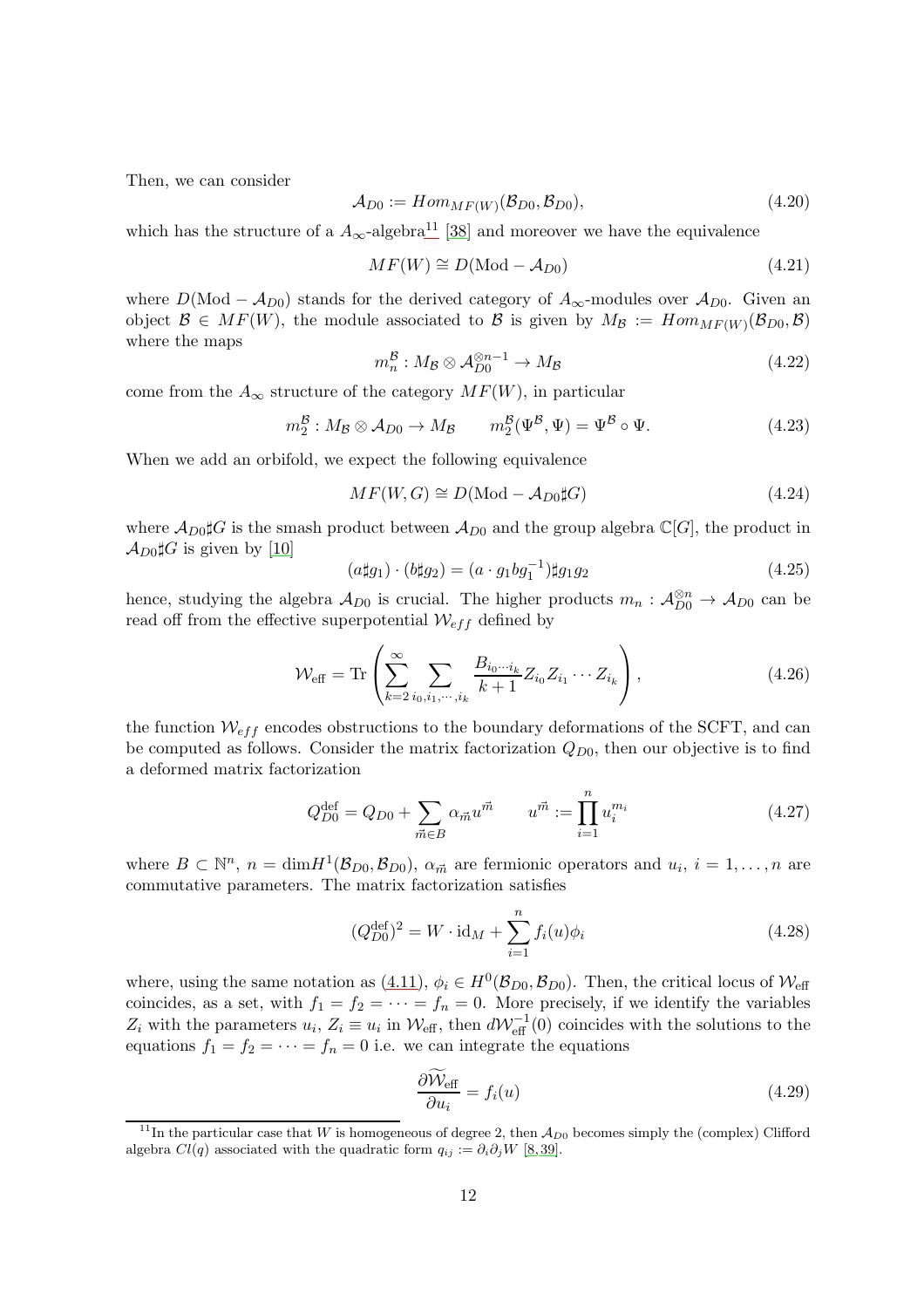and  $\mathcal{W}_{\text{eff}}$  coincides with  $\mathcal{W}_{\text{eff}}$  up to a nonlinear redefinition of the parameters  $u_i$ . The operators  $\alpha_{\vec{m}}$  are computed iteratively. We can summarize this process as follows. Define  $|\vec{m}| := \sum_i m_i$ . We start by defining

$$
\alpha_{e_i} := \psi_i \qquad i = 1, \dots, n \tag{4.30}
$$

with  $e_i$ ,  $i = 1, ..., n$  the cannonical basis of  $\mathbb{N}^n$ . Then, in the first step we write

$$
Q_{D0}^{\text{def},(1)} = Q_{D0} + \sum_{i=1}^{n} u_i \alpha_{e_i}
$$
\n(4.31)

and we look at the terms of order  $|\vec{m}| = 2$  in  $(Q_{D0}^{\text{def},(1)})$  $_{D0}^{\text{def},(1)})^2$ , denote them  $\sum_{|\vec{m}|=2} y_{\vec{m}} u^{\vec{m}}$ . Then, if  $y_{\vec{m}}$  is  $Q_{D0}$ -exact, then we can define an operator  $\alpha_{\vec{m}}$  (with  $|\vec{m}| = 2$ ) such that

$$
\beta_{\vec{m}} := -y_{\vec{m}} = [Q_{D0}, \alpha_{\vec{m}}]. \tag{4.32}
$$

Then, if we denote  $B_2$  the set of all vectors  $\vec{m}$  with  $|\vec{m}| = 2$  such that  $y_{\vec{m}}$  is exact, we can write

$$
Q_{D0}^{\text{def},(2)} = Q_{D0} + \sum_{i=1}^{n} u_i \alpha_{e_i} + \sum_{\vec{m} \in B_2} \alpha_{\vec{m}} u^{\vec{m}}
$$
(4.33)

and repeat the process to find the operators  $\alpha_{\vec{m}}$  with  $|m| > 2$ . The process ends when none of the  $y_{\vec{m}}$  are  $Q_{D0}$ -exact.

#### <span id="page-12-0"></span>4.2 LG model with homogeneous superpotential

In this section we consider the case of a LG model with chiral superfields  $x_i, i = 1, \dots, n$ . The superpotential W is a homogeneous polynomial in  $x_i$  with degree  $d \geq 2$ . We will set the orbifold  $G$  to be trivial in this section, hence the relevant category of B-branes will be  $MF(W)$ . The D0-brane of this model is the matrix factorization  $\mathcal{B}_{D0}$  described in the previous subsection [\(4.18\)](#page-10-1), therefore

<span id="page-12-4"></span>
$$
Q_{D0} = \sum_{i=1}^{n} \left( x_i \overline{\eta}_i + \frac{1}{d} \frac{\partial W}{\partial x_i} \eta_i \right).
$$
 (4.34)

We want to deduce the multiplication rule of the  $A_{\infty}$ -algebra

$$
\mathcal{A}_{D0} = \text{End}(\mathcal{B}_{D0}).\tag{4.35}
$$

The generators of the ring  $H^1(\mathcal{B}_{D0}, \mathcal{B}_{D0})$  are straightforward to compute and given by<sup>[12](#page-12-1)</sup>

<span id="page-12-2"></span>
$$
\psi_i = i\sqrt{\frac{d(d-1)}{2}}\overline{\eta}_i - \frac{i}{\sqrt{2d(d-1)}}\sum_{j=1}^n \frac{\partial^2 W}{\partial x_i \partial x_j}\eta_j, \ 1 \le i \le n. \tag{4.36}
$$

which satisfy  $\{Q_{D0}, \psi_i\} = 0$ . Note that

<span id="page-12-3"></span>
$$
\{\psi_i, \psi_j\} = \frac{\partial^2 W}{\partial x_i \partial x_j} \mathbf{1}
$$
\n(4.37)

<span id="page-12-1"></span><sup>&</sup>lt;sup>12</sup>Equation [\(4.36\)](#page-12-2) denotes a particular representative of the  $Q_{D0}$ -class of  $\psi_i$ . All the computations where the explicit matrix form of  $\psi_i$  is used do not depend on the choice of representative.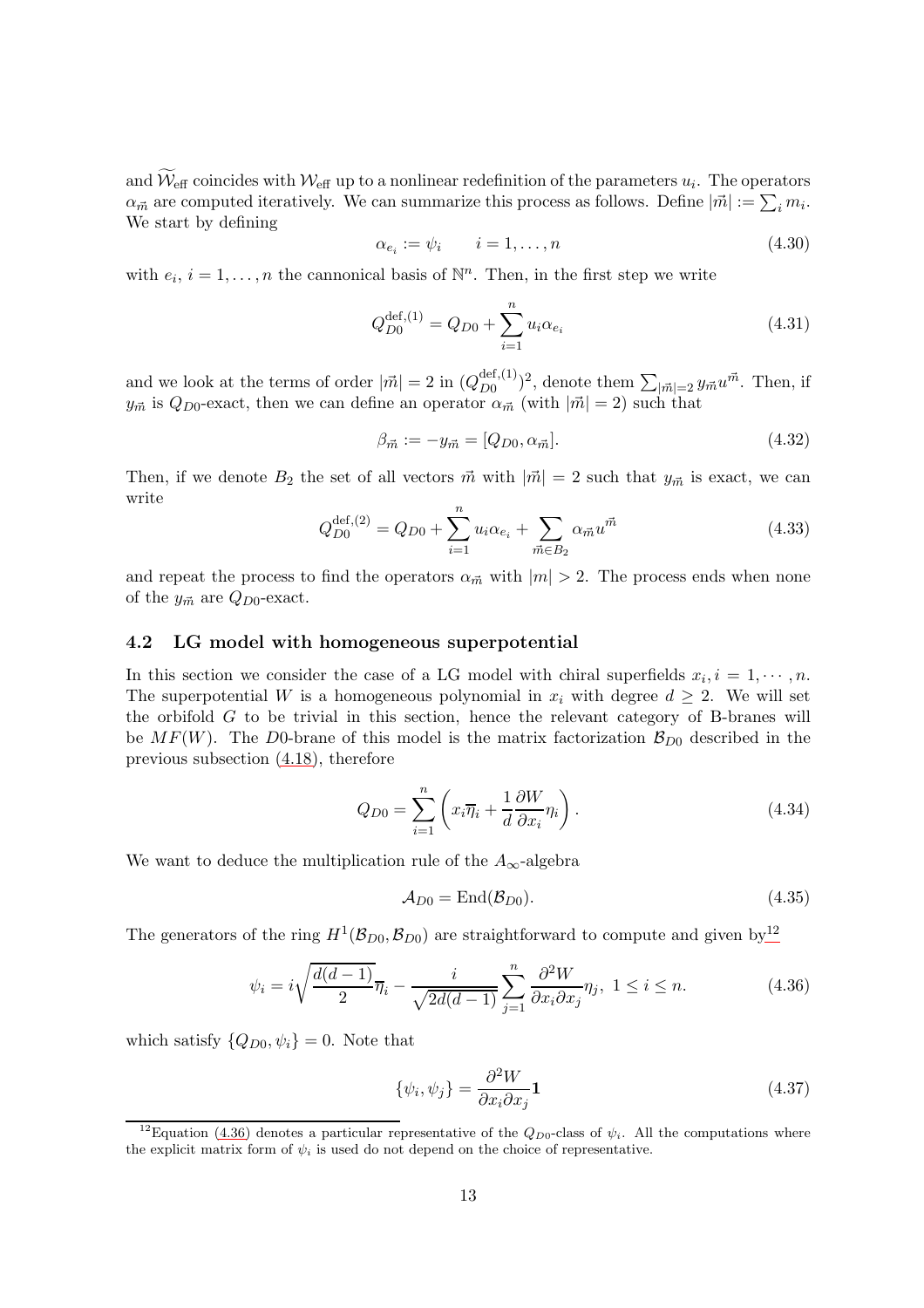where  $\mathbf{1} \in H^0(\mathcal{B}_{D0}, \mathcal{B}_{D0})$  is the identity operator and  $\{\psi_i, \psi_j\} \simeq 0$ , for  $d > 2$ , i.e. [\(4.37\)](#page-12-3) says that  $\{\psi_i, \psi_j\}$  is  $Q_{D0}$ -exact, because  $\{Q_{D0}, \eta_i\} = x_i$ . Hence, any monomial in  $x_i$  with positive degree is  $Q_{D0}$ -exact. We remark that the operators [\(4.36\)](#page-12-2) generate the whole  $H^1(\mathcal{B}_{D0}, \mathcal{B}_{D0})$ as a ring (not necessarily as a vector space). Indeed they generate the whole space  $\text{End}(\mathcal{B}_{D0})$ . This can be shown, for instance, using the explicit form of  $Q_{D0}$  and the fact that the Dirac matrices  $\eta_i, \bar{\eta}_i, i = 1 \ldots, n$  plus the identify 1 generate the off-shell dg algebra.

Next we propose an explicit expression for the functor from  $MF(W)$  to the category of modules of  $\mathcal{A}_{D0}$ , for the case at hand. For any matrix factorization  $\mathcal{B} = (M, \sigma_M, Q_M, R_M)$ , the corresponding  $A_{\infty}$ -module is given by  $Hom(\mathcal{B}_{D_0}, \mathcal{B})$ . The  $A_{\infty}$ -module structure is given by the  $A_{\infty}$ -multiplications of the  $A_{\infty}$ -category  $MF(W)$  as described in [\(4.22\)](#page-11-1). Conversely, given any Z<sub>2</sub>-graded  $A_{\infty}$ -module N of  $A_{D0}$ , we propose that the corresponding matrix factorization is given by  $M = \mathbf{N} \otimes \mathbb{C}[x_1, \dots, x_n]$  and

<span id="page-13-1"></span>
$$
Q_M(\phi) = \sum_{k=1}^{d-1} \sum_{i_1, i_2, \cdots, i_k} m_{k+1}^N(\phi, \psi_{i_1}, \cdots, \psi_{i_k}) x_{i_1} x_{i_2} \cdots x_{i_k}
$$
(4.38)

for  $\phi \in M$ . We provide several consistency checks for [\(4.38\)](#page-13-1) in Appendix A

The  $A_{\infty}$  structure of  $A_{D0}$  was constructed explicitly in [\[11\]](#page-33-4), for the case W homogeneous of degree d. The  $A_{\infty}$ -algebra relations were found to be given by [\(A.1\)](#page-27-1) when  $d = 2$  or [\(A.2\)](#page-27-2) and [\(A.3\)](#page-27-3) when  $d > 2$ . In [\[11\]](#page-33-4), this  $A_{\infty}$  structure was proved by summing over the ribbon trees. In the remainder of this subsection, we give some alternative derivation of  $(A.1)$ ,  $(A.2)$  and  $(A.3)$  and we give explicit expressions for the higher products  $m_d$ , when acting on arbitrary elements of  $\mathcal{A}_{D0}$ . For this purpose we analyze separately the case  $d = 2$  and  $d > 2$ . In the following we write the map

$$
\iota: \mathcal{A}_{D0} = \text{End}(\mathcal{B}_{D0}) \to V_{M_{D0}} \tag{4.39}
$$

where  $V_{M_{D0}}$  is the space of rk(M)-square matrices with values in  $\mathbb{C}[x_1,\ldots,x_n]$  i.e., the space of endomorphisms of  $\mathcal{B}_{D0}$  without taking the homology. We can always give to the algebra  $V_{M_{D0}}$  a dg algebra structure and will not spoil the  $A_{\infty}$ -relations of  $\mathcal{A}_{D0}$ . In other words,  $V_{M_{D0}}$ is the off-shell algebra of open strings and we can always find a dg algebra that is  $A_{\infty}$ -quasiisomprphic to it (this fact is true for any  $A_{\infty}$ -algebra [\[15\]](#page-33-7)). We will denote the image under  $\iota$  of  $\psi_i$  in  $V_{M_{D0}}$  by  $v_i$ :

$$
\iota(\psi_i) = v_i. \tag{4.40}
$$

In the following we will also make use of the open disk one-point function correlators on the disk, for LG models. This was computed in [\[40\]](#page-34-13) (see [\[41,](#page-35-0) [42\]](#page-35-1) for a mathematical treatment) and is given by

<span id="page-13-2"></span>
$$
\langle \Phi \rangle = \frac{1}{(2\pi i)^n} \oint_{x_i=0} \frac{\text{Str}\left(\frac{\partial Q_{\text{D}0}}{\partial x_1} \wedge \dots \wedge \frac{\partial Q_{\text{D}0}}{\partial x_n} \Phi\right)}{\frac{\partial W}{\partial x_1} \dots \frac{\partial W}{\partial x_n}} dx_1 \dots dx_n.
$$
 (4.41)

This corresponds to the (B-model) correlator in  $D^2$  with a single boundary insertion  $\Phi \in A_{D0}$ and boundary conditions defined by the brane  $\mathcal{B}_{D0}$ .

#### <span id="page-13-0"></span>4.2.1  $A_{D0}$  for  $d = 2$

From the relations [\(3.6\)](#page-5-0) and [\(3.19\)](#page-6-3) (i.e.  $f_2: \mathcal{A}_{D0}^{\otimes 2} \to V_{M_{D0}}$ ):  $u(m_2(\psi_i, \psi_j)) = v_i v_j + \{Q_{D0}, f_2(\psi_i, \psi_j)\}.$  (4.42)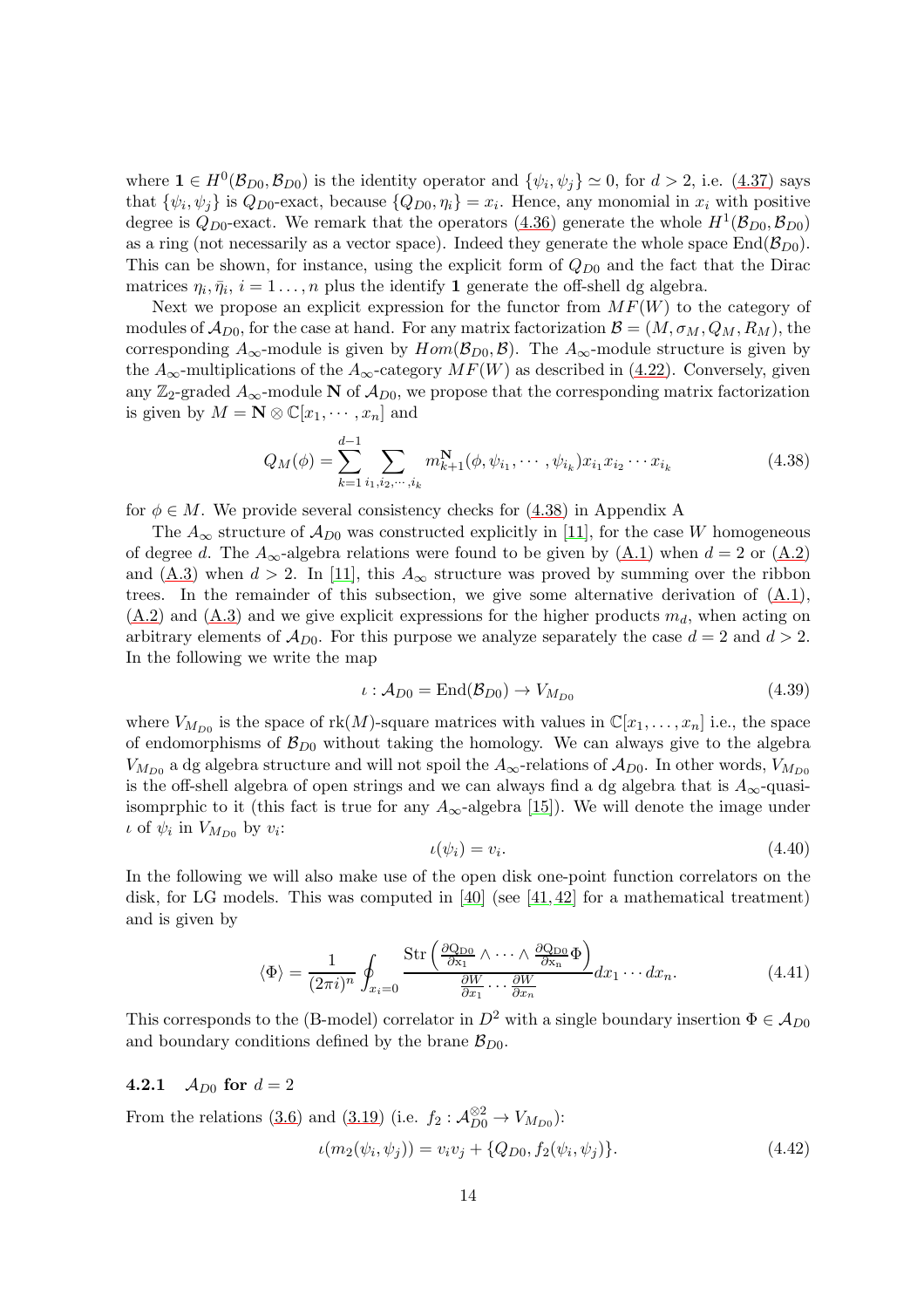When  $d = 2$ ,  $v_i v_j$  has no  $Q_{D0}$ -exact terms, therefore we can choose  $f_2(\psi_i, \psi_j) = 0$ . Consequently,

<span id="page-14-1"></span>
$$
m_2(\psi_i, \psi_j) + m_2(\psi_j, \psi_i) = \frac{\partial^2 W}{\partial x_i \partial x_j},\tag{4.43}
$$

i.e. under the multiplication  $m_2$ ,  $\mathcal{A}_{D0}$  is the same as the Clifford algebra  $Cl(n,\mathbb{C})$  with the quadratic form given by the Hessian of  $W$ .  $(4.43)$  can also be obtained by computing the correlation functions, using [\(4.41\)](#page-13-2). We illustrate this case with a simple example:

#### Example:  $W = x_1 x_2$

The D0-brane is

$$
Q = x_1 \overline{\eta}_1 + x_2 \overline{\eta}_2 + \frac{x_2}{2} \eta_1 + \frac{x_1}{2} \eta_2.
$$
 (4.44)

The fermionic open string states are

$$
\psi_1 = \overline{\eta}_1 - \frac{1}{2}\eta_2, \quad \psi_2 = \overline{\eta}_2 - \frac{1}{2}\eta_1.
$$
\n(4.45)

The bosonic open string states can be taken to be<sup>[13](#page-14-2)</sup>  $e = 1$  and  $\phi$  such that  $\langle e, \phi \rangle = 1$  and  $\langle e, e \rangle = \langle \phi, \phi \rangle = 0$ . One can compute

$$
\gamma(m_2(\psi_1, \psi_2)) = \langle \psi_1 \psi_2 \rangle = \frac{1}{(2\pi i)^2} \oint_{x_1 = x_2 = 0} \frac{\text{Str}\left(\frac{\partial Q}{\partial x_1} \frac{\partial Q}{\partial x_2} \psi_1 \psi_2\right)}{\frac{\partial W}{\partial x_1} \frac{\partial W}{\partial x_2}} = 1, \quad (4.46)
$$

from which we also deduce

$$
\gamma(m_2(m_2(\psi_1, \psi_2), e)) = 1.
$$

Furthermore,

$$
\gamma(m_2(m_2(\psi_1, \psi_2), \psi_1\psi_2)) = \langle \psi_1\psi_2\psi_1\psi_2 \rangle = \frac{1}{(2\pi i)^2} \oint_{x_1=x_2=0} \frac{\text{Str}\left(\frac{\partial Q}{\partial x_1} \frac{\partial Q}{\partial x_2} \psi_1\psi_2\psi_1\psi_2\right)}{\frac{\partial W}{\partial x_1} \frac{\partial W}{\partial x_2}} = 1,
$$

thus

$$
m_2(\psi_1, \psi_2) = e + \phi.
$$

The same computation shows

$$
m_2(\psi_1, \psi_1) = m_2(\psi_2, \psi_2) = 0.
$$

<span id="page-14-0"></span>4.2.2  $d > 2$ 

Now assume the degree of W is greater than 2. Because  $\{v_i, v_j\} = \frac{\partial^2 W}{\partial x_i \partial x_j}$  $\frac{\partial^2 W}{\partial x_i \partial x_j}$  is  $Q_{D0}$ -exact, we can take  $f_2$  such that

$$
\iota(m_2(\psi_i, \psi_j) + m_2(\psi_j, \psi_i)) = \{v_i, v_j\} + \{Q_{D0}, f_2(\psi_i, \psi_j) + f_2(\psi_j, \psi_i)\} = 0,
$$

and therefore

<span id="page-14-3"></span>
$$
m_2(\psi_i, \psi_j) + m_2(\psi_j, \psi_i) = 0,
$$
\n(4.47)

<span id="page-14-2"></span><sup>13</sup>A representative for  $\phi$  can be taken to be, for instance,  $\bar{\eta}_1 \bar{\eta}_2 - \frac{1}{2} \bar{\eta}_1 \eta_1 - \frac{1}{2} \bar{\eta}_2 \eta_2 + \frac{1}{4} \eta_1 \eta_2$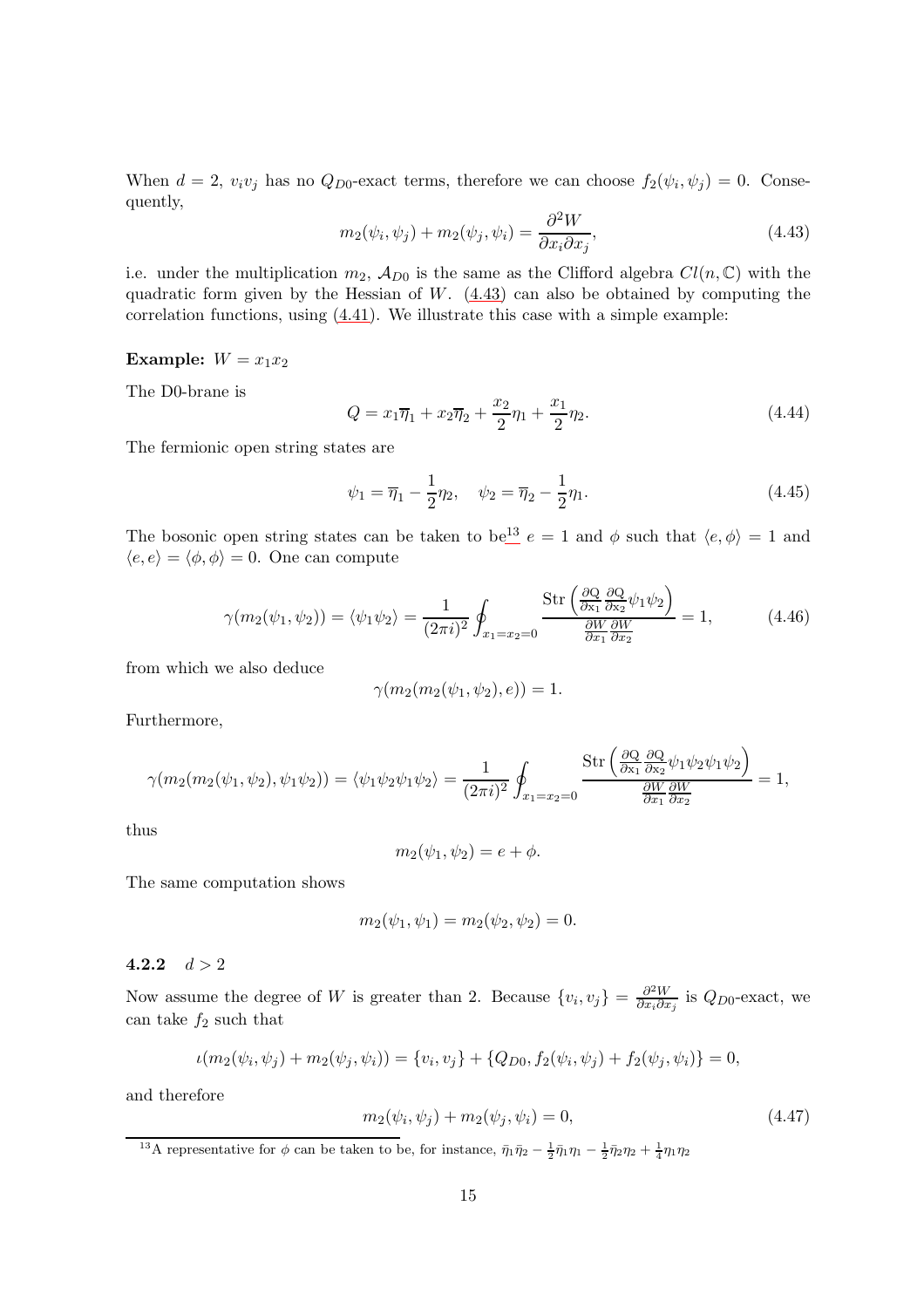which means that  $\mathcal{A}_{D0}$  is the exterior algebra  $\wedge^{\bullet} \mathbb{C}^n$  under the multiplication  $m_2$ .

Alternatively,  $m_2(\psi_i, \psi_j)$  can be determined by the correlation functions [\(4.41\)](#page-13-2). First note that the one-point correlator

<span id="page-15-0"></span>
$$
\langle \psi_{i_1} \cdots \psi_{i_m} \rangle = 0 \quad \text{if } i_s = i_t \tag{4.48}
$$

for any pair of indices  $i_s$  and  $i_t$ . This is simply because  $\{\psi_i, \psi_j\}$  and  $\psi_i^2$  are  $Q_{D0}$ -exact and as a consequence the correlation function can be rewritten as a sum of correlation functions, each involving a  $Q_{D0}$ -exact operator. A corollary of this observation is that

<span id="page-15-1"></span>
$$
\langle \psi_{i_1} \cdots \psi_{i_m} \rangle = 0 \quad \text{if } m > n. \tag{4.49}
$$

Now assume that  $m \leq n$ . The formula [\(4.41\)](#page-13-2) implies

$$
\langle \psi_{i_1} \cdots \psi_{i_m} \rangle = \frac{1}{(2\pi i)^n} \oint_{x_i=0} \frac{\text{Str}\left(\frac{\partial \text{Q}_{D0}}{\partial x_1} \wedge \cdots \wedge \frac{\partial \text{Q}_{D0}}{\partial x_n} \psi_{i_1} \cdots \psi_{i_m}\right)}{\frac{\partial W}{\partial x_1} \cdots \frac{\partial W}{\partial x_n}} dx_1 \cdots dx_n.
$$
 (4.50)

The degree of the denominator of the integrand is  $nd - n$ . In order to have a nonzero result, the numerator of the integrand must have degree  $nd - 2n$ , which can only result from the term in  $\frac{\partial Q_{D0}}{\partial x_1} \wedge \cdots \wedge \frac{\partial Q_{D0}}{\partial x_n} \psi_{i_1} \cdots \psi_{i_m}$  proportional to  $\eta_1 \cdots \eta_n$ . But in order to make nonzero contribution to the supertrace, there should also be  $n \overrightarrow{\eta}$ 's to contract with the  $\eta's$ , this is possible only when  $m = n$ . In conclusion,

<span id="page-15-2"></span>
$$
\langle \psi_{i_1} \cdots \psi_{i_m} \rangle = 0 \quad \text{if } m < n,\tag{4.51}
$$

and it is straightforward to compute from [\(4.41\)](#page-13-2) that

<span id="page-15-3"></span>
$$
\langle \psi_1 \psi_2 \cdots \psi_n \rangle = 1 \tag{4.52}
$$

up to a normalization factor, which implies  $\psi_{i_1}\cdots\psi_{i_m}$  is dual to  $\pm \prod_{j\neq i_s,1\leq s\leq m}\psi_j$ . Combining  $(4.48)$ ,  $(4.49)$  and  $(4.51)$ , we see that for a monomial f in  $\psi_i$ 

$$
\gamma(m_2(m_2(\psi_i, \psi_j), f(\psi_1, \cdots, \psi_n))) = \pm \langle \psi_i \psi_j f(\psi_1, \cdots, \psi_n) \rangle \tag{4.53}
$$

vanishes unless  $f(\psi_1,\dots,\psi_n) = \pm \prod_{k\neq i,j} \psi_k$ . This allows us to conclude that  $\iota(m_2(\psi_i,\psi_j))$ only contains the term dual to  $\prod_{k\neq i,j} v_k$ , i.e.

$$
m_2(\psi_i, \psi_j) = \frac{1}{2}\pi([v_i, v_j]).
$$
\n(4.54)

where  $\pi: V_{M_{D0}} \to \mathcal{A}_{D0}$  is the projection onto  $Q_{D0}$ -classes.

Now we compute the higher order multiplications  $m_k, k > 2$ . In principle, this can be done by performing the algorithm described in section [3](#page-4-0) using [\(3.6\)](#page-5-0). Here we take the physical perspective and determine the multiplications by studying the deformations of  $Q_{D0}$  as reviewed in section [4.1.](#page-10-0)

Assume that we deform  $Q_{D0}$  using the fermionic generators  $\psi_i$ 

<span id="page-15-4"></span>
$$
Q_{D0}^{\text{def}} = Q_{D0} + \sum_{\vec{m}:|\vec{m}|>0} \alpha_{\vec{m}} u^{\vec{m}}, \tag{4.55}
$$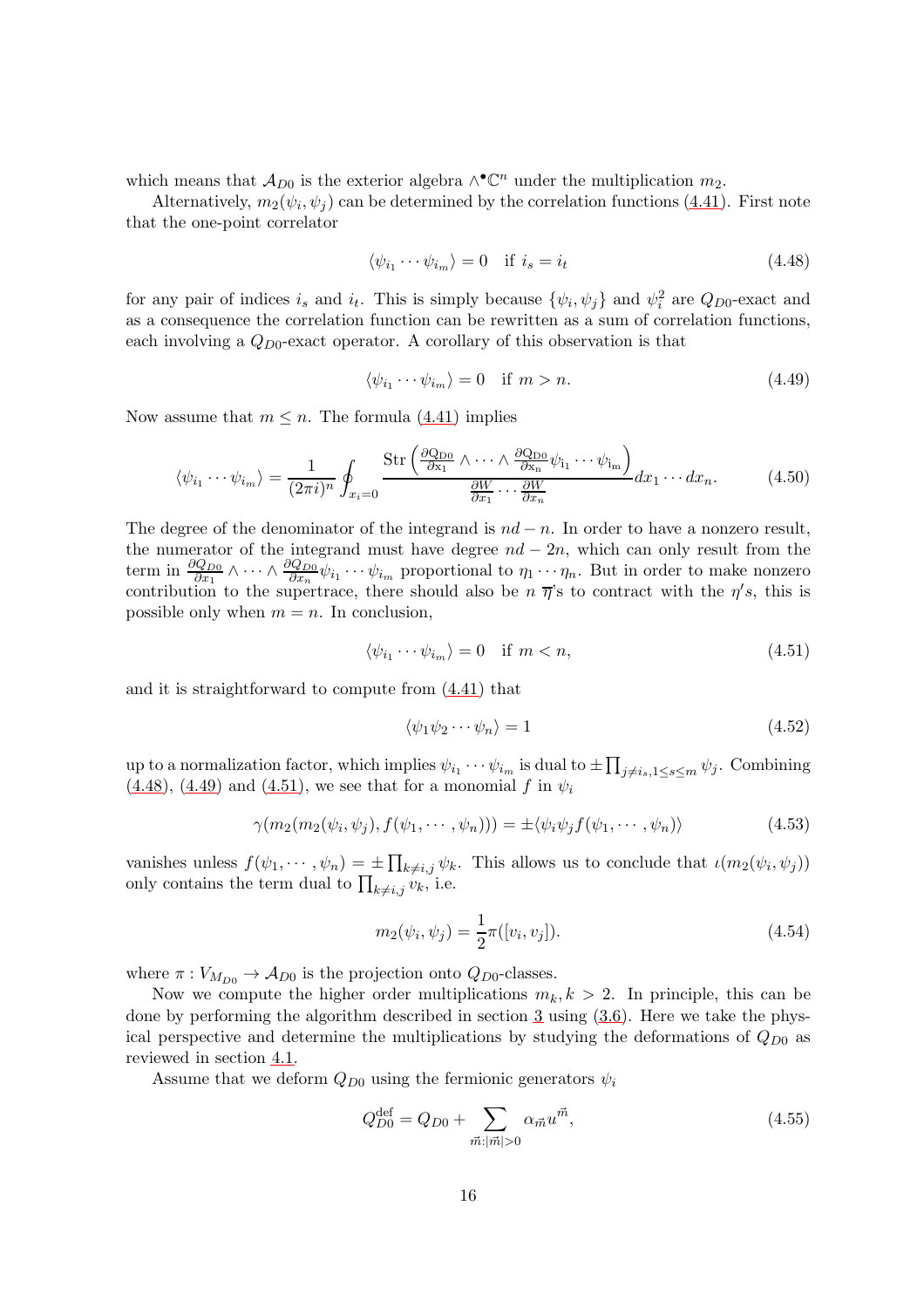where  $\alpha_{e_i} = \psi_i/(\sqrt{d(d-1)})$ . In principle, we can consider further deformations by other elements of  $H^1(\mathcal{B}_{D0}, \mathcal{B}_{D0})$  (and even elements of  $H^0(\mathcal{B}_{D0}, \mathcal{B}_{D0})$ ), but if we are interested in extracting the higher products involving only  $\psi_i$  operators, this suffices. Indeed, if the most general first order deformation (i.e.  $|m| = 1$ ) has the form

$$
\sum_{i} u_i \psi_i + \sum_{\mu} u_{\mu} \Lambda_{\mu} \tag{4.56}
$$

where  $\Lambda_{\mu}$  denote the operators in  $H^{1}(\mathcal{B}_{D0}, \mathcal{B}_{D0})$  that are not  $\psi_i$ 's, then if we set  $u_{\mu} = 0$ , after running the algorithm outlined in section [4.1](#page-10-0) we will get that  $(Q_{D0}^{\text{def}})^2$  has the form

<span id="page-16-0"></span>
$$
(Q_{D0}^{\text{def}})^2 = W \cdot \mathbf{1} + \sum_{a} f_a(u_i)\phi_a \tag{4.57}
$$

where  $f_a$ 's will have the following interpretation

$$
f_a(u_i) = \frac{\partial \tilde{W}_{eff}}{\partial u_a}\Big|_{u_\mu=0} = \sum_{k \ge 2} \sum_{i_1, ..., i_k} \langle m_k(\psi_{i_1}, ..., \psi_{i_k}), \Lambda_a^D \rangle u_{i_1} \cdots u_{i_k}
$$
(4.58)

where a runs over all operators in  $\mathcal{A}_{D0}$  and  $\Lambda_a^D$  denotes the operator dual to  $\Lambda_a \in \{\psi_i, \Lambda_\mu\}.$ Hence, [\(4.57\)](#page-16-0) will contain all the information we need about the higher products  $m_k(\psi_{i_1}, \ldots, \psi_{i_k}),$ when we set  $u_{\mu}=0$ .

Define  $\alpha_{i_1\cdots i_s} := \alpha_{e_{i_1}+\cdots+e_{i_s}}, \ \beta_{i_1\cdots i_s} := \beta_{e_{i_1}+\cdots+e_{i_s}}$  and  $W_{i_1\cdots i_s} := \partial_{i_1}\cdots\partial_{i_s}W$ . Then we have

$$
\beta_{ij} = {\alpha_i, \alpha_j} = \frac{1}{d(d-1)} W_{ij}.
$$

As  $d > 2$ ,  $\beta_{ij}$  is  $Q_{D0}$ -exact:  $d(d-1)\beta_{ij} = W_{ij} = \{Q_{D0}, \sum_k W_{ijk}\eta_k\}/(d-2)$ . Then we can take  $\alpha_{ij} = -1 \sum_k W_{ijk} \eta_k / (d(d-1)(d-2))$  to cancel  $\beta_{ij}$  in  $(Q_{D0}^{\text{def}})^2$ . Then at degree 3, one computes  $\beta_{ijk} = -W_{ijk}/(d(d-1)(d-2))$  and  $\alpha_{ijk} = \sum_l W_{ijkl} \eta_l/(d(d-1)(d-2))$ . This process continues and at degree m we have

$$
\beta_{i_1\cdots i_m} = (-1)^m \frac{W_{i_1\cdots i_m}}{d(d-1)\cdots(d-m+1)}
$$
\n(4.59)

and

$$
\alpha_{i_1\cdots i_m} = (-1)^{m-1} \frac{\sum_j W_{i_1\cdots i_m j} \eta_j}{d(d-1)\cdots(d-m+1)}
$$
(4.60)

for  $2 \leq m \leq d$ . In particular,  $\beta_{i_1 \cdots i_d}$  is not  $Q_{D0}$ -exact and cannot be cancelled by a choice of  $\alpha_{i_1\cdots i_d}$ . As a result,

<span id="page-16-1"></span>
$$
(Q_{D0}^{\text{def}})^2 = Q_{D0}^2 + \frac{(-1)^d}{d!} \sum_{r_1 + \dots + r_n = d} \frac{\partial^d W}{\partial x_1^{r_1} \cdots \partial x_n^{r_n}} u_1^{r_1} u_2^{r_2} \cdots u_n^{r_n} \mathbf{1}.
$$
 (4.61)

This means the obstruction to the deformation is given by the identity operator. Therefore  $\mathcal{W}_{eff}$  takes the form

<span id="page-16-2"></span>
$$
\widetilde{\mathcal{W}}_{eff} = \sum_{i_1,\dots,i_d} \langle m_d(\psi_{i_1},\dots,\psi_{i_d}), \Lambda \rangle u_{i_1} \cdots u_{i_d} u_0 + \mathcal{O}(u_0^2) \qquad \Lambda = \psi_1 \cdots \psi_n \tag{4.62}
$$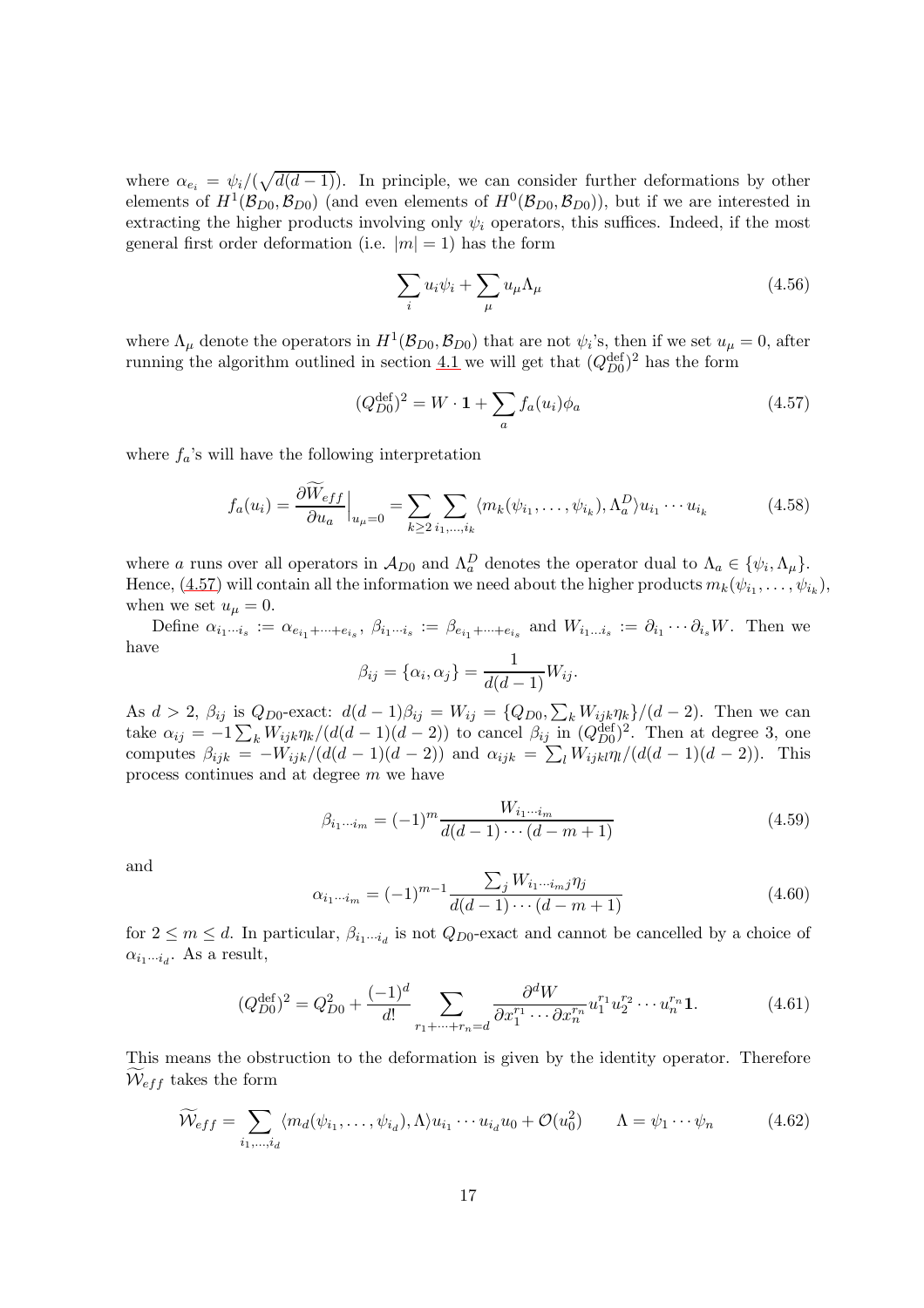where  $\Lambda$  is the dual to the identity operator. Due to the correlation function [\(4.52\)](#page-15-3) and [\(4.61\)](#page-16-1) together with [\(4.62\)](#page-16-2) we conclude that

$$
m_d(\psi_{i_1}, \psi_{i_2}, \cdots, \psi_{i_d}) + \text{cyclic permutations} = \frac{(-1)^d}{d!} W_{i_1 \cdots i_d},\tag{4.63}
$$

and

$$
m_k(\psi_{i_1}, \psi_{i_2}, \cdots, \psi_{i_k}) + \text{cyclic permutations} = 0 \qquad k \neq d \tag{4.64}
$$

where the  $i_l$ 's are not necessarily distinct. Using directly the algorithm outlined in [3,](#page-4-0) and  $(3.6)^{14}$  $(3.6)^{14}$  $(3.6)^{14}$  $(3.6)^{14}$  we can further determine exactly all the higher products  $m_k$ . This computation ends up determining the  $A_{\infty}$  relations as

• If  $d = 2$ ,  $\mathcal{A}_{D0}$  is a family of Clifford algebras:

<span id="page-17-0"></span>
$$
m_2(\psi_i, \psi_j) + m_2(\psi_j, \psi_i) = \frac{\partial^2 W}{\partial x_i \partial x_j}.
$$
\n(4.65)

• If  $d > 2$ ,  $\mathcal{A}_{D0}$  is an  $A_{\infty}$ -algebra, where  $m_2$  is the wedge product,  $m_k = 0$  for  $k =$  $1, 3, 4, \cdots, d-1$  and

<span id="page-17-1"></span>
$$
m_d(\psi_{i_1}, \psi_{i_2}, \cdots, \psi_{i_d}) = \frac{1}{d!} \frac{\partial^d W}{\partial x_{i_1} \cdots \partial x_{i_d}}.
$$
\n(4.66)

We illustrate with an example the computation of  $m_k$ , exactly, for  $d = 3$  (using the relations [\(3.6\)](#page-5-0) and [\(3.19\)](#page-6-3)):

$$
\{v_i, v_j\} = W_{ij} = \{Q, \sum_k W_{ijk} \eta_k\}.
$$

Because

$$
v_i v_j = \frac{1}{2} \{v_i, v_j\} + \frac{1}{2} [v_i, v_j] = \frac{1}{2} W_{ij} + \frac{1}{2} [v_i, v_j],
$$

we have

$$
m_2(\psi_i, \psi_j) = \frac{1}{2}\pi ([v_i, v_j]), \quad f_2(\psi_i, \psi_j) = -\frac{1}{2}\sum_k W_{ijk}\eta_k,
$$

Thus  $m_2(\psi_i, \psi_j) + m_2(\psi_j, \psi_i) = 0.$ 

$$
v_j v_i v_k = \{v_i, v_j\} v_k - v_i v_j v_k = W_{ij} v_k - W_{jk} v_i + v_i v_k v_j
$$

yields

$$
v_i[v_j, v_k] - [v_i, v_j]v_k = \{Q, -\sum_l W_{jkl}\eta_l v_i - \sum_l W_{ijl}v_k\eta_l\}.
$$

Therefore

$$
f_2(\psi_i, m_2(\psi_j, \psi_k)) - f_2(m_2(\psi_i, \psi_j), \psi_k) = \frac{1}{2} \left( \sum_l W_{ijl} v_k \eta_l + \sum_l W_{jkl} \eta_l v_i \right).
$$

$$
\iota(m_3(\psi_i, \psi_j, \psi_k)) = f_2(\psi_i, m_2(\psi_j, \psi_k)) - f_2(m_2(\psi_i, \psi_j), \psi_k) - v_i f_2(\psi_j, \psi_k) - f_2(\psi_i, \psi_j) v_k = \frac{1}{2} \sum_l (W_{ijl} v_k \eta_l + W_{jkl} \eta_l v_i + W_{jkl} v_i \eta_l + W_{ijl} \eta_l v_k) = \frac{1}{2} (W_{ijl} \delta_{lk} + W_{jkl} \delta_{li}) = W_{ijk}.
$$

<span id="page-17-2"></span> $14$  [\[11\]](#page-33-4) used a different approach, namely summing the ribbon trees. We review this idea in the appendix [B](#page-30-0)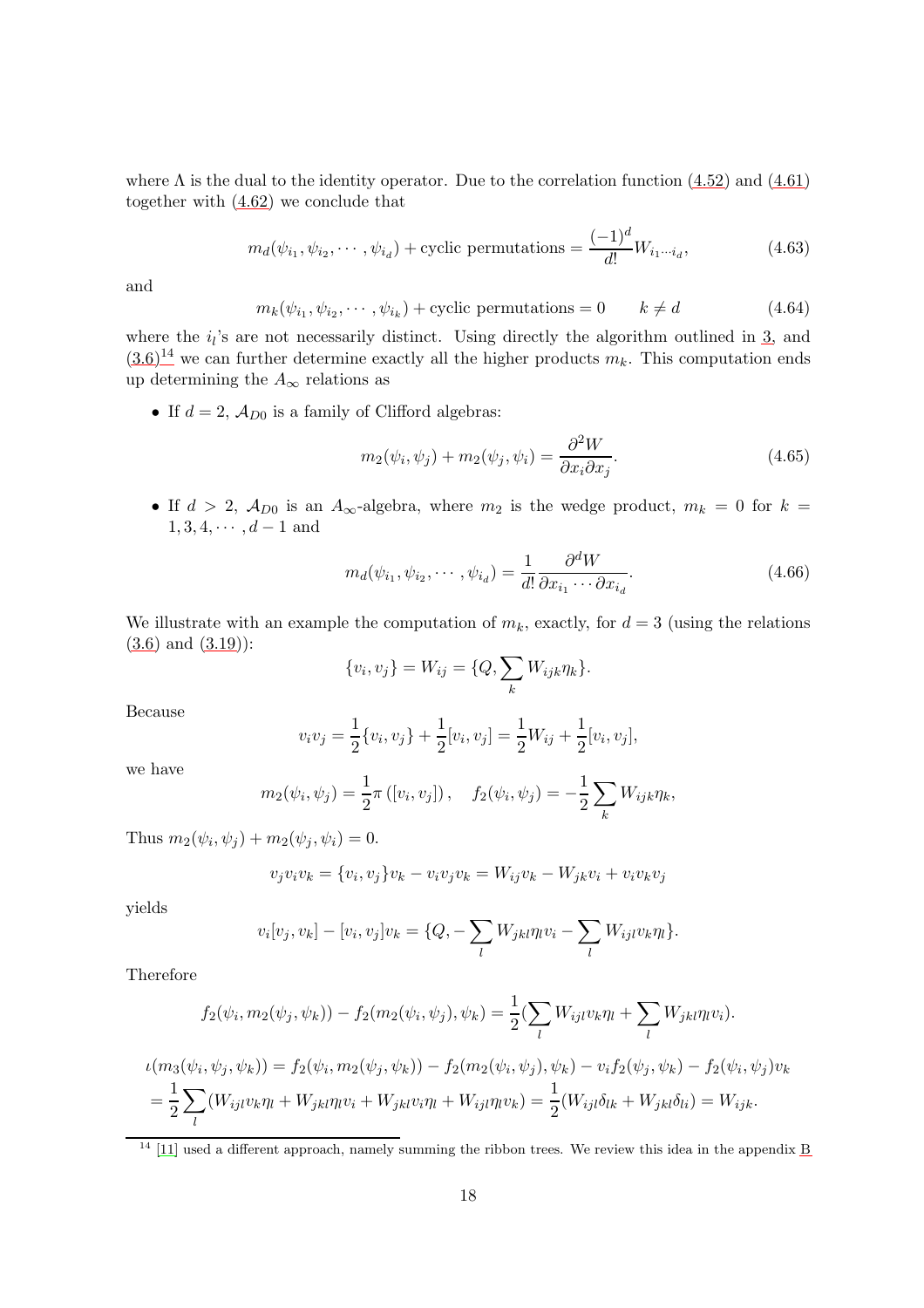In conclusion,  $m_3(\psi_i, \psi_j, \psi_k) = W_{ijk}$ .

Therefore, in general, we can say that all the elements of  $\mathcal{A}_{D0}$  can be written as linear combinations of the form  $(d > 2)$ 

<span id="page-18-2"></span>
$$
\Lambda_i = \psi_1 \wedge \dots \wedge \psi_{i_r} \qquad \deg(\Lambda_i) := r \tag{4.67}
$$

where we defined deg( $\Lambda_i$ ) for later convenience and  $\Lambda$  denotes the usual skew-symmetric wedge product. The fact that all the elements can be write as in the formula [\(4.67\)](#page-18-2) is just a consequence of [\(4.47\)](#page-14-3). Now, we can determine  $m_d(\Lambda_1, \Lambda_2, \cdots, \Lambda_d)$  for  $\Lambda_i = \psi_{i_1} \wedge \cdots \wedge \psi_{i_{\deg(\Lambda_i)}}$ . Since  $m_k = 0$  for  $k \neq 2, d$ , the relation [\(3.3\)](#page-4-3) can be solved by the rule<sup>[15](#page-18-3)</sup>

<span id="page-18-4"></span>
$$
m_k(\Lambda_1, \Lambda_2, \cdots, m_2(\Lambda_i, \Lambda_{i+1}), \cdots, \Lambda_{k+1})
$$
  
=  $(-1)^{\deg(\Lambda_i)(\deg(\Lambda_{i+1})+\cdots+\deg(\Lambda_{k+1}))} m_2(m_k(\Lambda_1, \cdots, \Lambda_{i-1}, \Lambda_{i+1}, \cdots, \Lambda_{k+1}), \Lambda_i)$  (4.68)  
+  $(-1)^{\deg(\Lambda_{i+1})(\deg(\Lambda_{i+2})+\cdots+\deg(\Lambda_{k+1}))} m_2(m_k(\Lambda_1, \cdots, \Lambda_i, \Lambda_{i+2}, \cdots, \Lambda_{k+1}), \Lambda_{i+1}).$ 

By repeated use of [\(4.68\)](#page-18-4), we are lead to the conclusion that

<span id="page-18-0"></span>
$$
m_d(\psi_{i_0} \wedge \cdots \wedge \psi_{i_{t_1}}, \psi_{j_0} \wedge \cdots \wedge \psi_{j_{t_2}}, \cdots, \psi_{k_0} \wedge \cdots \wedge \psi_{k_{t_d}}), \qquad (4.69)
$$

is equal to the sum

<span id="page-18-1"></span>
$$
\sum_{a_1=0}^{t_1} \sum_{a_2=0}^{t_2} \cdots \sum_{a_d=0}^{t_d} m_d(\psi_{i_{a_1}}, \psi_{j_{a_2}}, \cdots, \psi_{k_{a_d}}) (-1)^{a_1 + \cdots + a_d}.
$$
\n
$$
\psi_{i_0} \wedge \cdots \hat{\psi}_{i_{a_1}} \cdots \wedge \psi_{i_{t_1}} \wedge \psi_{j_0} \wedge \cdots \hat{\psi}_{j_{a_2}} \cdots \wedge \psi_{j_{t_2}} \wedge \cdots \wedge \psi_{k_0} \wedge \cdots \hat{\psi}_{k_{a_d}} \cdots \wedge \psi_{k_{t_d}}
$$
\n
$$
(4.70)
$$

up to an overall sign.

We finish this section with a very simple example to illustrate the consistency between the  $W_{eff}$  computation and the relations [\(4.65\)](#page-17-0) and [\(4.66\)](#page-17-1):

### Example:  $W = x^d$

Let's consider the LG model with a single chiral superfield x and a superpotential  $W = x^d$ ,  $d > 2$ . The D0-brane is gven by

<span id="page-18-5"></span>
$$
Q = x\overline{\eta} + x^{d-1}\eta. \tag{4.71}
$$

The bosonic open string state is  $e = 1$  and the fermionic open string state is  $\psi = \overline{\eta} - \eta$ . One can use the Kapustin-Li formula to compute the three-point correlation function

$$
\langle \psi \psi \psi \rangle = \frac{1}{2\pi i} \oint_{x=0} \frac{\text{Str}\left(\frac{dQ}{dx} \psi \psi \psi\right)}{\frac{dW}{dx}} = \begin{cases} 1, & d = 2, \\ 0, & d > 2. \end{cases}
$$

From the relation

$$
\langle \psi \psi \psi \rangle = \gamma \left( m_2(m_2(\psi, \psi), \psi) \right)
$$

and

$$
\gamma(e) = 0, \quad \gamma(\psi) = 1,
$$

<span id="page-18-3"></span><sup>15</sup>Notice that  $\Lambda_1m_k(\Lambda_2, \cdots, \Lambda_{k+1}) = (-1)^{\deg(\Lambda_1)(\deg(\Lambda_2)+\cdots+\deg(\Lambda_{k+1})+k)}m_k(\Lambda_2, \cdots, \Lambda_{k+1})\Lambda_1.$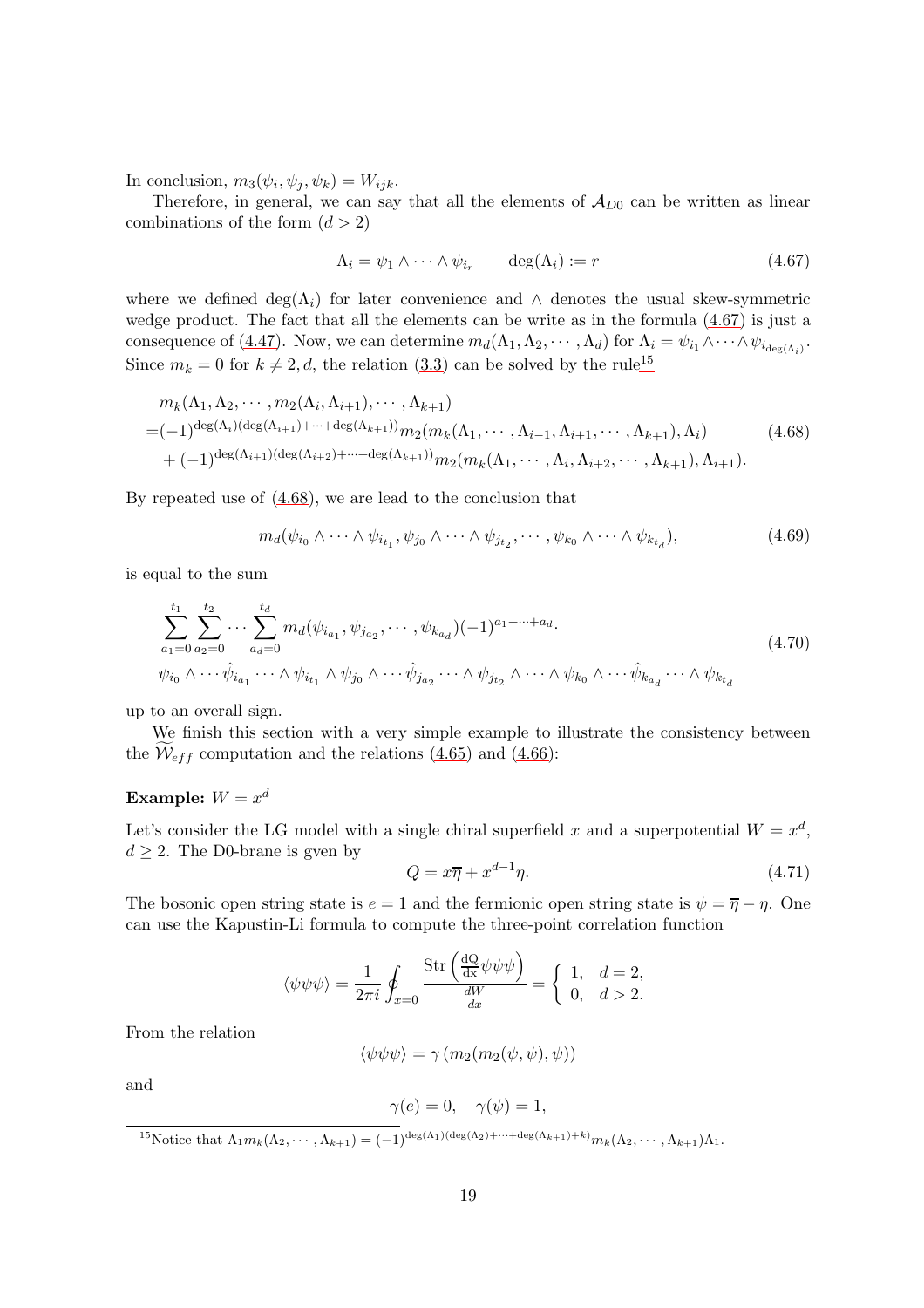we see

$$
m_2(\psi, \psi) = \begin{cases} e, & d = 2, \\ 0, & d > 2. \end{cases}
$$

It was shown in [\[43\]](#page-35-2) that the effective superpotential, or disk partition function, of the LG model with Dirichlet boundary condition, which is equivalent to [\(4.71\)](#page-18-5), is

$$
\mathcal{W}_{\text{eff}} = \text{Tr}\left(\frac{Z^{d+1}}{d+1}\right)
$$

up to a rescaling, where Z is the world volume field dual to  $\psi$ . From this effective superpotential we conclude

$$
\gamma(m_2(m_s(\psi^{\otimes s}), \psi)) = \begin{cases} 1, & s = d, \\ 0, & s \neq d. \end{cases}
$$

or equivalently

$$
m_s(\psi^{\otimes s})=\left\{\begin{array}{ll}e,& s=d,\\0,& s\neq d.\end{array}\right.
$$

Finally, we remark that in principle we can study the correspondence between  $MF(W)$  and  $D(\text{Mod}-\mathcal{A}_{D0})$  from the point of view of tensor products of minimal models. A homogeneous superpotential  $W \in \mathbb{C}[x_1,\ldots,x_n]$  of degree d at a special point in complex structure moduli can be seen as the tensor product of  $n A_{d-1}$  minimal models. This relates to the well known structure of tensor products in matrix factorization categories. It will be interesting to study further how this tensor product structure translates to the category  $D(\text{Mod} - A_{D0})$  as is well known that tensor products of  $A_{\infty}$ -algebras is rather nontrivial [\[44](#page-35-3)[–46\]](#page-35-4).

#### <span id="page-19-0"></span>4.3 Inhomogeneous superpotential

Consider now a quasi-homogeneous superpotential  $W \in \mathbb{C}[x_1, \ldots, x_N]$ . Then, we write the superpotential as a sum of homogeneous polynomial-degree terms:

$$
W(x) = \sum_{l=2}^{d} W^{(l)}(x),
$$
\n(4.72)

where each term  $W^{(l)}(x)$  has polynomial-degree l i.e., where we assign degree 1 to each variable  $x_i$ . The brane  $\mathcal{B}_{D0}$  and the fermionic generators of the open string states are still given by [\(4.34\)](#page-12-4) and [\(4.36\)](#page-12-2) respectively. If we turn on deformations as in [\(4.55\)](#page-15-4), we can use the same argument<sup>[16](#page-19-1)</sup> to deduce that the obstruction is given by

$$
\frac{(-1)^{l}}{l!} \sum_{i_1 + \dots + i_n = l} \frac{\partial^l W^{(l)}}{\partial x_1^{i_1} \cdots \partial x_n^{i_n}} u_1^{i_1} u_2^{i_2} \cdots u_n^{i_n}
$$
(4.73)

at degree l. Therefore we have the following multiplications

$$
m_2(\psi_i, \psi_j) + m_2(\psi_j, \psi_i) = \frac{\partial^2 W^{(2)}}{\partial x_i \partial x_j} \tag{4.74}
$$

and

$$
m_l(\psi_{i_1}, \psi_{i_2}, \cdots, \psi_{i_l}) = \frac{1}{l!} \frac{\partial^l W^{(l)}}{\partial x_{i_1} \partial x_{i_2} \cdots \partial x_{i_l}} \tag{4.75}
$$

for  $3 \leq l \leq d$  and  $m_k = 0$  for  $k > d$ .

<span id="page-19-1"></span><sup>&</sup>lt;sup>16</sup>Also one can apply an argument based on ribbon trees as reviewed in Appendix [B.](#page-30-0)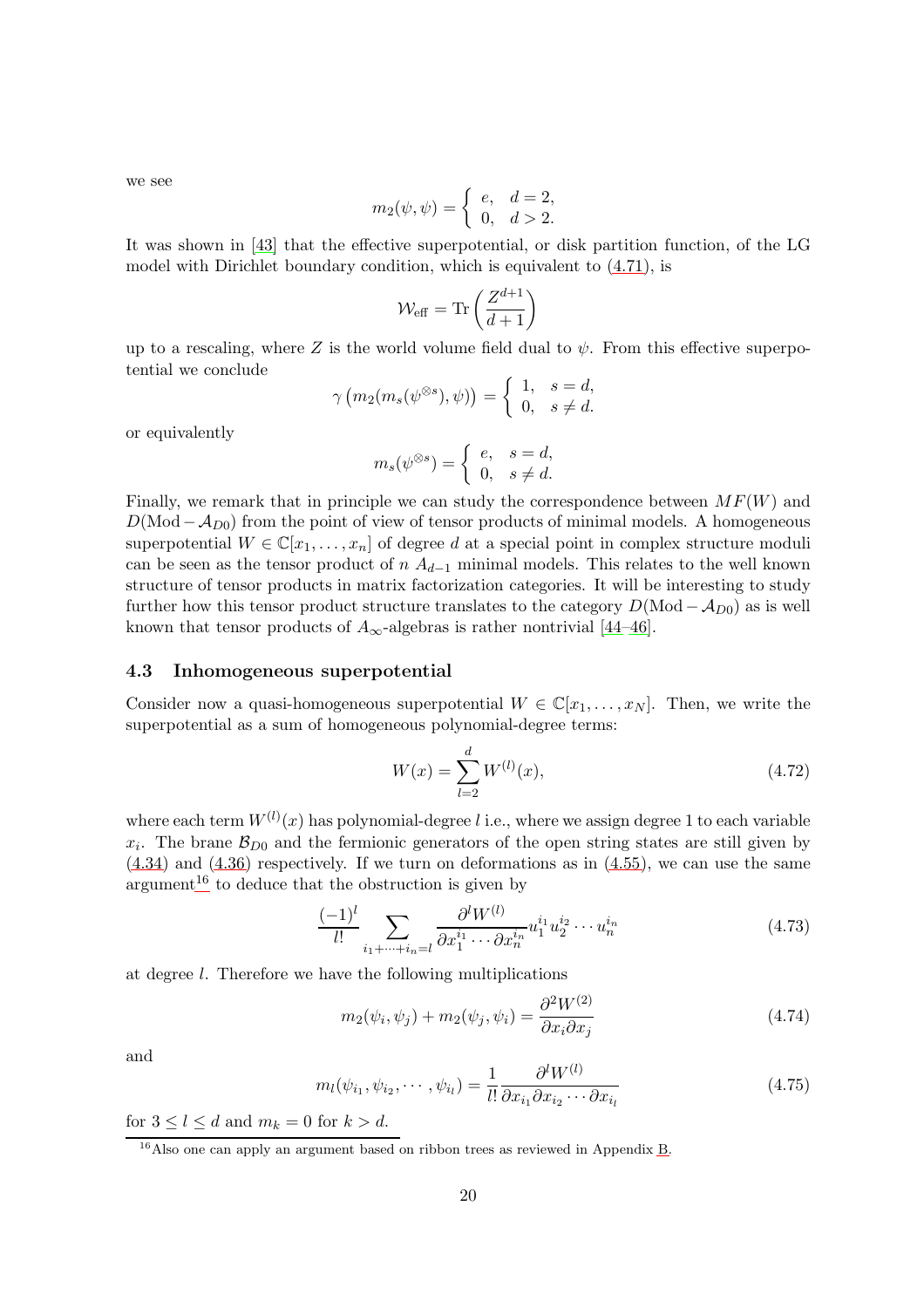#### <span id="page-20-0"></span>4.4 Landau-Ginzburg Orbifold

So far we have considered LG models with trivial orbifold gorup. For a LG orbifold, there is a finite abelian group G acting on the field space, and  $W \in \mathbb{C}[x_1,\ldots,x_n]^G$ . As such, the open string states are those invariant under the action of G. Let  $\psi_1, \dots, \psi_n$  be the degree-one fermionic generators [\(4.36\)](#page-12-2) in  $\text{End}_{MF(W)}(\mathcal{B}_{D0})$  of the LG model without orbifolding. Note that each  $\psi_1$  transforms in a definite representation, when we take the G action into account. When we incorporate the orbifold the brane defined by the matrix factorization  $Q_{D0}$  in [\(4.34\)](#page-12-4) requires the specification of a representation  $\rho_M$ , compatible with  $\rho_{orb}$ . It is easy to see that  $\rho_M$  :  $G \to GL(M)$  is almost completely fixed by its action, via conjugation, over  $\eta_j, \bar{\eta}_j$ , in the definition of  $Q_{D0}$ . Then  $\rho_M$  is fixed up to its action on the Clifford vacuum  $|0\rangle$  (defined by  $\eta_j |0\rangle = 0$  for all j). Hence, we can label  $\mathcal{B}_{D0}^{(a)}$  $_{D0}^{(a)}$  in the category  $MF(W, G)$  by a single (one-dimensional) irreducible representation<sup>[17](#page-20-1)</sup>: the representation of  $|0\rangle$ . Then, if  $G = \mathbb{Z}_d$ , we have  $a = 0, \ldots, d - 1$  and we denote

$$
\mathcal{B}_{orb} := \bigoplus_{a=0}^{d-1} \mathcal{B}_{D0}^{(a)} \in MF(W, G),\tag{4.76}
$$

where the set of branes  $\mathcal{B}_{D0}^{(a)}$  $D_{D0}^{(a)}$ ,  $a = 0, \ldots, d-1$  form a set of generators of  $MF(G, W)$  [\[10\]](#page-33-3) and the algebra  $A_{D0}$  must be replaced by

$$
\mathcal{A}_{orb} = \mathrm{End}_{MF(W,G)}(\mathcal{B}_{orb}).\tag{4.77}
$$

The correspondence  $MF(W, G) \cong D(Mod - A_{orb})$  was studied in [\[47\]](#page-35-5), for homogeneous potentials. Moreover, the results in [\[10\]](#page-33-3) implies the following isomorphism of  $A_{\infty}$  algebras:

$$
\mathcal{A}_{orb} \cong \mathcal{A}_{D0} \sharp G \tag{4.78}
$$

where  $\mathcal{A}_{D0}$ #G, the smash product of  $\mathcal{A}_{D0}$  and  $\mathbb{C}[G]$ , is regarded as an  $A_{\infty}$ -algebra with  $m_2(g_1, g_2) = g_1 \cdot g_2$  and  $m_k = 0$  for  $k \neq 2$ . Then  $\mathcal{A}_{orb}$  can be regarded as the product of two  $A_{\infty}$ -algebras. We can still use the construction introduced in section [4.2](#page-12-0) to set up the correspondence between objects of  $MF(W, G)$  and the  $A_{\infty}$ -modules over  $A_{D0\sharp}G$ . The difference is that the module is not only an  $A_{\infty}$ -module of  $A_{D0}$ , but also a CG-module, this corresponds to the fact that the Chan-Paton spaces of the matrix factorizations of LG orbifold all carries a G-representation.

Specifically for the case  $G = \mathbb{Z}_d$ . Because the multiplication  $m_2^{\mathcal{A}_{D0}}\sharp \mathbb{Z}_d$  of  $\mathcal{A}_{D0}\sharp \mathbb{Z}_d$  satisfies

$$
m_2^{\mathcal{A}_{D0}\sharp\mathbb{Z}_d}(a\sharp g_1, b\sharp g_2) = m_2^{\mathcal{A}_{D0}}(a, g_1 b g_1^{-1})\sharp (g_1 \cdot g_2), \tag{4.79}
$$

an  $\mathcal{A}_{D0}\sharp \mathbb{Z}_d$ -module is of the form  $\oplus_{i=0}^{d-1} M_i \otimes \rho_{\lambda+i}$ , where  $\oplus_{i=0}^{d-1} M_i$  is a  $\mathbb{Z}_d$ -graded  $\mathcal{A}_{D0}$ -module and  $\rho_l$  denotes the one-dimensional representation of  $\mathbb{Z}_d$  with weight  $\exp(2\pi i l/d)$ .

For example, when  $d = 2$ ,  $\mathcal{A}_{D0}$  is a Clifford algebra  $Cl(n, \mathbb{C})$ , hence if  $G = \mathbb{Z}_2$  we have

<span id="page-20-2"></span>
$$
MF(W, \mathbb{Z}_2) \cong D(Mod - \mathcal{A}_{D0} \sharp \mathbb{Z}_2). \tag{4.80}
$$

The category  $MF(W, \mathbb{Z}_2)$  is very similar to the graded category  $MF(W)$  but its morphisms are diferent. Because of the  $\mathbb{Z}_2$  orbifold all the morphisms between irreducible objects are

<span id="page-20-1"></span><sup>&</sup>lt;sup>17</sup>These are sometimes called the orbit branes related to  $\mathcal{B}_{D0}$  [\[47,](#page-35-5) [48\]](#page-35-6).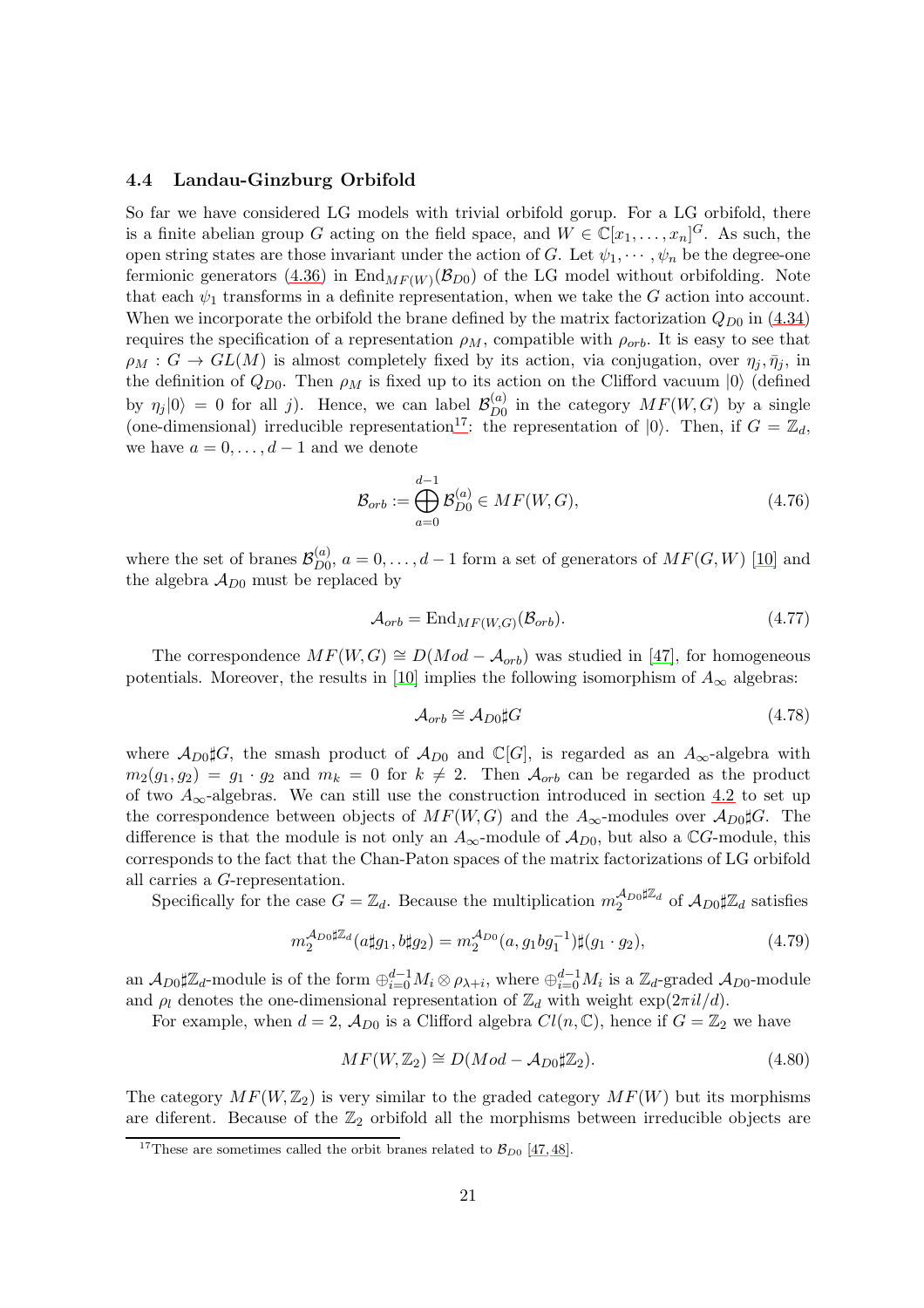either even or odd, but not both. This is exactly the category studied in [\[49\]](#page-35-7) and so, we can use the results in [\[49\]](#page-35-7) to conclude

$$
MF(W, \mathbb{Z}_2) \cong D(Mod_{\mathbb{Z}_2} - Cl(n, \mathbb{C})) \tag{4.81}
$$

where  $D(Mod_{\mathbb{Z}_2} - Cl(n, \mathbb{C}))$  denotes the derived category of graded modules over  $Cl(n, \mathbb{C})$ . A classical result of Atiyah-Bott-Shapiro [\[50\]](#page-35-8) (see also [\[49\]](#page-35-7)) establish

$$
MF(W, \mathbb{Z}_2) \cong D(Mod_{\mathbb{Z}_2} - Cl(n, \mathbb{C})) \cong D(Mod - Cl_0(n, \mathbb{C}))
$$
\n(4.82)

where  $Cl_0(n,\mathbb{C})$  denotes the even part of the Clifford algebra  $Cl(n,\mathbb{C})$ . We remark that the category considered in [\[8\]](#page-33-1) is the category  $MF(W)$  where the morphisms are odd and even, and hence is equivalent to  $D(Mod - Cl(n, \mathbb{C}))$ , where the modules are not graded. Finally, we illustrate the correspondence [\(4.80\)](#page-20-2) with an example. Set  $W = \sum_{i=1}^{2m} x_i^2$  and each  $x_i$  is  $\mathbb{Z}_2$ -odd. Let  $S_+$  and  $S_-$  be the spinor representation with left and right chirality respectively. The  $\mathcal{A}_{D0}\sharp \mathbb{Z}_2$  module  $M := S_+ \otimes \rho_0 \oplus S_- \otimes \rho_1$  corresponds to the matrix factorization with  $Q_M = \sum_{i=1}^m (x_{2i-1} + ix_{2i}) \overline{\eta}_i + \sum_{i=1}^m (x_{2i-1} - ix_{2i}) \eta_i$  and the vacuum being  $\mathbb{Z}_2$ -even. The  $\mathcal{A}_{D0}$ # $\mathbb{Z}_2$  module  $S_+\otimes\rho_1\oplus S_-\otimes\rho_0$  corresponds to the matrix factorization with the same  $Q_M$ but the vacuum being  $\mathbb{Z}_2$ -odd  $(\overline{\eta}_i \text{ and } \eta_i \text{ are } \mathbb{Z}_2$ -odd in both cases).

#### <span id="page-21-0"></span>4.5 Hybrid Model

Finally, we consider a hybrid model (for details on the precise definition of hybrid models see [\[2\]](#page-32-1)), defined on a space of the form

$$
Y := \text{Tot}\left(\mathcal{V} \to B\right) / G \tag{4.83}
$$

with superpotential  $W(x,p) \in H^0(\mathcal{O}_Y)$ , where V is a G-equivariant vector bundle over the base space  $B$ , x and p are fibre and base coordinates respectively. Assume W is quasihomogeneous with degree d in x. As discussed above, at each fixed point  $p_0 \in B$ , the matrix factorizations of the LG model on the fiber  $\mathcal{V}|_{p_0}$  with superpotential  $W(x, p_0)$  is in one-to-one correspondence with the  $A_{\infty}$ -modules of the  $A_{\infty}$ -algebra  $\mathcal{A}_{p_0} \sharp G$ , where  $\mathcal{A}_{p_0}$  has  $A_{\infty}$ -products given by [\(4.65\)](#page-17-0) and [\(4.66\)](#page-17-1) with  $W = W(x, p_0)$ . Each  $\mathcal{A}_{p_0}$  can be viewed as the stalk at  $p_0$  of a sheaf of  $A_{\infty}$ -algebra A over B. Therefore, we have the equivalence between the category of matrix factorizations of the hybrid model and the derived category of the noncommutative space:

$$
MF_{(\mathcal{V},B)}(W,G) := D(Y,W) = D(B,\mathcal{A} \sharp G),\tag{4.84}
$$

where the latter is the derived category of  $A_{\infty}$ -modules of the sheaf of  $A_{\infty}$ -algebra  $\mathcal{A} \sharp G$ . In the next section, we apply this result to homological projective duality.

### <span id="page-21-1"></span>5 Examples of categories of B-branes on HPD phases

In this section we apply the results from the previous section to HPD constructed from GLSMs from [\[7\]](#page-33-0). The Higgs branch category  $\mathcal C$  defined in [\(2.6\)](#page-4-4) takes the form

$$
\mathcal{C} = D(\widehat{Y}_{\zeta_{\mathcal{L}} \ll -1}, \widehat{W}_{\zeta_{\mathcal{L}} \ll -1})
$$
\n(5.1)

which, generically corresponds to a hybrid model as the ones reviewed in section [4.5.](#page-21-0) We analyze the following examples in detail: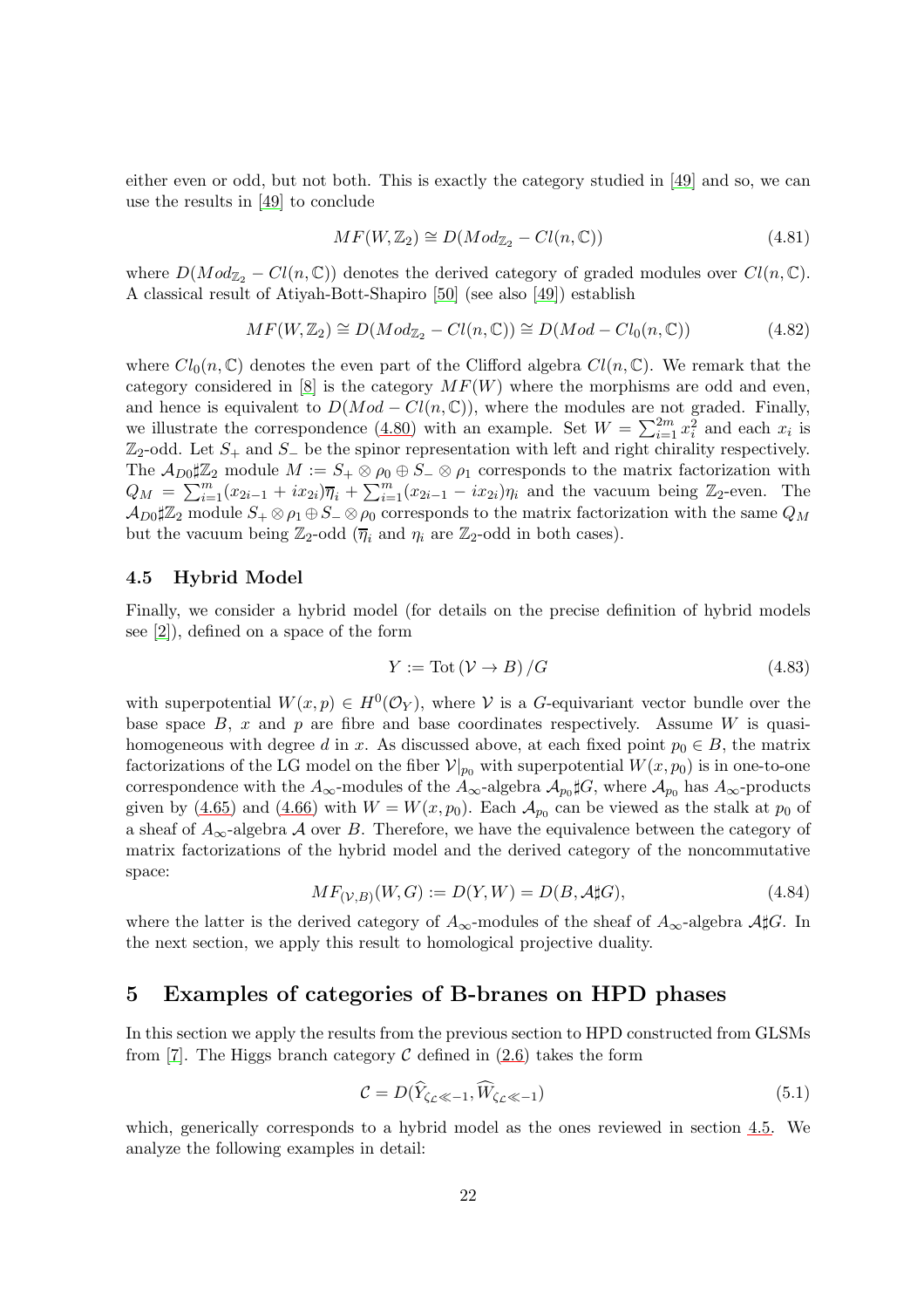- Degree d Veronese embeddings.
- Fano complete intersections in  $\mathbb{P}^n$ .

<span id="page-22-0"></span>and we will particularly focus on the case of Fano hypersurfaces.

#### 5.1 HPD of Veronese embedding

As reviewed in section [2,](#page-3-0) the HPD category [\(2.6\)](#page-4-4) of degree-d Veronese embedding of  $\mathbb{P}^n$  =  $\mathbb{P}(V)$  (dim  $V = n + 1$ ), can be described by the category of B-branes on hybrid model with target space<sup>[18](#page-22-1)</sup> [\[7\]](#page-33-0)

<span id="page-22-4"></span>
$$
\text{Tot}\left(\mathcal{O}\left(-\frac{1}{d}\right)^{\oplus (n+1)} \to \mathbb{P}\binom{n+d}{d} - 1}{\mathbb{Z}_d} \tag{5.2}
$$

with superpotential

<span id="page-22-5"></span>
$$
W = \sum_{a=1}^{\binom{n+d}{d}} s_a f_a(x),\tag{5.3}
$$

where  $f_a$ 's are the degree d monomials in  $x_i$ ,  $i = 0, \dots, n$  and  $s_a$  are homogeneous coordinates in  $\mathbb{P}^{\binom{n+d}{d}-1}$ . One can interpret the category of matrix factorizations of this LG model as the derived category of a noncommutative space  $D(\mathbb{P}^{{n+d \choose d}-1}, \mathcal{A}_{D0} \sharp \mathbb{Z}_d)$ , i.e. the category of sheaves of modules over the sheaf of  $A_{\infty}$ -algebras  $A_{D0} \sharp \mathbb{Z}_d$ . So, we want to determine  $A_{D0}$ . Let us start by denoting by  $Q_{D0}$  the matrix factorization corresponding to the D0-brane  $\mathcal{B}_{D0}^{(0)}$  $\mathcal{L}_{D0}^{(0)}$  given by

$$
Q_{D0} = \sum_{i} \left( x_i \overline{\eta}_i + \frac{1}{d} \frac{\partial W}{\partial x_i} \eta_i \right), \tag{5.4}
$$

where we have chosen the trivial  $\mathbb{Z}_d$  representation for the Clifford vaccum. Then, at a generic point  $p \in \mathbb{P}^{\binom{n+d}{d}-1}$ ,  $\mathcal{A}_{D0,p}$  is given by the  $A_{\infty}$ -algebra with relations [\(4.65\)](#page-17-0) and [\(4.66\)](#page-17-1).

For completeness, let us write the generators of  $D(\mathbb{P}^{\binom{n+d}{d}-1}, \mathcal{A}_{D0}\sharp \mathbb{Z}_d)$  as  $\mathcal{A}_{D0}\sharp \mathbb{Z}_d$ -modules. The B-brane  $\mathcal{B}_{D0}^{(0)}$  $\frac{100}{200}$  can be represented as the curved complex

<span id="page-22-2"></span>
$$
\mathcal{O} \xrightarrow[\frac{x\bar{\eta}}{\frac{\partial W}{\partial x}\eta} \mathcal{O}(-\frac{1}{d}) \otimes V \xrightarrow[\frac{x\bar{\eta}}{\frac{\partial W}{\partial x}\eta} \mathcal{O}(-\frac{2}{d}) \otimes \wedge^2 V \xrightarrow[\frac{x\bar{\eta}}{\frac{\partial W}{\partial x}\eta} \cdots \xrightarrow[\frac{x\bar{\eta}}{\frac{\partial W}{\partial x}\eta} \mathcal{O}(-\frac{n}{d}) \otimes \wedge^n V \xrightarrow[\frac{x\bar{\eta}}{\frac{\partial W}{\partial x}\eta} \mathcal{O}(-\frac{n+1}{d}) \otimes \wedge^{n+1} V. \tag{5.5}
$$

where  $\mathcal{O}(m)$  denotes orbibundles over  $\mathbb{P}({\binom{n+d}{d}}-1)$ . Define  $\mathcal{B}_{DQ}^{(l)}$  $\mathcal{L}_{D0}^{(t)}$  to be the matrix factorization [\(5.5\)](#page-22-2) twisted by  $\mathcal{O}(l/d)$  for  $l \in \mathbb{Z}$  and therefore the sheaf of  $A_{\infty}$  modules corresponding to  ${\cal B}^{(l)}_{D0}$  $_{D0}^{(l)}$  is given by  $19$ 

<span id="page-22-6"></span>
$$
\mathcal{A}^{(l)} := Hom\left(\bigoplus_{a=0}^{d-1} \mathcal{B}_{D0}^{(a)}, \mathcal{B}_{D0}^{(l)}\right) = \bigoplus_{a=0}^{d-1} \bigoplus_{k\geq 0} \mathcal{O}\left(\frac{l-a}{d} - k\right) \otimes \wedge^{kd+a} V,\tag{5.6}
$$

<sup>&</sup>lt;sup>18</sup>The notation  $\mathcal{O}(m)$  with  $m \in \mathbb{Q}$  denotes an orbibundle over  $\mathbb{P}^{\binom{n+d}{d}-1}$ . See [\[7\]](#page-33-0) for a short review or [\[51\]](#page-35-9) for details.

<span id="page-22-3"></span><span id="page-22-1"></span><sup>&</sup>lt;sup>19</sup>Note that the *Hom*'s are taken over the orbifold category of the hybrid model defined by  $(5.2)$ ,  $(5.3)$ .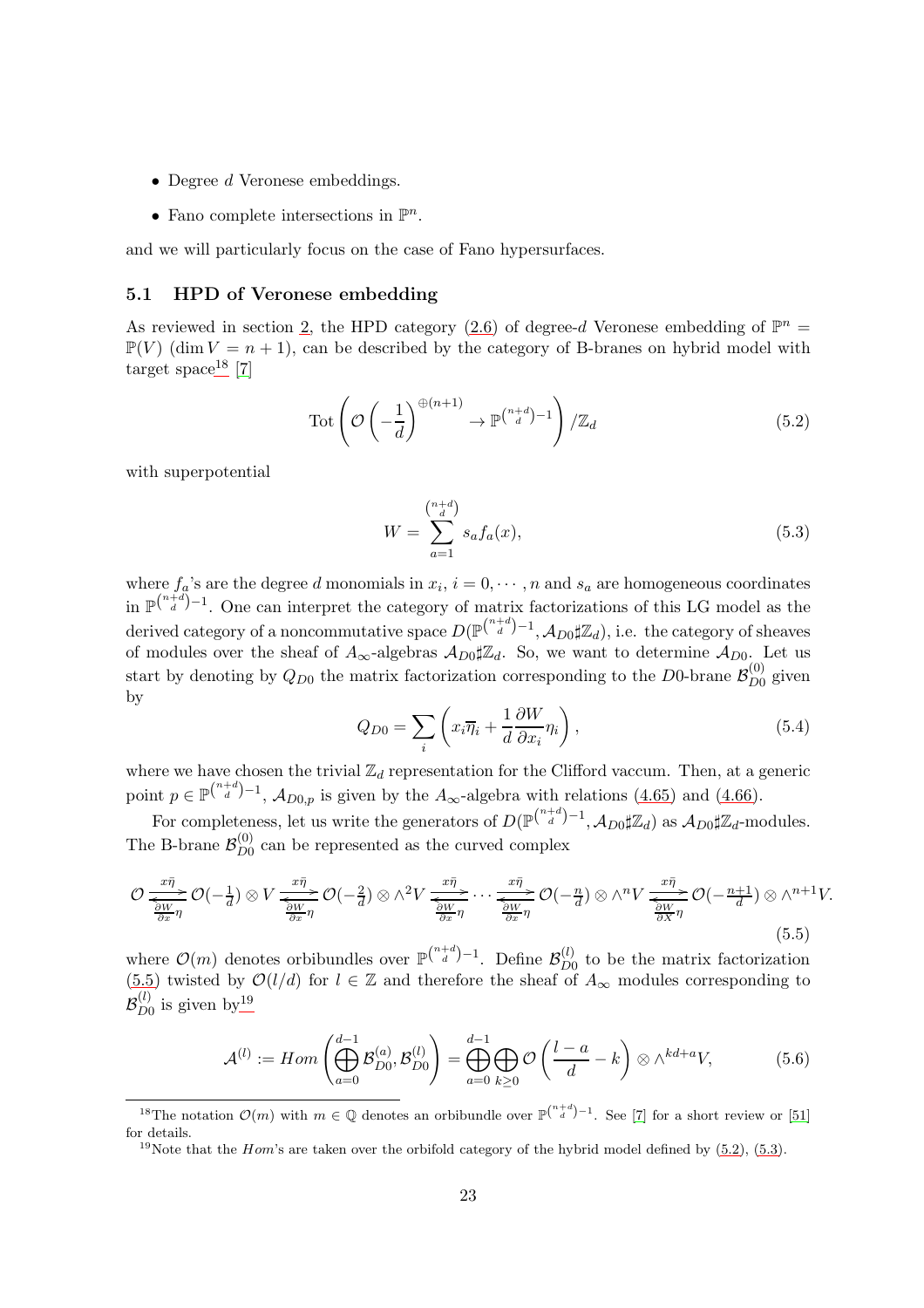where the sum over k is such that  $kd + a \leq n + 1$  then, we can simplify [\(5.6\)](#page-22-6) to

$$
\mathcal{A}^{(l)} = \bigoplus_{i=0}^{n+1} \mathcal{O}\left(\frac{l-i}{d}\right) \otimes \wedge^i V \tag{5.7}
$$

We can therefore write

$$
D(\mathbb{P}^{\binom{n+d}{d}-1}, \mathcal{A}_{D0}\sharp \mathbb{Z}_d) = \langle \mathcal{A}^{(1-C_{d,n})}, \cdots, \mathcal{A}^{(-1)}, \mathcal{A}^{(0)} \cong \mathcal{A}_{D0} \rangle, \tag{5.8}
$$

where  $C_{d,n} = d\binom{n+d}{d}$  $\binom{+d}{d}$  –  $(n+1)$  is the expected number of factors obtained from the analysis of the pure Coulomb vacua in [\[7\]](#page-33-0).

#### <span id="page-23-0"></span>5.2 HPD of Fano hypersurface in projective space

A degree  $d \leq n$  Fano hypersurface in  $\mathbb{P}^n$ , denoted  $\mathbb{P}^n[d]$ , can be described by a GLSM with  $U(1)$  gauge group,  $n + 1$  chiral multiplets  $x_i$  with gauge charge 1, one chiral multiplet p with gauge charge  $-d$  and a superpotential

$$
W_{\text{Fano}} = p_0 F_d(x),\tag{5.9}
$$

where the polynomial  $F_d(x)$ , of degree d, is the defining equation of the hypersurface (which we assume to be smooth). We consider  $x_i$  to be the coordinates on a complex vector space V (dim  $V = n + 1$ ), hence  $\mathbb{P}^n = \mathbb{P}(V)$ . In this case, the equivalence [\(2.1\)](#page-3-4) takes the form

$$
D^{b}Coh(\mathbb{P}^{n}[d]) = \langle MF(F_d, \mathbb{Z}_d), \mathcal{O}_{\mathbb{P}^{n}[d]}, \mathcal{O}_{\mathbb{P}^{n}[d]}(1), \cdots, \mathcal{O}_{\mathbb{P}^{n}[d]}(n-d) \rangle.
$$
 (5.10)

The associated Lefschetz decomposition is

<span id="page-23-1"></span>
$$
D^{b}(\mathbb{P}^{n}[d]) = \langle \mathcal{A}_{0}, \mathcal{A}_{1}, \cdots, \mathcal{A}_{n-d} \rangle, \tag{5.11}
$$

where  $\mathcal{A}_0 := \langle MF(F_d, \mathbb{Z}_d), \mathcal{O}_{\mathbb{P}^n[d]} \rangle, \mathcal{A}_i := \langle \mathcal{O}_{\mathbb{P}^n[d]} \rangle, i > 0.$  The small window category  $\mathcal{W}^{\mathcal{L}}_{-,b}$ of this GLSM, defined in  $(2.2)$  consists of B-branes with charges q satifying

<span id="page-23-2"></span>
$$
\left| q + \frac{\theta}{2\pi} \right| < \frac{d}{2}.\tag{5.12}
$$

We choose the theta angle (i.e. the integer b) as  $\theta = \pi d - \varepsilon$ , with  $0 < \varepsilon \ll 1$ , so q to take the values  $-(d-1), -(d-2), \cdots, -2, -1, 0.$ 

As shown in [\[7\]](#page-33-0), the universal hyperplane section can be described by the geometric phase (with FI parameters lying in the first quadrant) of the GLSM  $\mathcal{T}_{\mathcal{X}}$ , this corresponds to a GLSM with gauge group  $U(1)<sub>L</sub> \times U(1)$  and with matter content

$$
x_0 \quad x_1 \quad \cdots \quad x_n \quad p_0 \quad p \quad \cdots \quad y_0 \quad \cdots \quad y_n
$$
  

$$
U(1)_{\mathcal{L}} \quad 1 \quad 1 \quad \cdots \quad 1 \quad -d \quad -1 \quad \cdots \quad 0 \quad \cdots \quad 0
$$
  

$$
U(1)_1 \quad 0 \quad 0 \quad \cdots \quad 0 \quad 0 \quad -1 \quad \cdots \quad 1 \quad \cdots \quad 1
$$

and superpotential

$$
\widehat{W} = p_0 F_d(x) + p \sum_{i=0}^{n} x_i y_i.
$$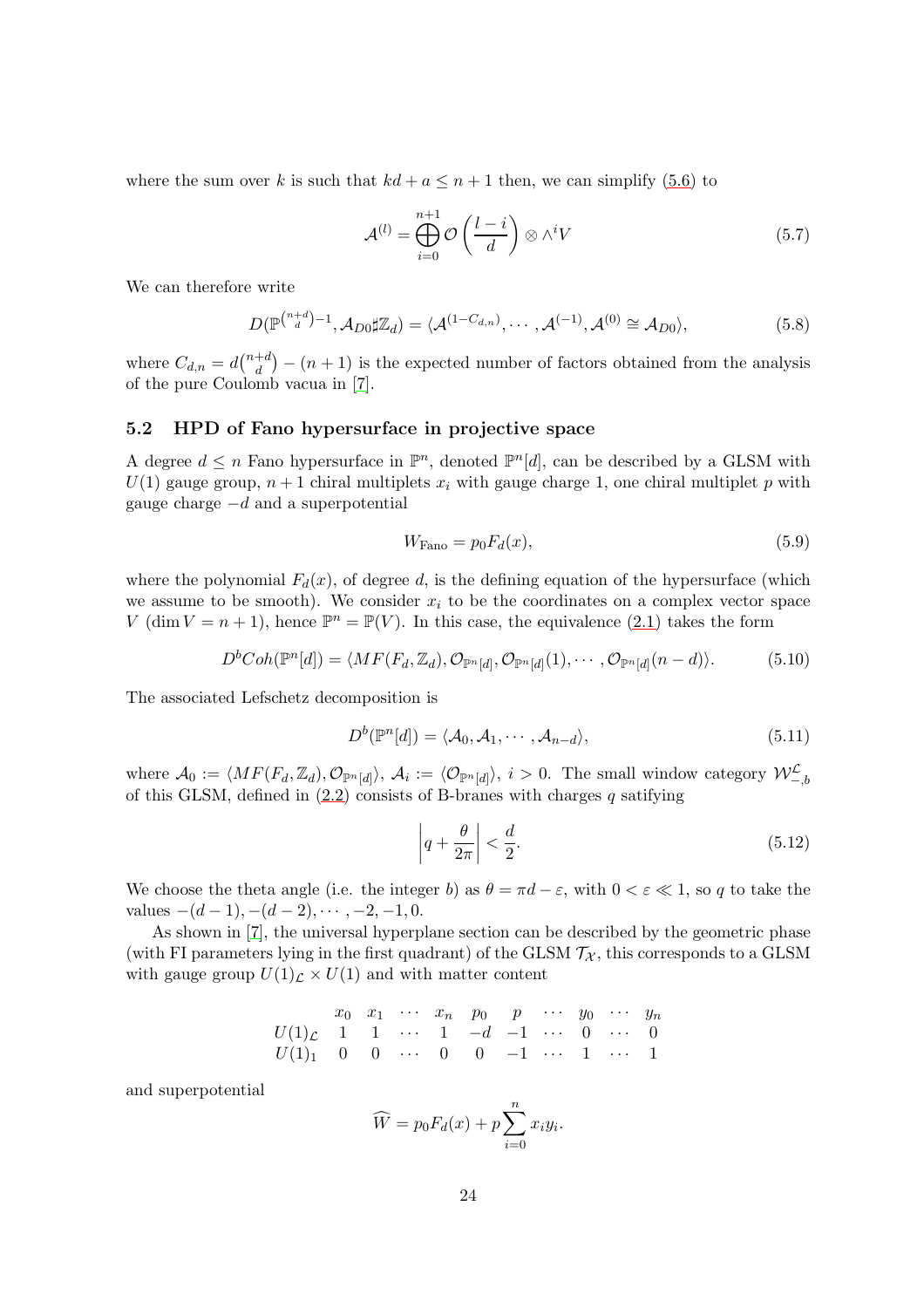The HPD of  $\mathbb{P}^n[d]$  with Lefschetz decomposition given by  $(5.11)$  can be described by the Higgs branch of the phase of  $\mathcal{T}_{\mathcal{X}}$  corresponding to the FI parameters lying in the second quadrant:  $(\zeta_{\mathcal{L}} \ll -1, \zeta_1 \gg 1)$ . This is a hybrid model with target space

$$
Y:=\mathrm{Tot}\left(\mathcal{O}_{\check{\mathbb{P}}^n}^{\oplus (n+1)}\oplus \mathcal{O}_{\check{\mathbb{P}}^n}(-1)\to \check{\mathbb{P}}^n\right)/\mathbb{Z}_d
$$

and superpotential

<span id="page-24-2"></span>
$$
W = F_d(x) + p \sum_{i=0}^{n} x_i y_i,
$$
\n(5.13)

where  $\check{\mathbb{P}}^n := \mathbb{P}(V^{\vee}), x_i$ 's are fibre coordinates of  $\mathcal{O}_{\check{\mathbb{P}}^n}^{\oplus (n+1)}$  $\widetilde{\mathbb{P}}^{n}$ <sup>pn</sup>, p is the fibre coordinate of  $\mathcal{O}_{\check{\mathbb{P}}^n}(-1)$ and the  $y_i$ 's are homogeneous coordinates on the base  $\check{\mathbb{P}}^n$ . The  $\mathbb{Z}_d$  orbifold acts with weight 1 on the  $x_i$ 's and  $-1$  on p. Denote the category of B-branes of this hybrid model as  $D(Y, W)$ . Then  $D(Y, W)$  has a (dual) Lefschetz decomposition that takes the form (as proposed in [\[7\]](#page-33-0)):

$$
D(Y, W) = \langle \mathcal{B}_{n-1}(1-n), \mathcal{B}_{n-2}(2-n), \cdots, \mathcal{B}_2(-2), \mathcal{B}_1(-1), \mathcal{B}_0 \rangle, \tag{5.14}
$$

where we have the equivalence of categories  $\mathcal{B}_0 \cong \mathcal{A}_0$ . Denote the functor implementing this equivalence by  $\mathcal{F}$ :

 $\mathcal{F} : \mathcal{A}_0 \to \mathcal{B}_0.$ 

<span id="page-24-0"></span>Then  $\mathcal{B}_i = \langle \mathcal{F}(MF(F_d,\mathbb{Z}_d)), \mathcal{F}(\mathcal{O})\rangle$  for  $0 \leq i \leq d$ ,  $\mathcal{B}_j = \langle \mathcal{F}(MF(F_d,\mathbb{Z}_d))\rangle$  for  $d+1 \leq j \leq n-1$ . The relationship between the Lefschetz decomposition and its dual decomposition is illustrated by figure [1.](#page-24-0) Next we describe the functor  $\mathcal F$  explicitly. Define the matrix factorization  $Q'$  of



Figure 1: Lefschetz decomposition of the hypersurface  $\mathbb{P}^{n}[d]$  and the dual Lefschetz decomposition of the HPD.

 $p\sum_{i=0}^n x_iy_i$  as

$$
\mathcal{O}_{\check{\mathbb{P}}^n}(1) \xrightarrow{\qquad p} \mathcal{O}_{\check{\mathbb{P}}^n}.
$$

Any matrix factorization  $\mathcal{M} \in MF(F_d, \mathbb{Z}_d)$  can be lifted to a GLSM B-brane with  $U(1)_{\mathcal{L}}$ charges in the small window [\(5.12\)](#page-23-2). On the other hand the category  $\widehat{W}^{\mathcal{L}}_{-,b} \cong D(Y,W)$  in [\(2.6\)](#page-4-4) can be chosen (by adjusting b) such that the  $U(1)<sub>L</sub>$  charges q' in the  $\mathcal{T}_{\mathcal{X}}$  model satisfy  $q' \in \{-(d-1), -(d-2), \cdots, -1, 0, 1\}$ . Then, the tensor product  $\mathcal{M} \otimes Q'$  has  $U(1)_{\mathcal{L}}$  charges belonging to  $\widehat{W}^{\mathcal{L}}_{-,b}$ . The same is true for the B-brane<sup>[20](#page-24-1)</sup>  $\mathcal{O}_{\mathbb{P}^n[d]} \otimes Q'$ . We conclude that the

<span id="page-24-1"></span><sup>&</sup>lt;sup>20</sup>Here we should think of  $\mathcal{O}_{\mathbb{P}^n[d]}$  as its lift to a matrix factorization for the GLSM  $\mathcal{T}_X$ , with theta angle  $\theta = \pi d - \varepsilon$  in whose case it has  $U(1)$ <sub>c</sub> charges  $q \in \{-d, 0\}$ . So, it does not belong to  $\mathcal{W}^{\mathcal{L}}_{-,b}$ , but it does belong to  $\widehat{\mathcal{W}}^{\mathcal{L}}_{-,b}$  upon tensoring with  $Q'$ .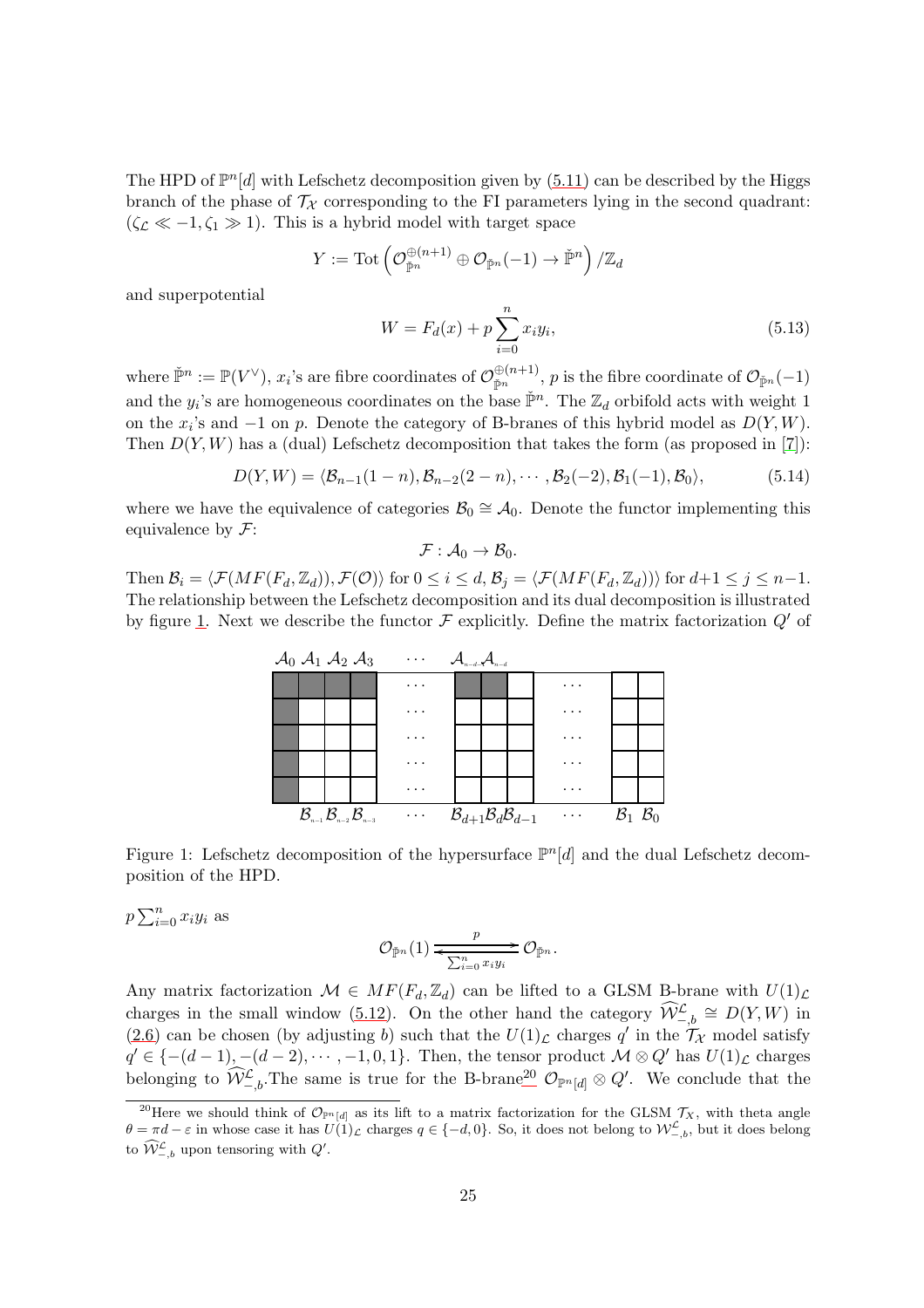functor is given by

$$
\mathcal{F}(\mathcal{M})=\mathcal{M}\otimes Q'.
$$

For every fixed point on the base, the superpotential along the fibre is given by [\(5.13\)](#page-24-2) with fixed  $y_i$ . The D0-brane  $\mathcal{B}_{D0}^{(0)}$  $_{D0}^{(0)}$  can be written as

$$
Q_{D0} = \sum_{i=0}^{n} (x_i \overline{\eta}_i) + p \overline{\eta}_{n+1} + \sum_{i=0}^{n} \left( \frac{1}{d} \frac{\partial F_d}{\partial x_i} + \frac{1}{2} p y_i \right) \eta_i + \frac{1}{2} \left( \sum_{i=0}^{n} x_i y_i \right) \eta_{n+1}.
$$

where the trivial represenation of  $\mathbb{Z}_d$  is chosen for the Clifford vacuum. Because the super-potential [\(5.13\)](#page-24-2) has a quadratic term  $p \sum_{i=0}^{n} x_i y_i$  and a degree-d term  $F_d(x)$ , the structure of the  $\mathcal{A}_{D0}$  factor in the sheaf of  $A_{\infty}$ -algebras  $\mathcal{A}_{D0}\sharp\mathbb{Z}_{d}$  is determined by the relations<sup>[21](#page-25-0)</sup>

$$
m_2(\psi_i, \psi_j) + m_2(\psi_j, \psi_i) = \left. \frac{\partial^2 W}{\partial x_i \partial x_j} \right|_{x_i=0},\tag{5.15}
$$

$$
m_d(\psi_{i_1}, \psi_{i_2}, \cdots, \psi_{i_d}) = \left. \frac{\partial^d W}{\partial x_{i_1} \cdots \partial x_{i_d}} \right|_{x_i = 0} \tag{5.16}
$$

at each point of the base, where we have identified p with  $x_{n+1}$ .

As in the case of Veronese embedding, the global sheaf structure of  $\mathcal{A}_{D0} \sharp \mathbb{Z}_d$  can also be read off from the global behavior of  $x_i$  and  $p$ , we present two examples for illustration.

#### Example: Quadrics

In the case  $d = 2$ , at each point of the base, the superpotential is quadratic in the fibre coordinates. Therefore, the sheaf of algebra is the Clifford algebra associated with the quadratic form given by  $\frac{\partial^2 W}{\partial x_i \partial y}$  $\frac{\partial^2 W}{\partial x_i \partial x_i}$ ,  $i = 0, \ldots, n + 1$ ,  $x_{n+1} := p$  at fixed  $y_i$ . We can take the D0-brane  $\mathcal{B}_{D0}^{(0)}$ D0 to be given by the matrix factorization

$$
Q_{D0} = \sum_{i=0}^{n} (x_i \overline{\eta}_i) + p \overline{\eta}_{n+1} + \sum_{i=0}^{n} \left( \frac{1}{2} \frac{\partial F_2}{\partial x_i} + \frac{1}{2} p y_i \right) \eta_i + \frac{1}{2} \left( \sum_{i=0}^{n} y_i x_i \right) \eta_{n+1},
$$

hence, the curved complex associated to  $\mathcal{B}_{D0}^{(0)}$  $_{D0}^{(0)}$  is given by

<span id="page-25-1"></span>
$$
\mathcal{O}_{+} \stackrel{\mathcal{O}_{-} \otimes V}{\iff} \oplus \qquad \qquad \mathcal{O}_{-}(-1) \qquad \qquad \mathcal{O}_{(-)}^{n-1} \otimes \wedge^{n+1} V \qquad \qquad \mathcal{O}_{(-)}^{n-1} \otimes \wedge^{n+1} V,
$$
\n
$$
\mathcal{O}_{-}(-1) \otimes \wedge^{n+1} V \qquad \qquad \mathcal{O}_{(-)}^{n-1}(-1) \otimes \wedge^{n+1} V \qquad (5.17)
$$

where all the sheaves  $\mathcal{O}_{(-)^i}(a)$  in [\(5.17\)](#page-25-1) denote sheaves over  $\mathbb{P}^n$  and the subindex  $\pm$  indicates the weight the sheaf carries under the action of the  $\mathbb{Z}_2$  orbifold. A similar computation as the one in section [5.1](#page-22-0) let us conclude that

$$
\mathcal{A}_{D0} \cong \left(\bigoplus_{i=0}^{n+1} \mathcal{O}_{(-)^i} \otimes \wedge^i V\right) \oplus \left(\bigoplus_{i=0}^{n+1} \mathcal{O}_{(-)^{i+1}}(-1) \otimes \wedge^i V\right) \tag{5.18}
$$

<span id="page-25-0"></span><sup>&</sup>lt;sup>21</sup>At a generic point  $y \in \mathbb{P}^n$  the superpotential  $W|_y$  satisfies  $dW|_y^{-1}(0) = \{0\}$ , hence we satisfy the condition on the potential of a LG orbifold we assumed.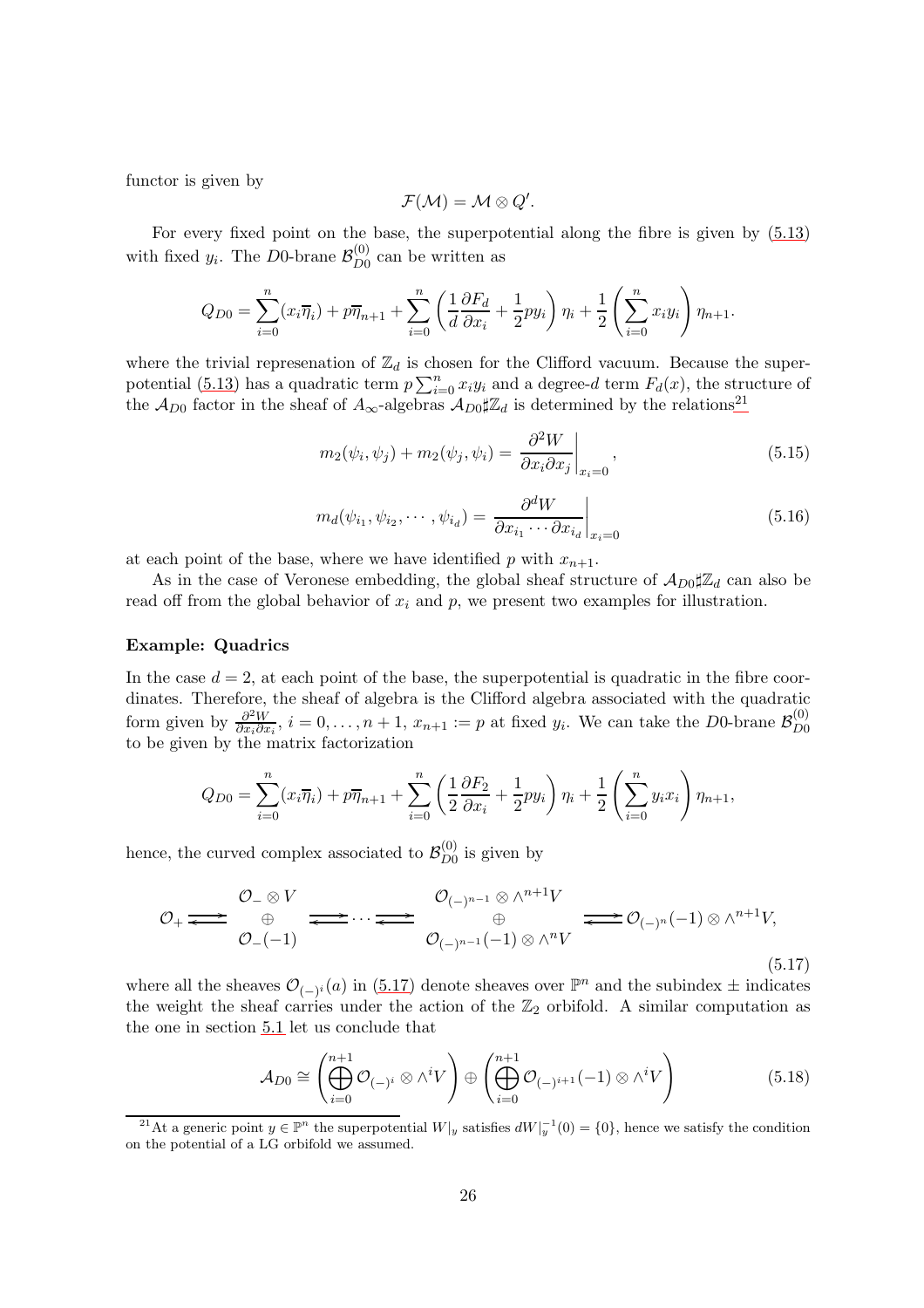globally. So, we can write

$$
D(Y, W) \cong D(\mathbb{P}^n, \mathcal{A}_{D0} \sharp \mathbb{Z}_2) \tag{5.19}
$$

i.e., the hybrid model B-brane category  $D(Y, W)$  is equivalent to the derived category of sheaves of  $\mathcal{A}_{D0}\sharp \mathbb{Z}_2$   $A_{\infty}$ -modules.

#### Example: Cubic hypersurfaces

The  $\mathcal{B}^{(0)}_{D0}$  $_{D0}^{(0)}$ -brane is given by

$$
Q_{D0} = \sum_{i=0}^{n} (x_i \overline{\eta}_i) + p \overline{\eta}_{n+1} + \sum_{i=0}^{n} \left( \frac{1}{3} \frac{\partial F_3}{\partial x_i} + \frac{1}{2} p y_i \right) \eta_i + \frac{1}{2} \left( \sum_{i=0}^{n} x_i y_i \right) \eta_{n+1},
$$

and its associated curved complex

$$
\mathcal{O}_0 \Longleftrightarrow \begin{array}{c} \mathcal{O}_1 \otimes V \\ \oplus \\ \mathcal{O}_{-1}(-1) \end{array} \Longleftrightarrow \cdots \Longleftrightarrow \begin{array}{c} \mathcal{O}_{n+1} \otimes \wedge^{n+1}V \\ \oplus \\ \mathcal{O}_{n-1} \otimes \wedge^nV \end{array} \Longleftrightarrow \mathcal{O}_n \otimes \wedge^{n+1}V, \tag{5.20}
$$

where the subscripts of the line bundles are the  $\mathbb{Z}_3$ -weights. At each point of the base, the  $A_{\infty}$ -algebra is given by

$$
m_2(\psi_i, \psi_{n+1}) + m_2(\psi_{n+1}, \psi_i) = y_i,
$$
  

$$
m_3(\psi_i, \psi_j, \psi_k) = \frac{\partial^3 F_3}{\partial x_i \partial x_j \partial x_k}.
$$

Globally, the sheaf of  $A_{\infty}$ -algebra  $A_{D0}$  is

$$
\mathcal{A}_{D0} = \left(\bigoplus_{i=0}^{n+1} \mathcal{O}_i \otimes \wedge^i V\right) \oplus \left(\bigoplus_{i=-1}^{n-1} \mathcal{O}_i(-1) \otimes \wedge^{i+1} V\right) \oplus \left(\mathcal{O}_n \otimes \wedge^{n+1} V\right).
$$

Therefore, the HPD of  $\mathbb{P}^n[3]$  is the noncommutative space  $(\check{\mathbb{P}}^n, \mathcal{A}_{D0} \sharp \mathbb{Z}_3)$ .

#### <span id="page-26-0"></span>5.3 HPD of complete intersections

We finally make some remarks on the case of HPD of the Fano complete intersection  $\mathbb{P}^n[d_1, d_2, \cdots, d_k]$ ,  $\sum_{\alpha=1}^{k} d_{\alpha} < n+1$ . The HPD is described by the hybrid model on

$$
Y = \text{Tot}\left(\mathcal{O}(-1,0)^{\oplus (n+1)} \oplus \mathcal{O}(1,-1) \to \text{WF}[d_1,\cdots,d_k] \times \check{\mathbb{P}}^n\right) \tag{5.21}
$$

with superpotential

$$
W = \sum_{\alpha=1}^{k} p_{\alpha} F_{d_{\alpha}}(x) + p \sum_{i=0}^{n} x_i y_i,
$$
\n(5.22)

where  $p_{\alpha}$  are homogeneous coordinates of the weighted projective space  $W\mathbb{P}[d_1,\dots,d_k], y_i$  are homogeneous coordinates of  $\check{P}^n$ ,  $x_i$  and p are coordinates along the fibers of  $\mathcal{O}(-1,0)^{\oplus (n+1)}$ and  $\mathcal{O}(1,-1)$  respectively.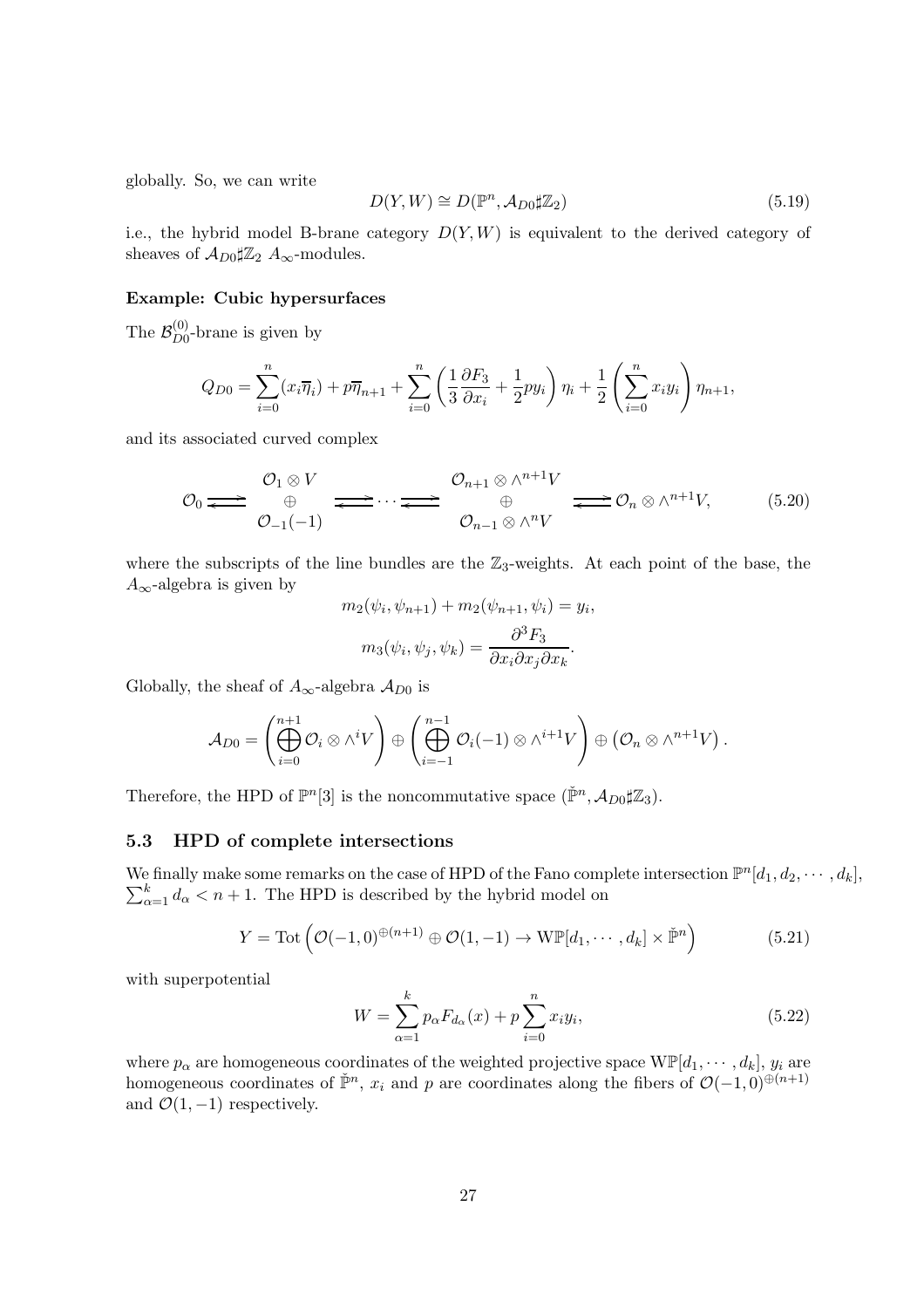As in the case of hypersurfaces,  $\mathcal{A}_{D0}$  is spanned by  $\psi_0, \dots, \psi_{n+1}$  and the  $A_{\infty}$ -products of  $\mathcal{A}_{D0}$  are determined by

$$
m_2(\psi_i, \psi_j) + m_2(\psi_j, \psi_i) = \frac{\partial^2 W}{\partial x_i \partial x_j}\Big|_{x_i=0},
$$
  

$$
m_{d_\alpha}(\psi_{i_1}, \psi_{i_2}, \cdots, \psi_{i_d}) = \frac{\partial^d W}{\partial x_{i_1} \cdots \partial x_{i_d}}\Big|_{x_i=0}
$$

at each point of the base  $\text{WF}[d_1, \dots, d_k] \times \check{\mathbb{P}}^n$ , where we have identified  $x_{n+1} := p$ . However, this is only valid if we ignore the orbifold singularity coming from the affine patches of  $W\mathbb{P}[d_1,\dots,d_k]$  and, for generic  $d_{\alpha}$ , we cannot write the space Y as a global orbifold. Exceptions are, for instance if  $d_{\alpha} = d$  for all  $\alpha$ , then we have a noncommutative resolution of  $\mathbb{P}^{k-1}\times\check{\mathbb{P}}^n$ . Otherwise we have to deal with a sheaf of algebras over a singular space. We hope to return to this problem in a sequel.

### Acknowledgements

We would like to thank Zhuo Chen for collaboration at an early stage of this work. We also would like to thank Nils Carqueville, Will Donovan, David Favero, Daniel Pomerleano, Johanna Knapp, Tsung-Ju Lee, Yun Shi, Eric Sharpe, Emanuel Scheidegger and Philsang Yoo for useful discussions and comments. JG acknowledges support from the China Postdoctoral Science Foundation No. 2020T130353. MR thanks Fudan U. for hospitality. MR acknowledges support from the National Key Research and Development Program of China, grant No. 2020YFA0713000, and the Research Fund for International Young Scientists, NSFC grant No. 11950410500.

# <span id="page-27-0"></span>A Checkings on the  $(Mod - A_{D0}) \rightarrow MF(W)$  functor

Here we provide sevral checks for the proposed functor [\(4.38\)](#page-13-1).

**Check 1.**  $d = 2$  **Case.** When  $d = 2$ , we have  $\mathcal{A}_{D0} = Cl(n, \mathbb{C})$ , the Clifford algebra defined by the quadratic form  $\frac{\partial^2 W}{\partial x_i \partial x_j}$  $\frac{\partial^2 W}{\partial x_i \partial x_j}$ . The correspondence between the matrix factorization for quadratic superpotentials and Clifford modules is given in [\[8,](#page-33-1) [49\]](#page-35-7), which matches [\(4.38\)](#page-13-1).

**Check 2.**  $N = A_{D0}$ . It is straightforward to check [\(4.38\)](#page-13-1) for the case the module is  $A_{D0}$ itself. Then  $(4.38)$  corresponds to  $Q_{D0}$ . In fact, as shown in [\[11\]](#page-33-4), the fermionic generators  $\psi_i, i = 1, \cdots, n$ , satisfy

• If  $d = 2$ ,  $\mathcal{A}_{D0}$  is the Clifford algebra:

<span id="page-27-1"></span>
$$
m_2(\psi_i, \psi_j) + m_2(\psi_j, \psi_i) = \frac{\partial^2 W}{\partial x_i \partial x_j}.
$$
\n(A.1)

• If  $d > 2$ ,  $\mathcal{A}_{D0}$  is an  $A_{\infty}$ -algebra, where  $m_2$  satisfies

<span id="page-27-2"></span>
$$
m_2(\psi_i, \psi_j) + m_2(\psi_j, \psi_i) = 0,
$$
\n(A.2)

 $m_k = 0$  for  $k = 1, \dots, d-1$  and

<span id="page-27-3"></span>
$$
m_d(\psi_{i_1}, \psi_{i_2}, \cdots, \psi_{i_d}) = \frac{1}{d!} \frac{\partial^d W}{\partial x_{i_1} \cdots \partial x_{i_d}}.
$$
 (A.3)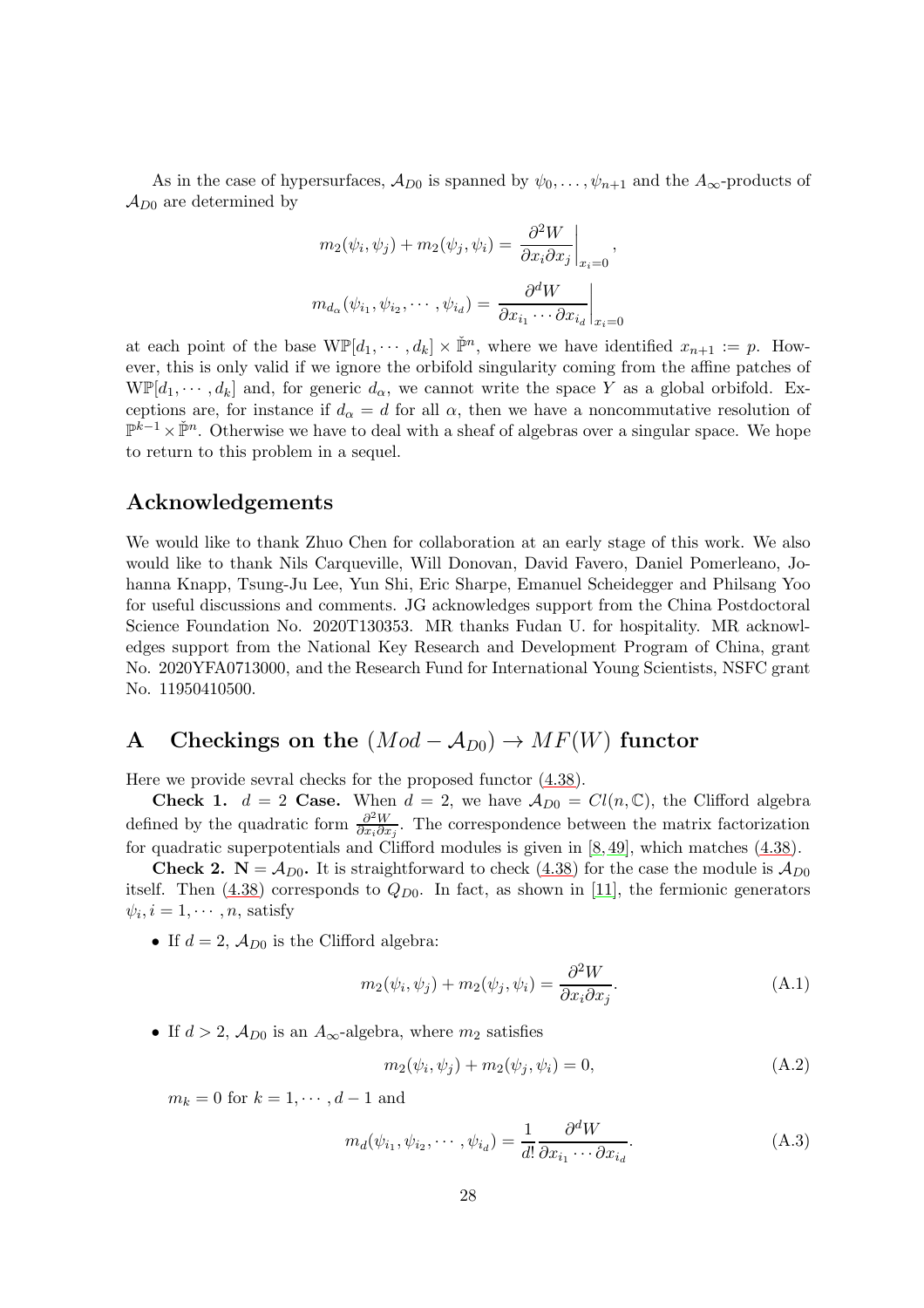Thus when  $d > 2$ , if we identify  $m_2(\cdot, v_i)$  with  $\{\overline{\eta}_i, \cdot\}$  according to  $(A.2)$ , then  $(A.3)$  tells us that  $m_d(\cdot, \psi_{i_1}, \psi_{i_2}, \cdots, \psi_{i_{d-1}})$  should be identified with

$$
\frac{1}{d!} \sum_{i=1}^{n} \frac{\partial^d W}{\partial x_i \partial x_{i_1} \cdots \partial x_{i_{d-1}}} \{\eta_i, \cdot\}.
$$

Because W is homogeneous with degree d, we see that  $Q_M$  defined by [\(4.38\)](#page-13-1) is exactly  $Q_{D0}$ defined by [\(4.34\)](#page-12-4) in this case.

**Check 3.**  $Q_M^2 = W \cdot id$ . Here we will show that the object  $Q_M^2$  is indeed a matrix factorization of W. We will make the assumption that  $m_s^N = 0$  for  $s > d$  (which can be shown below to be true for the case  $n = 1$ , it can be shown that  $Q_M^2 = W \cdot id$ . For example, when  $d = 3$ 

$$
Q_M(\phi) = \sum_{ij} m_3^N(\phi, \psi_i, \psi_j) x_i x_j + \sum_i m_2^N(\phi, \psi_i) x_i.
$$

Therefore

<span id="page-28-0"></span>
$$
Q_M^2(\phi) = \sum_{ijkl} m_3^N(m_3^N(\phi, \psi_i, \psi_j), \psi_k, \psi_l) x_i x_j x_k x_l + \sum_{ijk} m_3^N(m_2^N(\phi, \psi_i), \psi_j, \psi_k) x_i x_j x_k - \sum_{ijk} m_2^N(m_3^N(\phi, \psi_i, \psi_j), \psi_k) x_i x_j x_k + \sum_{ij} m_2^N(m_2^N(\phi, \psi_i), \psi_j) x_i x_j.
$$
\n(A.4)

From  $(3.3)$ , we get

$$
m_2^{\mathbf{N}}(m_2^{\mathbf{N}}(\phi, \psi_i), \psi_j) = m_2^{\mathbf{N}}(\phi, m_2(\psi_i, \psi_j)),
$$

then the last term of  $(A.4)$  vanishes due to  $(A.2)$ . The first term of  $(A.4)$  also vanishes because of [\(3.3\)](#page-4-3), [\(A.3\)](#page-27-3) and  $m_k(\cdots, 1, \cdots) = 0$  for  $k > 2$ . Also from (3.3) and (A.3), the second and third terms of [\(A.4\)](#page-28-0) yield

$$
\sum_{ijk} (m_3^N((m_2^N((\phi, \psi_i), \psi_j, \psi_k) - m_2^N((m^N(\phi, \psi_i, \psi_j), v_k)) x_i x_j x_k)
$$
  
= 
$$
\sum_{ijk} m_2^N((\phi, m_3(\psi_i, \psi_j, \psi_k)) x_i x_j x_k = \frac{1}{3!} \phi \sum_{ijk} \frac{\partial^3 W}{\partial x_i \partial x_j \partial x_k} x_i x_j x_k = W \cdot \phi,
$$

which shows  $Q_M^2 = W \cdot id$ .

**Check 4.**  $n = 1$  case. Finally, we show that the functor reproduces the matrix factorizations for the case  $n = 1$ , i.e.  $W = x^d$ . In this case, the D0-brane is given by the matrix factorization

$$
Q_{D0} = x\overline{\eta} + x^{d-1}\eta. \tag{A.5}
$$

The fermionic generator of  $\mathcal{A}_{D0} = Hom(\mathcal{B}_{D0}, \mathcal{B}_{D0})$  is  $\psi = \overline{\eta} - x^{d-2}\eta$ . Let  $\mathcal{B}_l$  be the matrix factorization with

<span id="page-28-1"></span>
$$
Q_M = x^l \overline{\pi} + x^{d-l} \pi \tag{A.6}
$$

where  $1 < l < d$  and  $\{\pi, \pi\} = \{\overline{\pi}, \overline{\pi}\} = 0$ . Next, we will show that [\(4.38\)](#page-13-1) recovers  $Q_M$ . Start by considering the bosonic state  $\phi_0 \in Hom_0(\mathcal{B}_{D0}, \mathcal{B}_l)$  and the fermionic state  $\phi_1 \in$  $Hom_1(\mathcal{B}_{D_0}, \mathcal{B}_l)$ . If the vacuum state of M is denoted as  $|\Omega\rangle$ , then

$$
\phi_0|0\rangle = |\Omega\rangle, \qquad \phi_0 \overline{\eta}|0\rangle = x^{l-1} \overline{\pi}|\Omega\rangle,
$$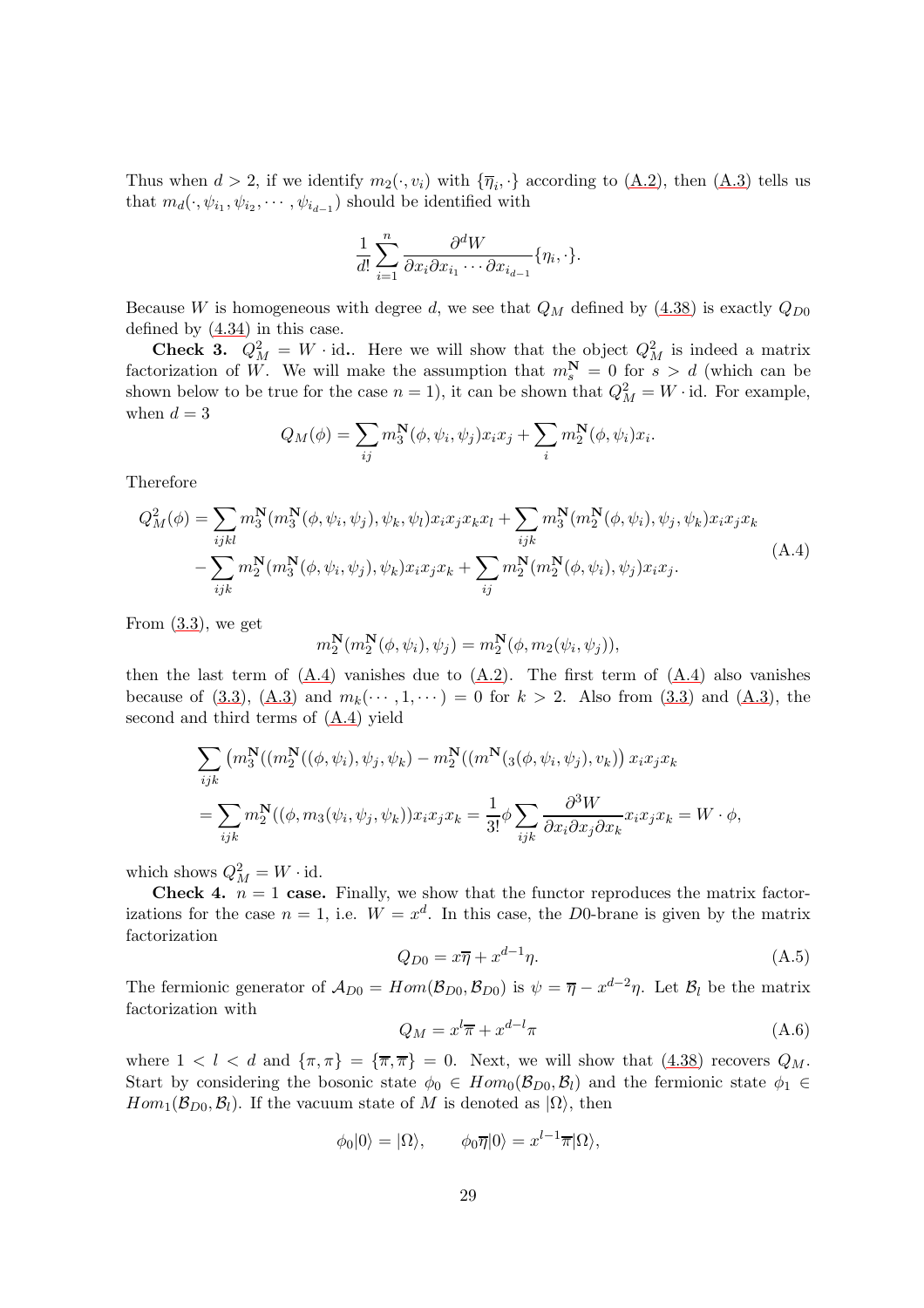$$
\phi_1|0\rangle = \overline{\eta}|\Omega\rangle, \qquad \phi_1\overline{\eta}|0\rangle = -x^{d-l-1}|\Omega\rangle.
$$

In matrix form,

$$
\psi = \left(\begin{array}{cc} 0 & -x^{d-2} \\ 1 & 0 \end{array}\right), \quad \phi_0 = \left(\begin{array}{cc} 1 & 0 \\ 0 & x^{l-1} \end{array}\right), \quad \phi_1 = \left(\begin{array}{cc} 0 & -x^{d-l-1} \\ 1 & 0 \end{array}\right).
$$

Using the algorithm reviewed in section [3,](#page-4-0) one can compute  $(\iota \psi = v)^{22}$  $(\iota \psi = v)^{22}$  $(\iota \psi = v)^{22}$ 

$$
m_k(\psi^{\otimes k}) = 0
$$
,  $f_k(\psi^{\otimes k}) = (-1)^k x^{d-k-1} \eta$ ,  $1 < k < d$ ,

and

and

$$
m_d(\psi^{\otimes d}) = 1, \quad f_d(\psi^{\otimes d}) = 0.
$$

By composing the homomorphisms, one gets

$$
\phi_0 \circ \psi = x^{l-1} \phi_1, \quad \phi_1 \circ \psi = -x^{d-l-1} \phi_0.
$$

Therefore,

$$
\phi_0 \circ \psi = d\tilde{\phi}_0^{(1)} = \tilde{\phi}_0^{(1)} Q_{D0} - Q_M \tilde{\phi}_0^{(1)}, \quad \phi_1 \circ \psi = -d\tilde{\phi}_1^{(d-l-1)} = -\tilde{\phi}_1^{(d-l-1)} Q_{D0} - Q_M \tilde{\phi}_1^{(d-l-1)},
$$
  
where

$$
\tilde{\phi}_0^{(1)} = \begin{pmatrix} 0 & 0 \\ 0 & x^{l-2} \end{pmatrix}, \quad \tilde{\phi}_1^{(d-l-1)} = \begin{pmatrix} 0 & x^{d-l-2} \\ 0 & 0 \end{pmatrix},
$$

from which one can deduce that  $23$ 

$$
m_2^N(\phi_0, v) = 0, \quad f_2^N(\phi_0, v) = -\tilde{\phi}_0^{(1)},
$$

and

$$
m_2^{\mathbf{N}}(\phi_1, \psi) = 0, \quad f_2^{\mathbf{N}}(\phi_1, \psi) = \tilde{\phi}_1^{(d-l-1)}.
$$

It can be shown by induction that

$$
m_{k+1}^{\mathbf{N}}(\phi_0, \psi^{\otimes k}) = 0, \quad f_{k+1}^{\mathbf{N}}(\phi_0, \psi^{\otimes k}) = -\tilde{\phi}_0^{(k)}, \quad 1 < k < l,
$$

where

$$
\tilde{\phi}_0^{(k)} = \left( \begin{array}{cc} 0 & 0 \\ 0 & x^{l-k-1} \end{array} \right).
$$

Similarly,

$$
m_{k+1}^{\mathbf{N}}(\phi_1, \psi^{\otimes k}) = 0, \quad f_{k+1}^{\mathbf{N}}(\phi_1, \psi^{\otimes k}) = \tilde{\phi}_1^{(d-l-k)}, \quad 1 < k < d-l,
$$

where

$$
\tilde{\phi}_1^{(k)} = \left(\begin{array}{cc} 0 & x^{k-1} \\ 0 & 0 \end{array}\right).
$$

Now, one can compute

$$
\iota m_{l+1}^{\mathbf{N}}(\phi_0, \psi^{\otimes l}) = -f_l^{\mathbf{N}}(\phi_0, \psi^{\otimes (l-1)}) \circ \psi - \phi_0 \circ f_l(\psi^{\otimes l}) = \phi_1,
$$

<span id="page-29-0"></span> $^{22}$ Another computation for this result can be found in the example at the end of section [4.2.](#page-12-0)

<span id="page-29-1"></span><sup>23</sup>We use  $\phi_i$  to denote the cohomology class and the representative, the meaning should be clear from the context.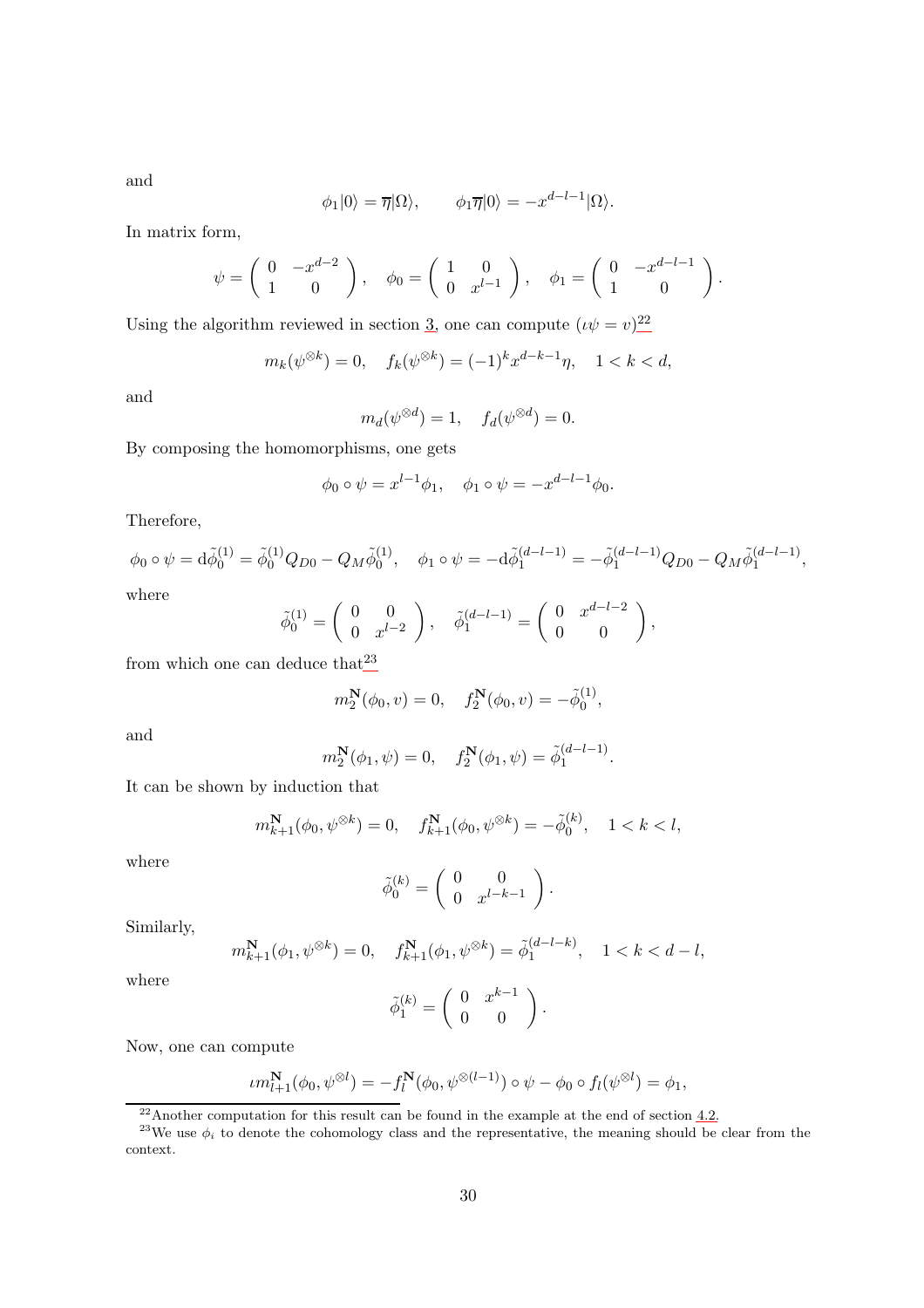similarly  $\iota m_{d-l+1}^N(\phi_1, \psi^{\otimes (d-l)}) = \phi_0$ , and all the higher order multiplications vanish. Therefore, in the basis  $\{\phi_0, \phi_1\}$ , [\(4.38\)](#page-13-1) yields

$$
Q_M = \begin{pmatrix} 0 & 0 \\ 1 & 0 \end{pmatrix} x^l + \begin{pmatrix} 0 & 1 \\ 0 & 0 \end{pmatrix} x^{d-l} = \begin{pmatrix} 0 & x^{d-l} \\ x^l & 0 \end{pmatrix},
$$

<span id="page-30-0"></span>which is exactly the matrix factorization  $(A.6)$  we started with.

### B  $A_{\infty}$ -algebras defined by ribbon trees

The structure of the  $A_{\infty}$ -algebra  $\mathcal{A} = \text{End}(\mathcal{B}_{D0})$  corresponding to a Landau-Ginzburg model with homogeneous superpotential was derived in [\[11\]](#page-33-4) using the method of summing over ribbon trees. In this appendix, we review the idea of [\[11\]](#page-33-4) and generalize it to LG models with inhomogeneous superpotentials.

Let  $\iota$  be an embedding of  $H(\mathcal{A}) := H_{m_1^{\mathcal{A}}}(\mathcal{A})$  into  $\mathcal{A}$ . If we define the projection  $\pi$ :  $A \to H(A)$  such that  $\pi \circ \iota = 1$  and there is a map  $h : A \to A$  of degree -1 such that  $1-\iota\circ\pi=m_1^{\mathcal{A}}\circ h+h\circ m_1^{\mathcal{A}}$  and  $h^2=\pi h=h\iota=0$ , then the  $A_\infty$  products  $m_k:H(\mathcal{A})^{\otimes k}\to H(\mathcal{A}),$  $k \geq 2$  can be defined by summing over the contributions from ribbon trees [\[52\]](#page-35-10):

<span id="page-30-1"></span>
$$
m_k = \sum_{T} m_{k,T}.\tag{B.1}
$$

For a LG model with degree-d superpotential, the ribbon trees contributing to the sum have one root and d leaves such that the valency of any vertex is 2 or 3 [\[11\]](#page-33-4).  $(B.1)$  is a solution to the defining relations [\(3.3\)](#page-4-3).

In our convention,  $\iota(\psi_i) = v_i$  defined by [\(4.36\)](#page-12-2), consequently h can be defined to be  $h=\sum_i \eta_i \frac{\partial}{\partial x}$  $\frac{\partial}{\partial x_i}$  where  $\eta_i$  acts by multiplication in the Clifford algebra.

By definition, a ribbon tree is a tree  $T$  with a collection of vertices, external edges and internal edges such that: (a) Each external edge is incident to a single vertex. (b) Each internal edge is incident to exactly two vertices. (c) One of the external edge is the root, the other external edges are the leaves. Every ribbon tree  $T$  with one root and  $k$  leaves determines a term  $m_{k,T}$  in [\(B.1\)](#page-30-1).

Given a tree T, to compute  $m_{k,T}(\psi_{i_1}, \psi_{i_2}, \cdots, \psi_{i_k})$  we put  $\psi_{i_1}, \psi_{i_2}, \cdots, \psi_{i_k}$  on the leaves from left to right and then act on them a series of maps as follows:

- Each leaf gives a map  $\iota$ ;
- Each bivalent vertex gives a map  $f$ ;
- Each internal edge gives a map  $h$ ;
- Each trivalent vertex corresponds to the multiplication in  $\mathcal{A}$ ;
- The root gives the map  $\pi$

while reading from the top to the bottom. Here  $f$  is defined by

$$
\left\{\sum_i \frac{\partial W}{\partial x_i} \eta_i, \cdot\right\} - \sum_i \frac{\partial W}{\partial x_i} \eta_i,
$$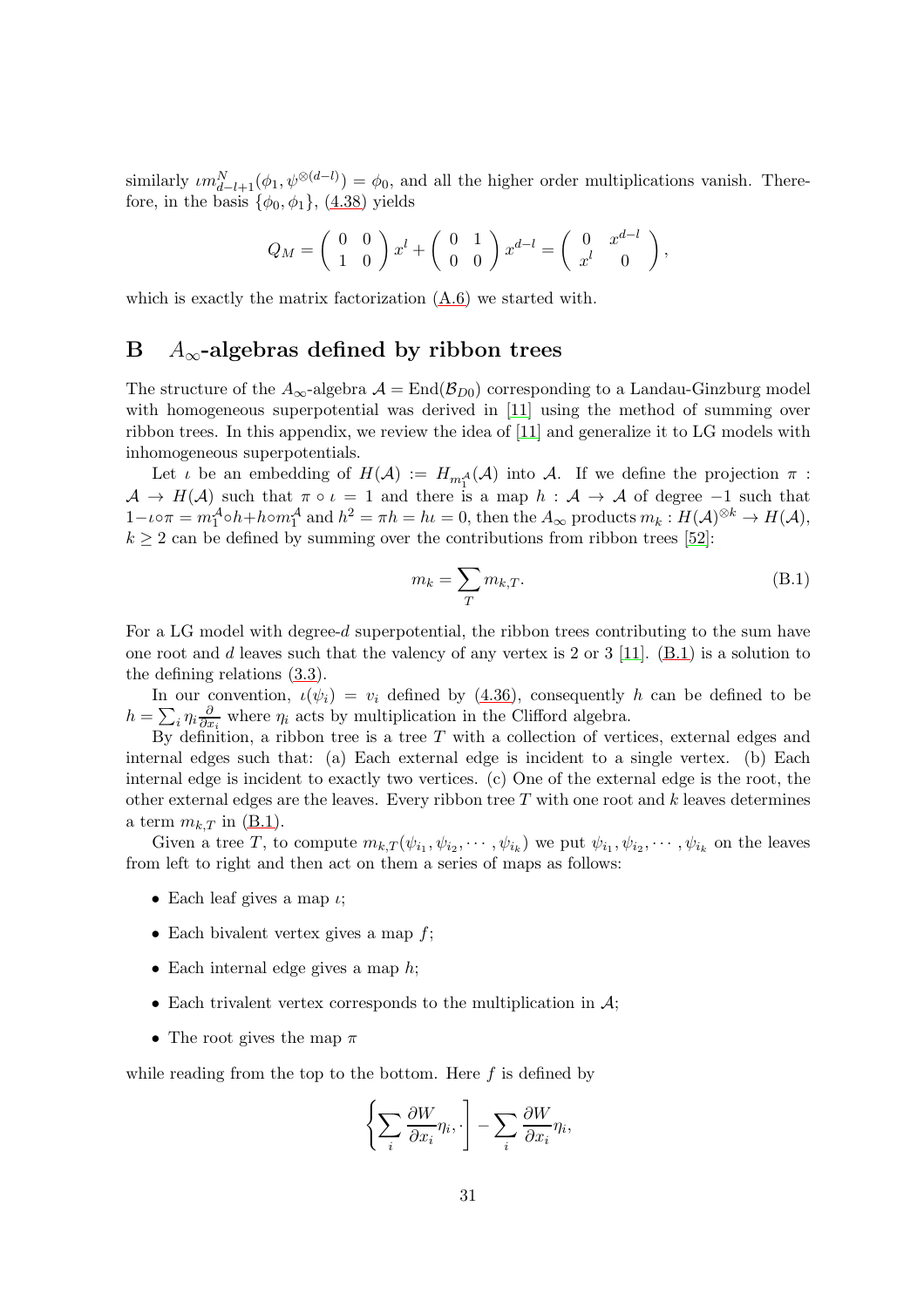<span id="page-31-1"></span>

Figure 2: (a) Ribbon tree contributing to  $m_2$ . (b) Another contribution to  $m_2$  when  $d = 2$ .

where {] denotes commutator/anticommutator depending on whether the second argument is of even/odd degree and the second term is the usual multiplication of the Clifford algebra.

It is shown in [\[11\]](#page-33-4) that there is always a tree given by Figure[.2a](#page-31-1) making a nontrivial contribution to  $m_2$ . For  $d > 2$ , this is the only contribution and it makes  $m_2$  to satisfy  $m_2(\psi_i, \psi_j) + m_2(\psi_j, \psi_i) = 0$ . When  $d = 2$ , there is another nontrivial contribution from the tree given by Figure[.2b.](#page-31-1) The effect of Figure[.2b](#page-31-1) is to modify  $m_2$  such that  $m_2(\psi_i, \psi_j)$  +  $m_2(\psi_j, \psi_i) = \frac{\partial^2 W}{\partial x_i \partial x_i}$  $\frac{\partial^2 W}{\partial x_i \partial x_j}$ . In general, other than the tree in Figure[.2a,](#page-31-1) the only ribbon tree that can make a nonzero contribution is the one in Figure[.3.](#page-32-7) If the input of the tree is  $\psi_{i_1}, \psi_{i_2}, \cdots, \psi_{i_k}$ , then before hitting the root, the image of the set of maps encoded in the tree is  $\frac{1}{k!}$  $\partial^k W$  $\partial x_{i_1} \partial x_{i_2} ... \partial x_{i_k}$ plus some Q-exact terms. When  $k \neq d$ , this image is Q-exact and annihilated by the projection  $\pi$ , so the output of the tree is zero. When  $k = d$ , the output is  $\frac{1}{k!}$  $\partial^k W$  $\frac{\partial^n W}{\partial x_{i_1} \partial x_{i_2} \cdots \partial x_{i_k}}$  because it is not Q-exact. In summary, we have

• If  $d = 2$ , A is a Clifford algebra given by:

$$
m_2(\psi_i, \psi_j) + m_2(\psi_j, \psi_i) = \frac{\partial^2 W}{\partial x_i \partial x_j}.
$$

• If  $d > 2$ ,  $m_2$  is the wedge product,  $m_k = 0$  for  $k \neq 2$  and  $k \neq d$ .

$$
m_d(\psi_{i_1}, \psi_{i_2}, \cdots, \psi_{i_d}) = \frac{\partial^d W}{\partial x_{i_1} \cdots \partial x_{i_d}}.
$$

Now assume we have a inhomogeneous superpotential of the form

$$
W = \sum_{l=2}^{d} W^{(l)},
$$

where deg  $W^{(l)} = l$ . Because now every nonvanishing derivative  $\frac{\partial^l W^{(l)}}{\partial x_i \partial x_i}$ ...  $\frac{\partial^{\alpha} W^{(1)}}{\partial x_{i_1} \partial x_{i_2} \cdots \partial x_{i_l}}$  is not Q-exact, we can use the same argument to deduce that

<span id="page-31-0"></span>
$$
m_2(\psi_i, \psi_j) + m_2(\psi_j, \psi_i) = \frac{\partial^2 W^{(2)}}{\partial x_i \partial x_j}
$$
 (B.2)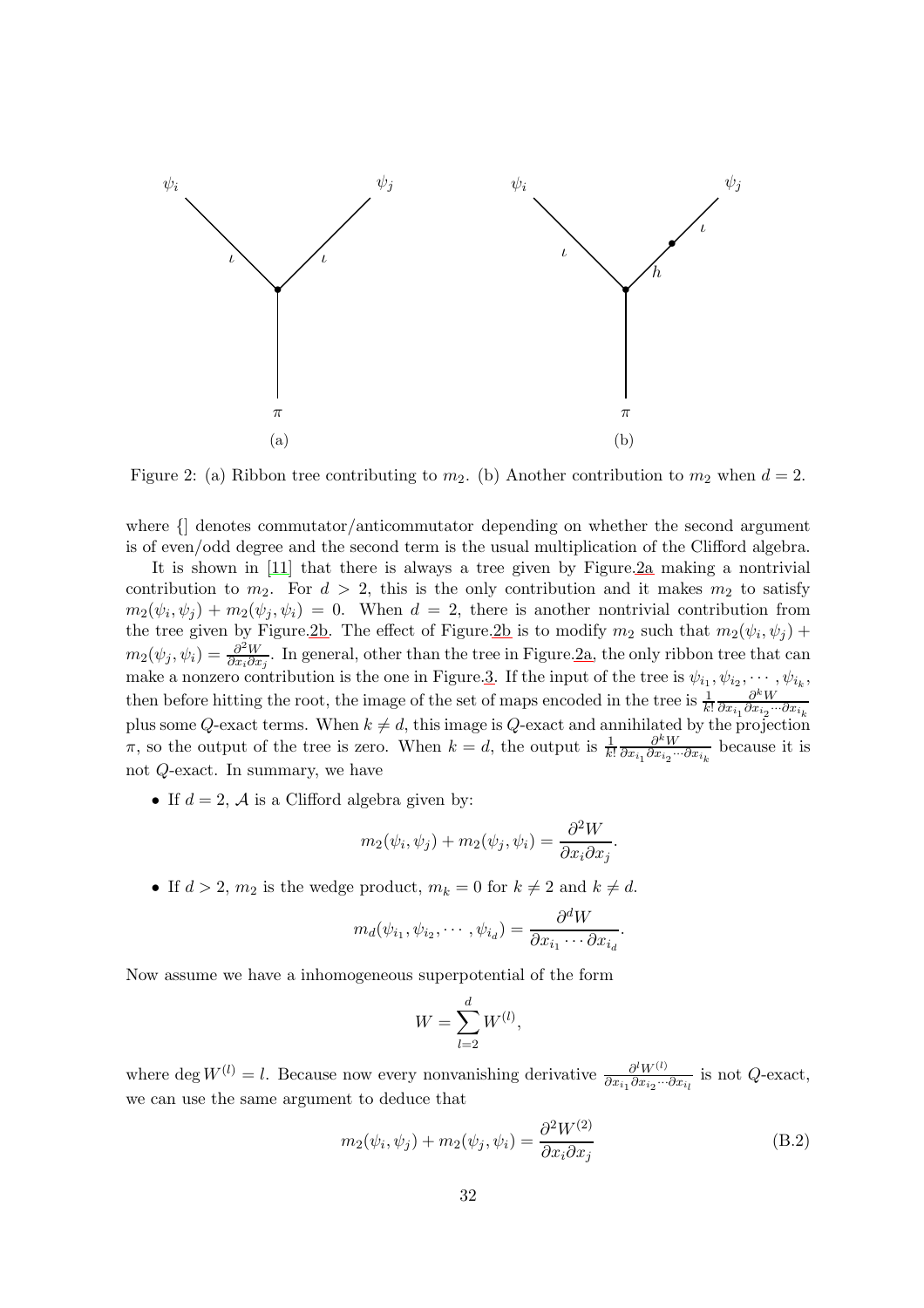<span id="page-32-7"></span>

Figure 3: Ribbon tree contributing to  $m_k$ .

and

<span id="page-32-6"></span>
$$
m_l(\psi_{i_1}, \psi_{i_2}, \cdots, \psi_{i_l}) = \frac{1}{l!} \frac{\partial^l W^{(l)}}{\partial x_{i_1} \partial x_{i_2} \cdots \partial x_{i_l}}
$$
(B.3)

for  $3 \leq l \leq d$ .

### <span id="page-32-0"></span>References

- [1] E. Witten, "Phases of N=2 theories in two-dimensions," AMS/IP Stud. Adv. Math. 1 (1996) 143–211, [hep-th/9301042](http://www.arXiv.org/abs/hep-th/9301042).
- <span id="page-32-1"></span>[2] M. Bertolini, I. V. Melnikov, and M. R. Plesser, "Hybrid conformal field theories," JHEP 05 (2014) 043, [1307.7063](http://www.arXiv.org/abs/1307.7063).
- <span id="page-32-2"></span>[3] A. Kuznetsov, "Homological projective duality," *Publications mathématiques* (Bures-sur-Yvette) 105 (2007) 157–220.
- <span id="page-32-3"></span>[4] M. Ballard, D. Deliu, D. Favero, M. U. Isik, and L. Katzarkov, "Homological projective duality via variation of geometric invariant theory quotients," Journal of the European Mathematical Society 19 (2017), no. 4, 1127–1158.
- <span id="page-32-4"></span>[5] J. V. Rennemo, "The fundamental theorem of homological projective duality via variation of git stability," arXiv preprint arXiv:1705.01437 (2017).
- <span id="page-32-5"></span>[6] A. Caldararu, J. Distler, S. Hellerman, T. Pantev, and E. Sharpe, "Non-birational twisted derived equivalences in abelian GLSMs," Commun. Math. Phys. 294 (2010) 605–645, [0709.3855](http://www.arXiv.org/abs/0709.3855).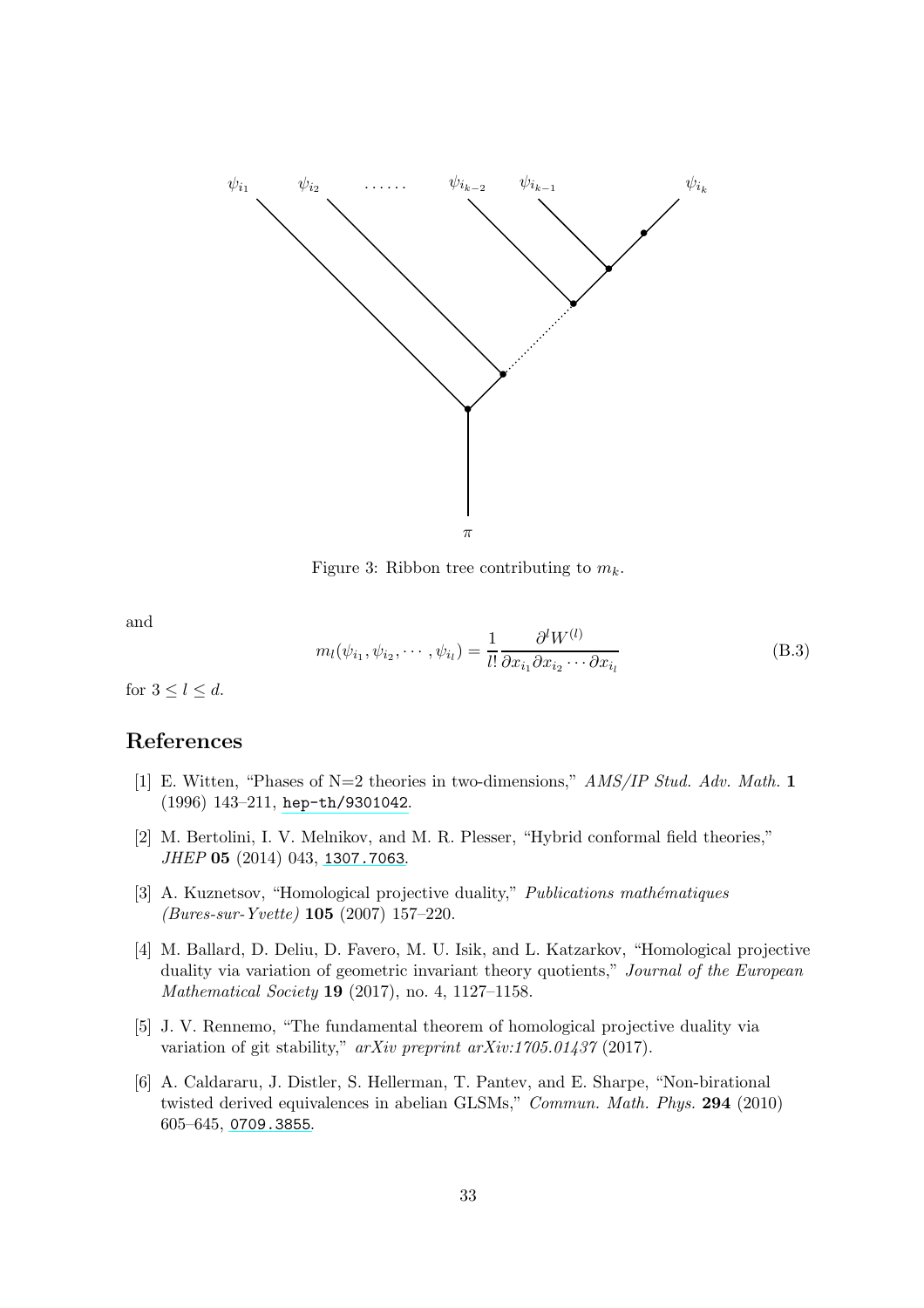- <span id="page-33-1"></span><span id="page-33-0"></span>[7] Z. Chen, J. Guo, and M. Romo, "A GLSM view on Homological Projective Duality," [2012.14109](http://www.arXiv.org/abs/2012.14109).
- <span id="page-33-2"></span>[8] A. Kapustin and Y. Li, "D branes in Landau-Ginzburg models and algebraic geometry," JHEP 12 (2003) 005, [hep-th/0210296](http://www.arXiv.org/abs/hep-th/0210296).
- [9] A. Kuznetsov, "Derived categories of quadric fibrations and intersections of quadrics," Advances in Mathematics 218 (2008), no. 5, 1340–1369.
- <span id="page-33-4"></span><span id="page-33-3"></span>[10] J. Tu, "Matrix factorizations via koszul duality," Compositio Mathematica 150 (2014), no. 9, 1549–1578.
- <span id="page-33-5"></span>[11] M. Ballard, D. Deliu, D. Favero, M. U. Isik, and L. Katzarkov, "On the derived categories of degree d hypersurface fibrations,"  $arXiv$  preprint  $arXiv:1409.5568$  (2014).
- <span id="page-33-6"></span>[12] B. Keller, "Introduction to a-infinity algebras and modules," Homology, homotopy and applications 3 (2001), no. 1, 1–35.
- [13] V. Gugenheim and J. Stasheff, "On perturbations and  $a_{\infty}$  -structures," *Bulletin de la* Société Mathématique de Belgique. Série A 38 (01, 1986).
- [14] M. Penkava and A. Schwarz, " $a_{\infty}$  algebras and the cohomology of moduli spaces," arXiv preprint hep-th/9408064 (1994).
- <span id="page-33-8"></span><span id="page-33-7"></span>[15] K. Lefevre-Hasegawa, "Sur les  $a_{\infty}$ 'egories," arXiv preprint math/0310337 (2003).
- <span id="page-33-9"></span>[16] T. Kadeishvili, "On the homology theory of fibre spaces," Russian Mathematical Surveys 35 (1980), no. 3, 231–238.
- <span id="page-33-10"></span>[17] M. Kontsevich and Y. Soibelman, "Homological mirror symmetry and torus fibrations," in Symplectic Geometry And Mirror Symmetry, pp. 203–263. World Scientific, 2001.
- [18] P. S. Aspinwall and S. H. Katz, "Computation of superpotentials for D-branes," Commun. Math. Phys. 264 (2006) 227–253, [hep-th/0412209](http://www.arXiv.org/abs/hep-th/0412209).
- <span id="page-33-11"></span>[19] C. Hofman and W.-K. Ma, "Deformations of topological open strings," JHEP 01 (2001) 035, [hep-th/0006120](http://www.arXiv.org/abs/hep-th/0006120).
- <span id="page-33-12"></span>[20] M. Herbst, C.-I. Lazaroiu, and W. Lerche, "Superpotentials, A(infinity) relations and WDVV equations for open topological strings," JHEP 02 (2005) 071, [hep-th/0402110](http://www.arXiv.org/abs/hep-th/0402110).
- <span id="page-33-14"></span>[21] N. P. Warner, " $N=2$  supersymmetric integrable models and topological field theories," in Trieste Summer School on High-energy Physics and Cosmology (Part 1 (15 Jun - 3 Jul) includes Workshop on Superstrings and Related Topics, 2-3 Jul 1992) Part 2 will be held 6-31 Jul (Note: change of dates from 15 Jun-14 Aug), pp. 0143–179. 1, 1993. [hep-th/9301088](http://www.arXiv.org/abs/hep-th/9301088).
- <span id="page-33-13"></span>[22] E. R. Sharpe, "D-branes, derived categories, and Grothendieck groups," Nucl. Phys. B 561 (1999) 433–450, [hep-th/9902116](http://www.arXiv.org/abs/hep-th/9902116).
- [23] M. R. Douglas, "D-branes, categories and  $N=1$  supersymmetry," J. Math. Phys. 42 (2001) 2818–2843, [hep-th/0011017](http://www.arXiv.org/abs/hep-th/0011017).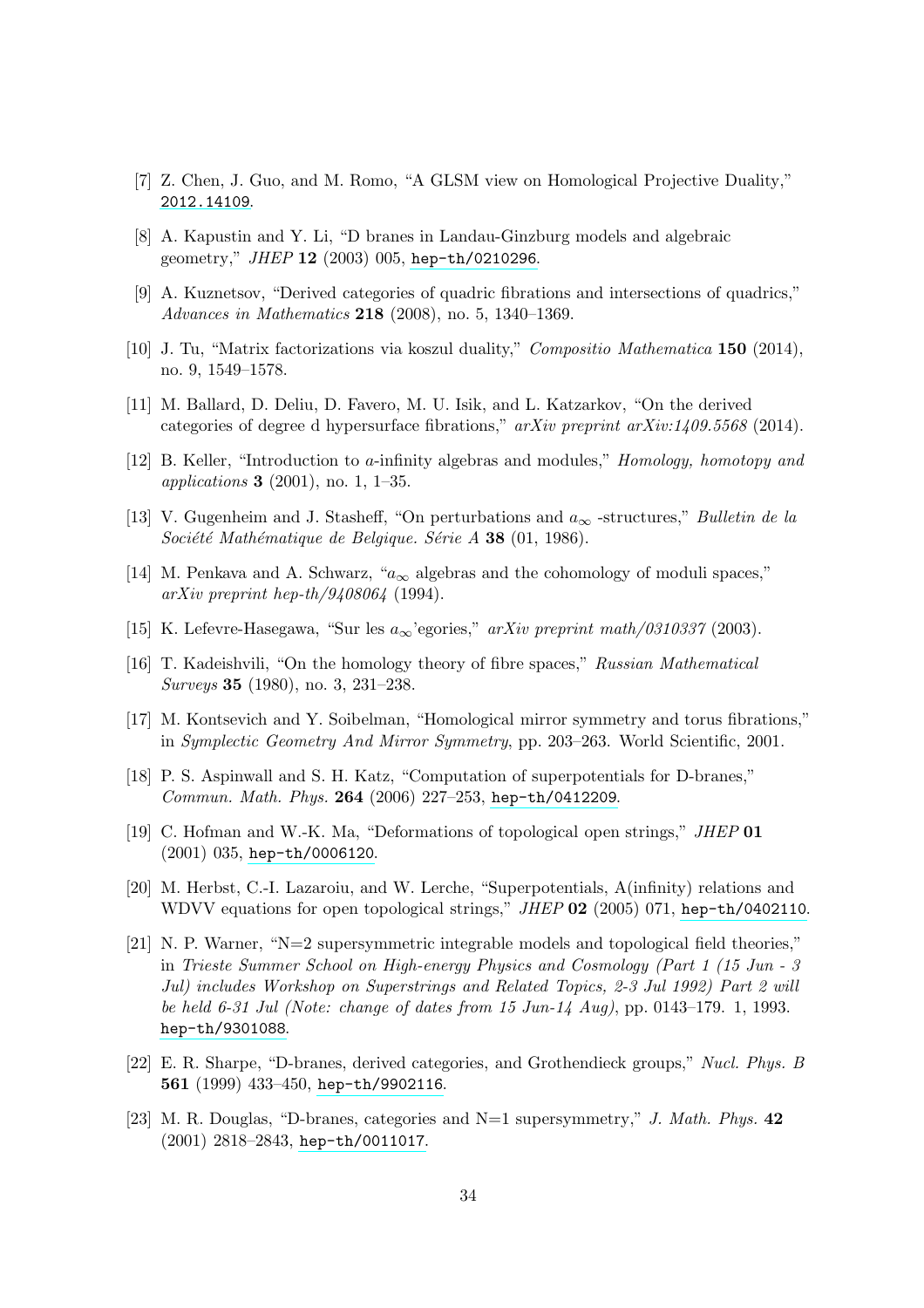- <span id="page-34-0"></span>[24] P. S. Aspinwall and A. E. Lawrence, "Derived categories and zero-brane stability," JHEP 08 (2001) 004, [hep-th/0104147](http://www.arXiv.org/abs/hep-th/0104147).
- [25] P. S. Aspinwall, T. Bridgeland, A. Craw, M. R. Douglas, A. Kapustin, G. W. Moore, M. Gross, G. Segal, B. Szendröi, and P. Wilson, *Dirichlet branes and mirror symmetry*, vol. 4 of Clay Mathematics Monographs. AMS, Providence, RI, 2009.
- <span id="page-34-1"></span>[26] A. Tomasiello, "A-infinity structure and superpotentials," JHEP 09 (2001) 030, [hep-th/0107195](http://www.arXiv.org/abs/hep-th/0107195).
- [27] C. I. Lazaroiu, "String field theory and brane superpotentials," JHEP 10 (2001) 018, [hep-th/0107162](http://www.arXiv.org/abs/hep-th/0107162).
- <span id="page-34-2"></span>[28] V. Lunts and D. Orlov, "Uniqueness of enhancement for triangulated categories," Journal of the American Mathematical Society 23 (2010), no. 3, 853–908.
- <span id="page-34-3"></span>[29] A. I. Bondal and M. M. Kapranov, "Enhanced triangulated categories," Matematicheskii Sbornik 181 (1990), no. 5, 669–683.
- <span id="page-34-4"></span>[30] N. Carqueville, "Matrix factorisations and open topological string theory," JHEP 07 (2009) 005, [0904.0862](http://www.arXiv.org/abs/0904.0862).
- <span id="page-34-5"></span>[31] D. Murfet, "Constructing  $a_{\infty}$ -categories of matrix factorisations," arXiv preprint arXiv:1903.07211 (2019).
- [32] C. Vafa and N. P. Warner, "Catastrophes and the Classification of Conformal Theories," Phys. Lett. B218 (1989) 51–58.
- <span id="page-34-6"></span>[33] I. Brunner, M. Herbst, W. Lerche, and B. Scheuner, "Landau-Ginzburg realization of open string TFT," JHEP 11 (2006) 043, [hep-th/0305133](http://www.arXiv.org/abs/hep-th/0305133).
- <span id="page-34-7"></span>[34] J. Walcher, "Stability of Landau-Ginzburg branes," J. Math. Phys. 46 (2005) 082305, [hep-th/0412274](http://www.arXiv.org/abs/hep-th/0412274).
- <span id="page-34-9"></span><span id="page-34-8"></span>[35] C. Vafa, "String Vacua and Orbifoldized L-G Models," Mod. Phys. Lett. A 4 (1989) 1169.
- [36] D. Orlov, "Derived categories of coherent sheaves and triangulated categories of singularities," in Algebra, arithmetic, and geometry, pp. 503–531. Springer, 2009.
- <span id="page-34-10"></span>[37] A. Caldararu and J. Tu, "Curved  $a_{\infty}$  algebras and landau-ginzburg models,"  $arXiv$ preprint  $arXiv:1007.2679$  (2010).
- <span id="page-34-11"></span>[38] T. Dyckerhoff, "Compact generators in categories of matrix factorizations," Duke Mathematical Journal 159 (2011), no. 2, 223–274.
- <span id="page-34-12"></span>[39] K. Hori, "Linear models of supersymmetric D-branes," in KIAS Annual International Conference on Symplectic Geometry and Mirror Symmetry, pp. 111–186. 12, 2000. [hep-th/0012179](http://www.arXiv.org/abs/hep-th/0012179).
- <span id="page-34-13"></span>[40] A. Kapustin and Y. Li, "Topological correlators in Landau-Ginzburg models with boundaries," Adv. Theor. Math. Phys. 7 (2003), no. 4, 727–749, [hep-th/0305136](http://www.arXiv.org/abs/hep-th/0305136).